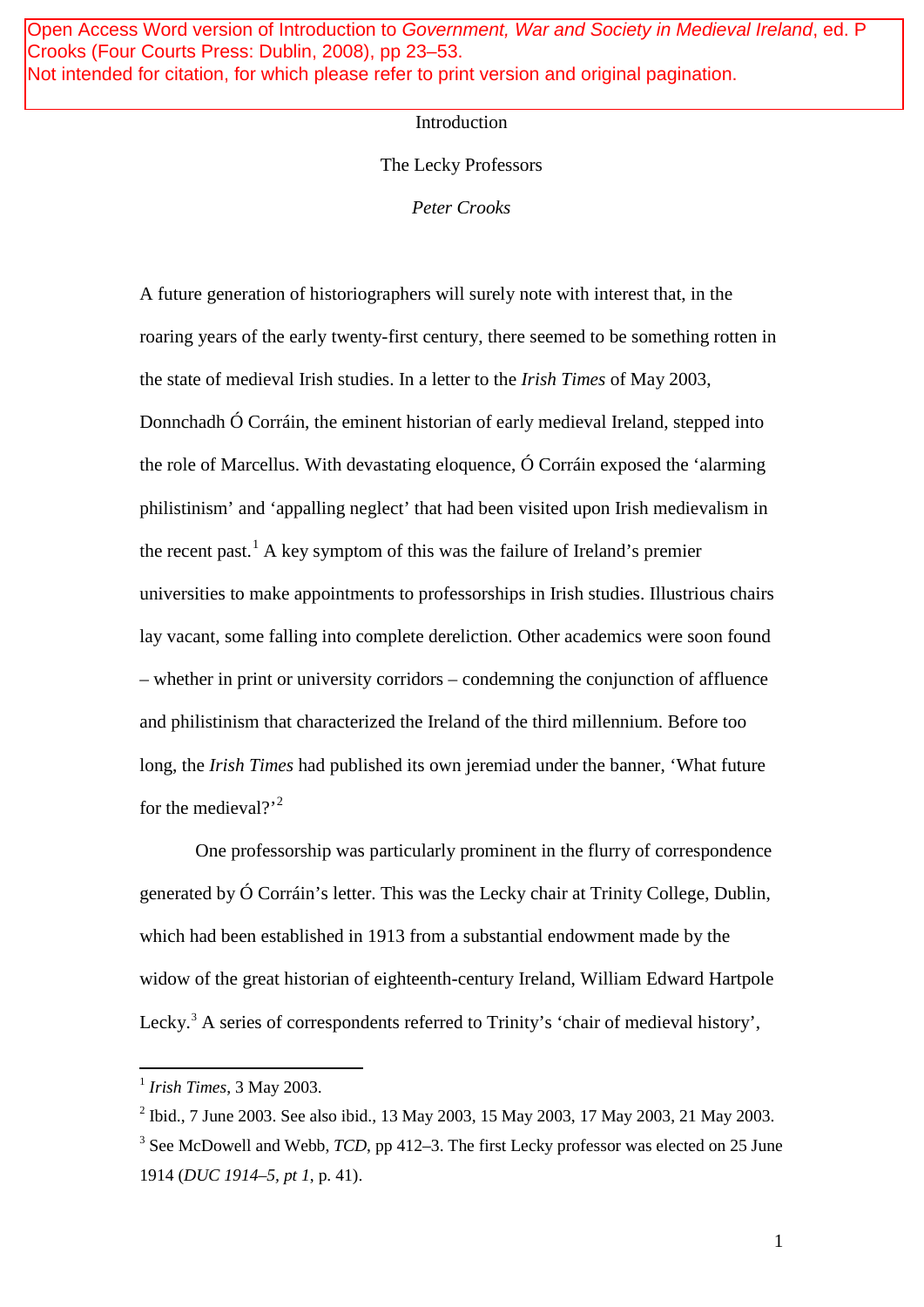which by 2003 had been vacant for a decade.<sup>[4](#page-1-0)</sup> These references to the 'Lecky' as a medieval chair are revealing in a way that was quite unintentional. Mrs Lecky's endowment was for a chair of modern history – albeit modern construed in the broadest sense of history since Constantine – which was to be called 'the Lecky chair of history'. [5](#page-1-1) The 'Lecky' is described in the Dublin University calendar as a chair of 'modern history' from 1914 until 1964. In that year, T.W. Moody – Erasmus Smith's professor of modern history and chairman of the history school committee at Trinity – was on sabbatical leave. In his absence, the then incumbent of the Lecky chair, A.J. Otway-Ruthven, spearheaded the creation of an autonomous department of medieval history.<sup>[6](#page-1-2)</sup> In the following academic year, the university calendar reverts to the language of Mrs Lecky's original endowment and describes Otway-Ruthven simply as the Lecky professor of history.[7](#page-1-3) In the course of Otway-Ruthven's palace revolution, the redundant qualifier 'modern' had been silently dropped.

It is precisely that all this is of such marginal interest that  $is - in$  the context of the present volume – significant; for it brings home the extent to which Trinity's Lecky chair has become indelibly, indeed emotionally, identified with medievalism.

<span id="page-1-0"></span> <sup>4</sup> *Irish Times*, 3 May 2003, 7 June 2003, 30 Oct. 2003; 5 Nov. 2003. The chair has since been filled: on 1 October 2006, I.S. Robinson – a specialist on the history of the reform papacy and Germany in the high Middle Ages – became the sixth Lecky professor, arising from the award of a personal chair in history (*DUC 2007–8, pt 1*, p. B18).

<span id="page-1-1"></span> $<sup>5</sup>$  The will of Mrs Catharina E.B. Lecky stipulates that the grant shall be 'applied to the</sup> endowment of a chair of Modern History to be called the Lecky chair of History'. The will is dated 6 Apr. 1911 and probate was granted on 22 June 1912. I am grateful to Dr Seán Duffy for supplying me with a copy of this document.

<span id="page-1-2"></span><sup>6</sup> Salters Sterling, 'Professor Otway-Ruthven, FTCD: Lecky professor of history, 1951–81 [*sic*]' in Susan M. Parkes (ed.), *A danger to the men? A history of women in Trinity College, Dublin, 1904–2004* (Dublin, 2004), p. 266.

<span id="page-1-3"></span><sup>7</sup> *DUC 1964–5*, p. 32; *DUC 1965–6*, p. 33; cf. the terms of Mrs Lecky's will, cited above, n. 5. 'Lecky professor of history' was also the title held by James Lydon (*DUC 1980–1*, p. 42).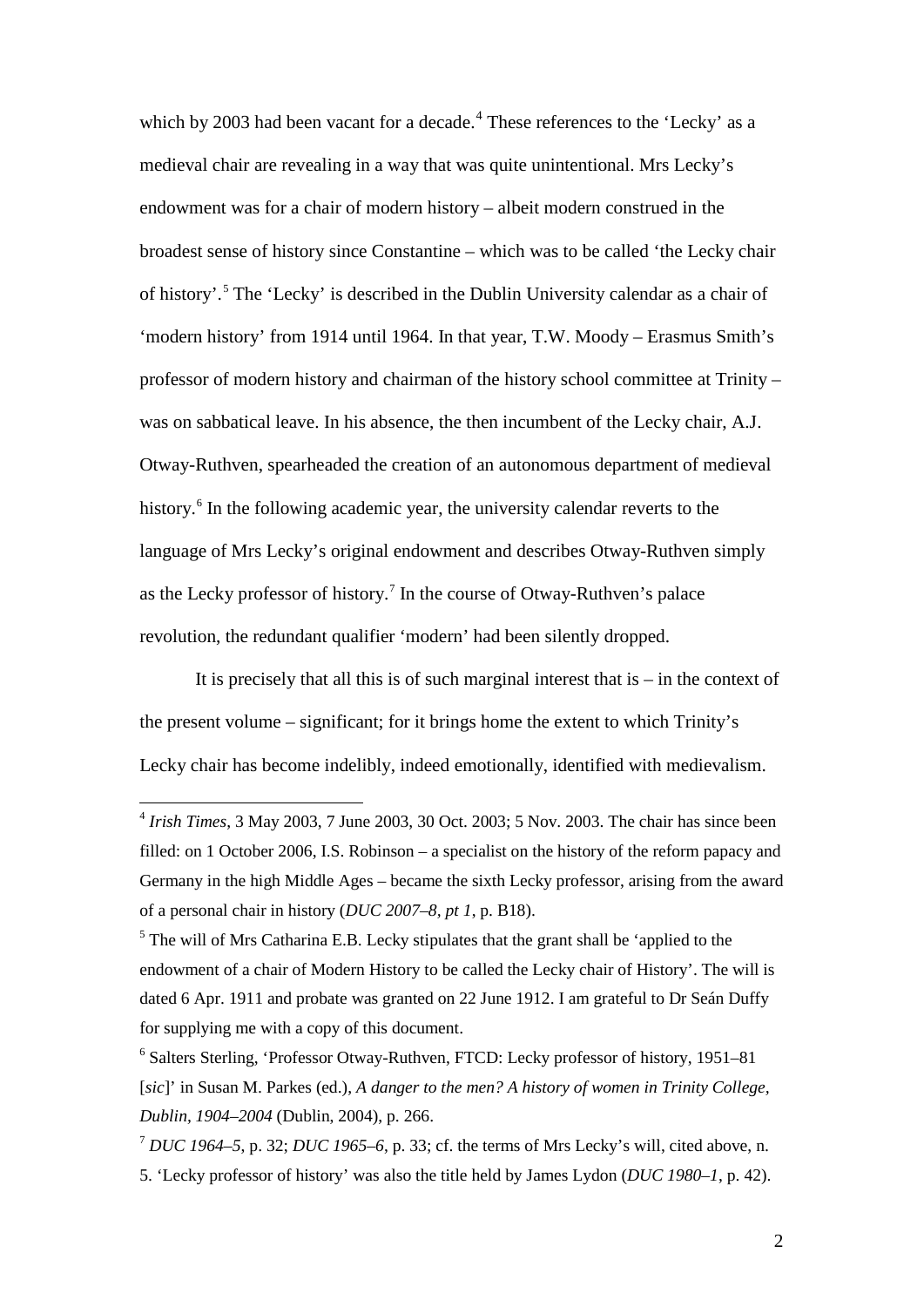Just as in the Middle Ages, innovations, unless soon suppressed, become custom immemorial.<sup>[8](#page-2-0)</sup> That this should be so is undoubtedly a testament to the scholarly contribution not just of Otway-Ruthven, but also two other occupants of the chair she held: her predecessor but one, Edmund Curtis (d.1943); and her successor, James Lydon.<sup>[9](#page-2-1)</sup> All three were specialists in the field of later medieval Irish history. Between them, they held the Lecky chair across five decades, between 1939 and 1993. The social backgrounds, historical concerns and scholarly styles of Curtis, Otway-Ruthven and Lydon are, of course, highly individual; but there is a unity to their work on medieval Ireland. The present collection of twenty-one of their essays includes several of the most influential studies ever undertaken on the social, institutional and political character of the English colony in Ireland between the invasion of the late twelfth century and the act for kingly title in 1541. To read them is to trace a distinctive tradition in Irish historiography from inception to maturity.

<span id="page-2-0"></span> <sup>8</sup> M.T. Clanchy, 'Remembering the past and the good old law', *History*, 45 (1970), 165–76, esp. p. 172.

<span id="page-2-1"></span> $9$ <sup>9</sup> The dates of their tenures of the Lecky chair are as follows: Edmund Curtis (1939–43); A.J. Otway-Ruthven (1951–80); James Lydon (1980–93). For convenience, when I refer to the 'Lecky professors' collectively, it will be in reference to these three scholars. Two holders of the Lecky chair were modernists in the 'narrow' sense. The first Lecky professor, Walter Alison Phillips, held the chair from 1914 to 1939 (T.G. Otte, 'Phillips, Walter Alison (1864– 1950), historian' in *ODNB*, xliv, 154–5). Phillips was succeeded by Edmund Curtis who died in 1943. Following his death, Constantia Maxwell – famous as the author of *Dublin under the Georges, 1714–1830* (London, 1936) – was elected as Lecky professor on 6 June 1945 and held the chair until 1951 (*DUC 1945–6*, p. 29; *DUC 1951–2*, p. 27). She was first appointed to a lectureship at Trinity in 1911 and, in 1939, six years before ascending to 'the Lecky', she was granted a personal chair (McDowell and Webb, *TCD*, p. 352).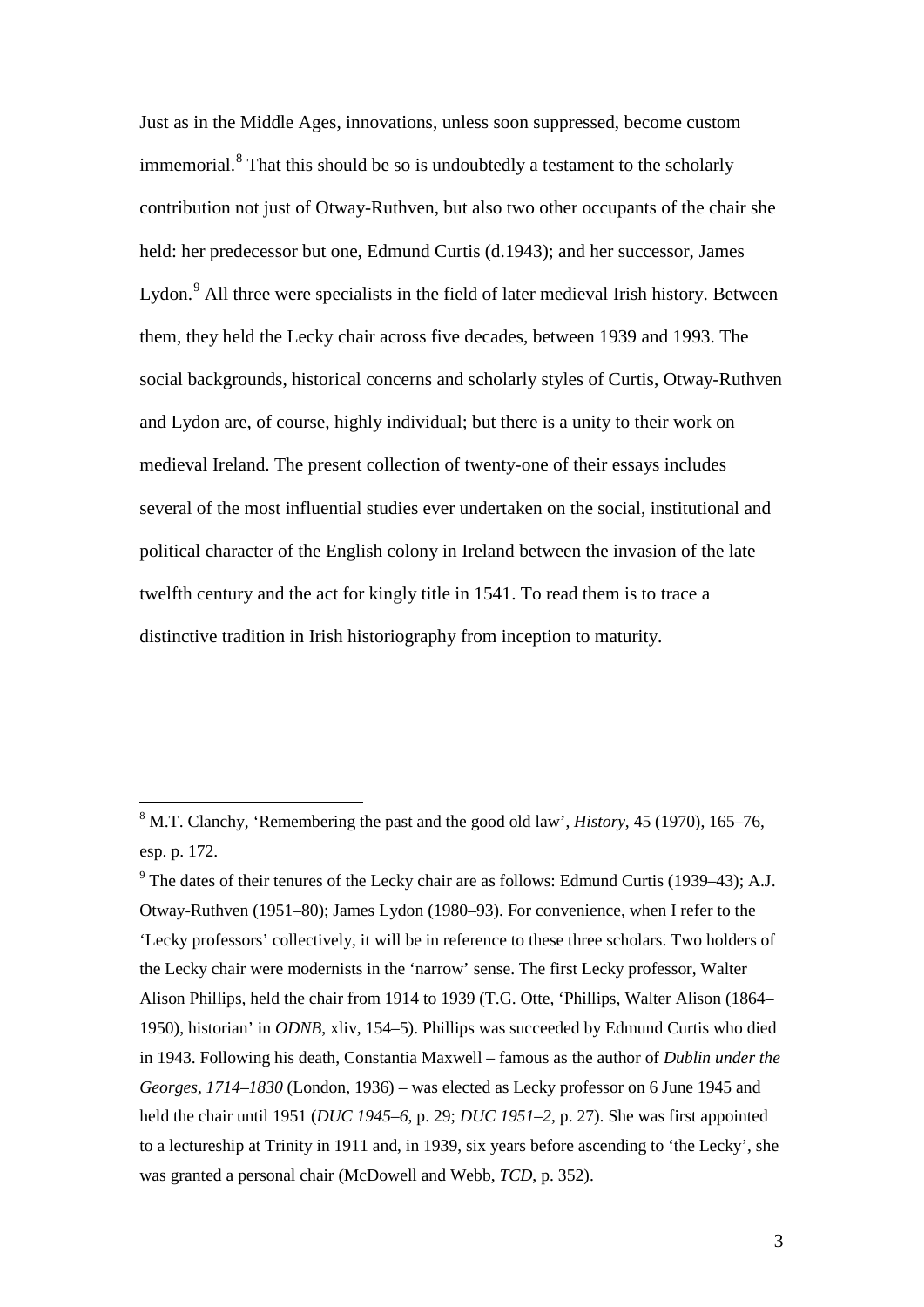At the risk of being overly schematic, the work of the Lecky professors can be viewed together as a project in three phases. As such, one of its notable features is how little it owed to the 'revolution' in Irish historiography that took place in the wake of the foundation of *Irish Historical Studies* in 1938.[10](#page-3-0) Long before the 'impatient young men' of the 1930s began setting agendas,<sup>[11](#page-3-1)</sup> Edmund Curtis had pioneered what he understood to be a 'scientific' approach to the history of medieval Ireland.<sup>[12](#page-3-2)</sup> Indeed, it is a mark of Curtis' success that, at the time of the foundation of *IHS*, it was the historiography of modern Ireland that was most in need of professionalization.<sup>[13](#page-3-3)</sup> The appreciations that followed Curtis' death in 1943 make it abundantly clear that his work won him fame and affection from a remarkably broad constituency of readers.<sup>[14](#page-3-4)</sup> Little of that affection remains. Above all, the nationalist sentiment with which his work is infused has tarnished his reputation. There have been some valiant attempts at

<span id="page-3-0"></span> $10$  For which, see Ciaran Brady, "Constructive and instrumental": the dilemma of Ireland's first "new historians"' in idem (ed.), *Revisionism*, pp 3–31; Evi Gkotzaridis, *Trials of Irish history: genesis and evolution of a reappraisal, 1938–2000* (Abingdon, 2006).

<span id="page-3-1"></span> $11$  The phrase is that of Brendan Bradshaw, 'Nationalism and historical scholarship in modern Ireland' in Brady, *Revisionism*, p. 215; 1st pr. *IHS*, 26:104 (1989), 1–18.

<span id="page-3-2"></span><sup>12</sup> See Curtis, 'Irish history and its popular versions', *The Irish Rosary*, 29:5 (1925), 321–9; repr. below, 'Prologue'. Otway-Ruthven also received her training in the days before *IHS*, while the professional rivalry she enjoyed with T.W. Moody is well known. Lydon's remarks about Moody's alleged obsession with footnotes are entertaining: see his interview with Seán Duffy, '"A real Irish historian"', *HI*, 3:1 (1995), 11–14, at p. 13.

<span id="page-3-3"></span><sup>13</sup> J.J. Lee, *Ireland, 1912–1985* (Cambridge, 1989), p. 588. It is interesting to note the comment of McDowell and Webb that 'Curtis … brought to the school [of history] – albeit at the cost of a certain dryness – a severe professionalism which it had hitherto lacked' (McDowell and Webb, *TCD*, p. 412).

<span id="page-3-4"></span><sup>14</sup> See, e.g., 'Edmund Curtis: an appreciation', *Irish Times*, 14 Apr. 1943; James Hogan, 'Edmund Curtis', *AH*, 16 (1946), 387–9.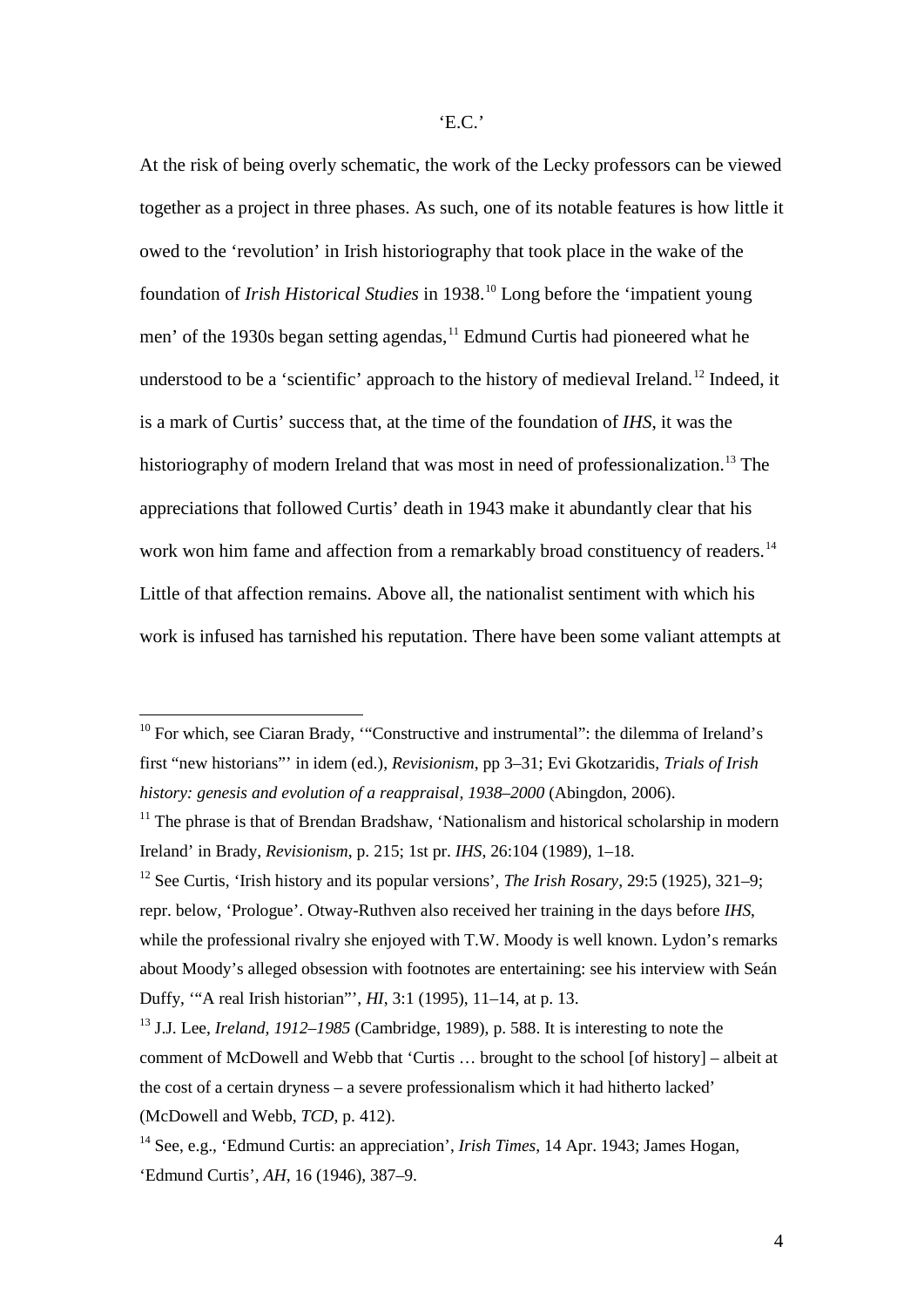rehabilitation;<sup>[15](#page-4-0)</sup> and still more might be made of the point that Curtis used the language of 'home rule' in a conscious effort to make the late medieval period – which was still virgin historiographical soil in 1923 – accessible to a general audience. Nonetheless, sound bites such as the 'Anglo-Irish patriot party', 'aristocratic home rule' and the 'all-but kingship' of Kildare have proved all too easy to pillory. [16](#page-4-1) As Robin Frame has recently observed: 'Curtis might be said to have become a victim of his gift for encapsulating in vivid phrases views with contemporary resonance: these have proved more memorable than the qualifications that often accompany them.'<sup>[17](#page-4-2)</sup>

Curtis was born in Bury, Lancashire, in 1881, to parents of 'good Donegal planter stock'.<sup>[18](#page-4-3)</sup> The tale of how the talented boy-poet was saved from labouring in a London rubber factory and given an education is familiar and does not need to be

<span id="page-4-0"></span><sup>&</sup>lt;sup>15</sup> James Lydon critiques the critics in an important reassessment: 'Historical revisit: Edmund Curtis, *A history of medieval Ireland* (1923, 1938)', *IHS*, 31:124 (1999), esp 536–9. See also J.A. Watt, 'Approaches to the history of fourteenth-century Ireland' in *NHI*, ii, 303–6; and Bradshaw, 'Nationalism and historical scholarship in modern Ireland' in Brady, *Revisionism*, p. 216.

<span id="page-4-1"></span><sup>16</sup> See, e.g., Curtis, *Med. Ire.* (2nd ed.), pp 215–7, 288–9, 295–6, 309, 322; idem, *A history of Ireland from the earliest times to 1922: with a new introduction by Seán Duffy* (new ed., London, 2002), pp 95–6, 114, 122–3, 127–37; idem, 'Richard, duke of York, as viceroy of Ireland 1447–1460' (repr. below ch. 14); idem in Conway, *Hen. VII & Ire.,* pp 132–3. For criticism, see G.O. Sayles, 'The rebellious first earl of Desmond' in J.A. Watt, J.B. Morrall and F.X. Martin (eds), *Medieval studies presented to Aubrey Gwynn, S.J.* (Dublin, 1961), pp 225–7; Steven Ellis, 'Historiographical debate. Representations of the past in Ireland: whose past and whose present?', *IHS*, 27:108 (1991), 301.

<span id="page-4-2"></span> $17$  See Robin Frame, 'Historians, aristocrats and Plantagenet Ireland,  $1200-1360$ ' in C. Given-Wilson, A. Kettle and L. Scales (eds), *War, government and aristocracy in the British Isles,*  c*.1150–1500* (Woodbridge, 2008), 131–47. I am grateful to Prof. Frame for providing me with a copy of his article before publication.

<span id="page-4-3"></span><sup>18</sup> T.W. Moody, 'Edmund Curtis (1881–1943)', *Hermathena*, 63 (1944), 69–78, at p. 69.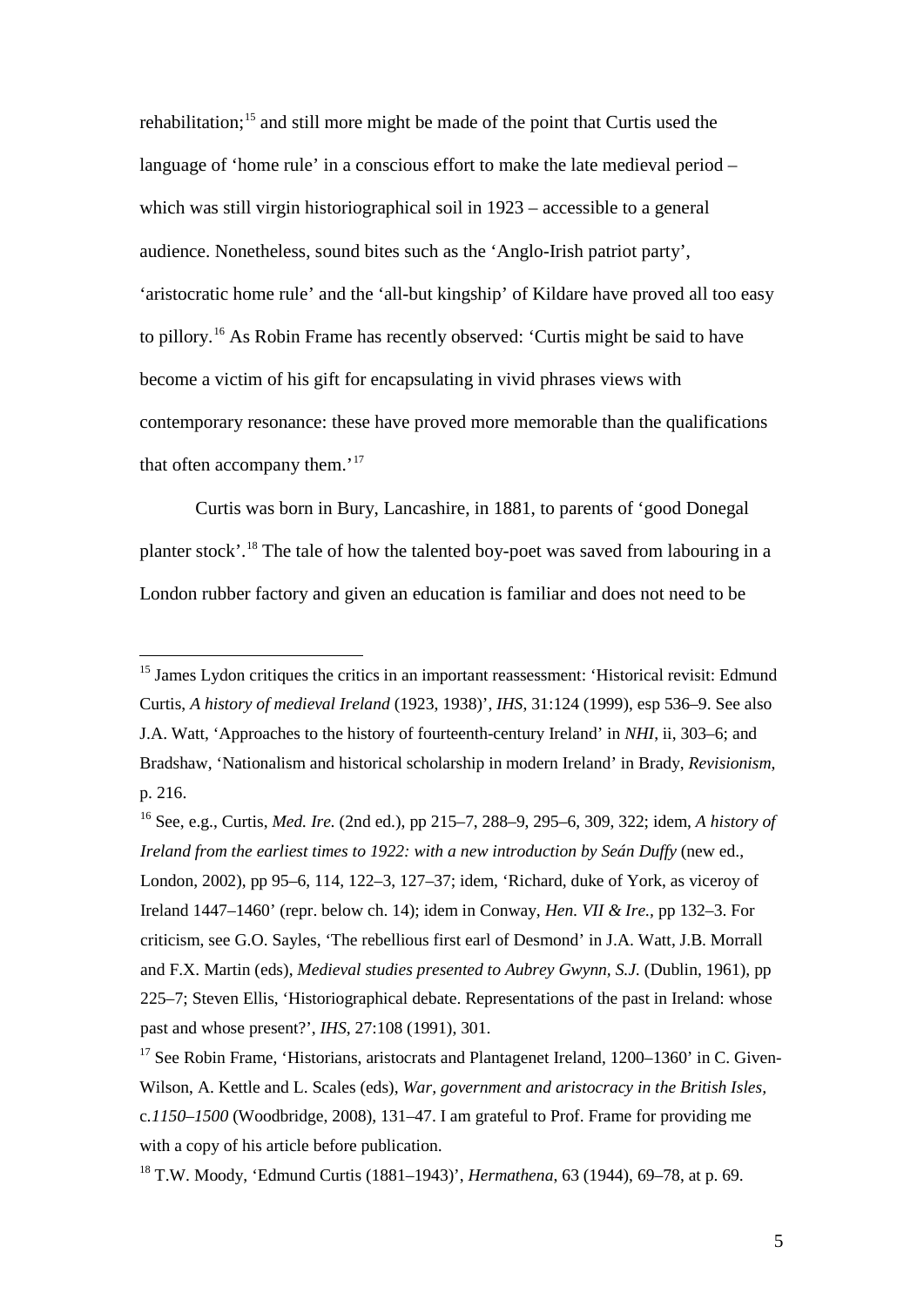rehearsed here.<sup>[19](#page-5-0)</sup> In 1900, Curtis went up to Oxford with a scholarship, where he was drilled in Stubbsian constitutional history, a subject he later taught at Trinity.<sup>[20](#page-5-1)</sup> He graduated from Keble in 1904 with a first class degree. After a year engaged in journalism, Curtis was appointed to a lectureship at the University of Sheffield.<sup>[21](#page-5-2)</sup> There he pursued a topic that first attracted his notice at Oxford: the Norman colonization of southern Italy and Sicily. In *Roger of Sicily* (1912), [22](#page-5-3) many of the skills that mark out Curtis as an engaging historian are already on display, primarily his uncanny ability to find a neglected topic and popularize it – a recurring feature of his work on Irish history.

Even before completing *Roger of Sicily*, Curtis' interests were turning westward to the land of his forebears. After graduating, he paid several visits to relatives in Ireland and took courses in old Irish. In 1908, at the time of the foundation of the National University, Curtis applied for a post at University College, Dublin, but

<span id="page-5-0"></span> <sup>19</sup> Moody, 'Edmund Curtis', pp 69–72; Robert Walsh (ed.), *The Oxford companion to Irish literature* (Oxford, 1996), pp 129–30; Lydon, 'Historical revisit: Edmund Curtis, *A history of medieval Ireland*', pp 539–40; ; Seán Duffy, 'Introduction' in Curtis, *A history of Ireland from the earliest times to 1922* (new ed.), pp ix–x; T.W. Moody, rev. R.F. Frame, 'Curtis, Edmund (1881–1943), historian' in *ODNB*, xiv, 765–6. Curtis also merits also brief entry by Robin Frame in S.J. Connolly (ed.), *The Oxford companion to Irish history* (2nd ed., Oxford, 2002), p. 139.

<span id="page-5-1"></span><sup>&</sup>lt;sup>20</sup> James Campbell, 'Stubbs, Maitland, and constitutional history' in Benedikt Stuchtey and Peter Wende (eds), *British and German historiography, 1750–1950: traditions, perceptions, and transfers* (Oxford, 2000), pp 99–122.

<span id="page-5-2"></span> $21$  A relic of Curtis' time at Sheffield is a pamphlet prepared for the Historical Association, which is initialed 'E.C.': *Short bibliography of the history of Sheffield*, The Historical Association, leaflet no. 25 (June, 1911).

<span id="page-5-3"></span><sup>22</sup> Edmund Curtis, *Roger of Sicily and the Normans in lower Italy, 1016–1154* (London, 1912).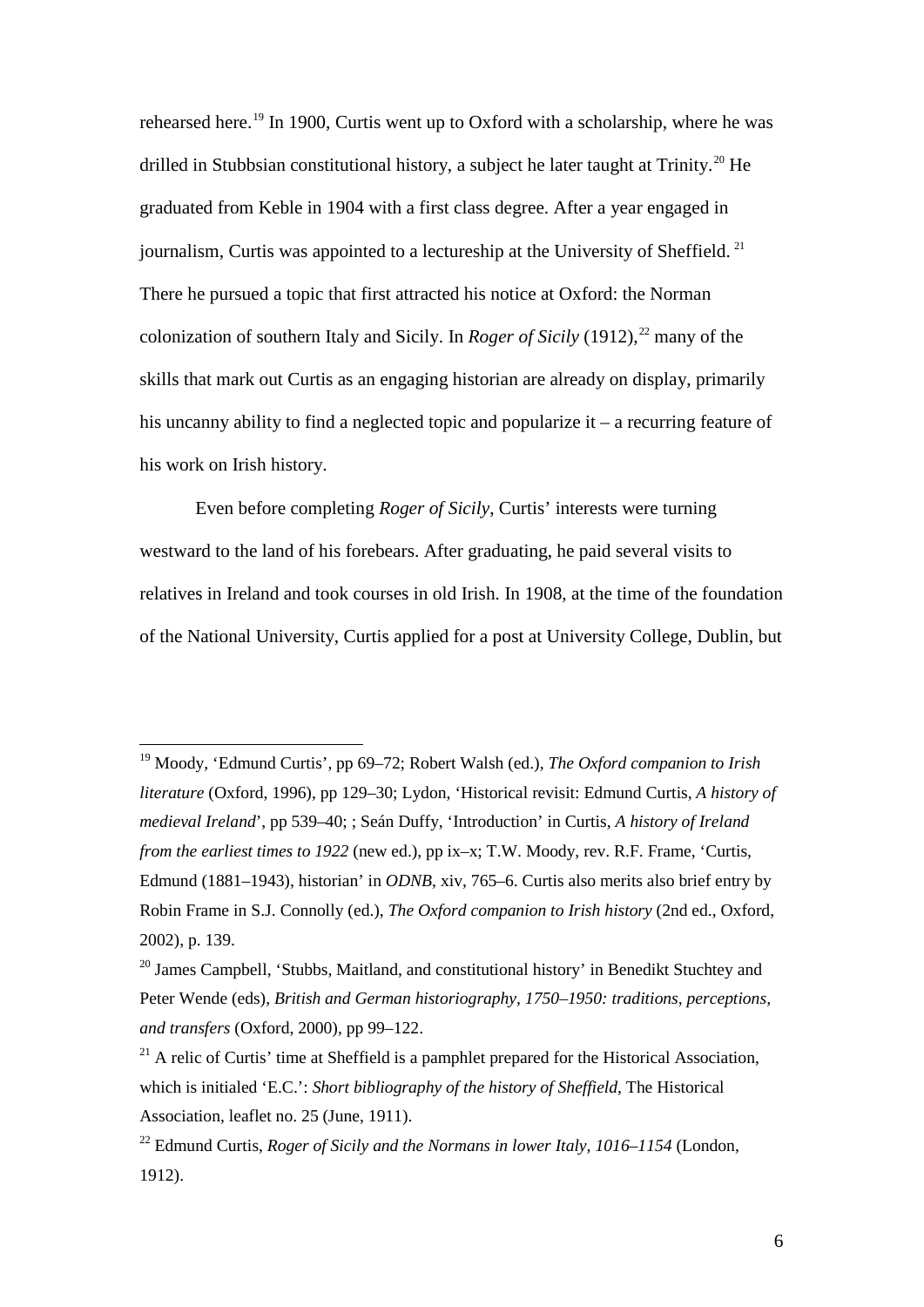his application was unsuccessful.<sup>[23](#page-6-0)</sup> His appointment as Erasmus Smith's professor of history in Trinity was something of a spiritual homecoming and a watershed in his professional life. He dedicated his next three decades to the study of medieval Irish history.<sup>[24](#page-6-1)</sup> In 1914, this was still an uncharted subject. The neglect was remedied to some extent when the final two volumes of *Ireland under the Normans* by Goddard Henry Orpen (d.1932) were published in 1920, a work that remains indispensable for the period before 1333.<sup>[25](#page-6-2)</sup> For the period thereafter, Curtis claimed 'the merits, as I admit the shortcomings, of a pioneer in a stretch of our history where sources are little known, legends many, and guides almost non-existent'.<sup>[26](#page-6-3)</sup> Unlike many pioneers, who jealously protect their discoveries, Curtis was not reluctant to go into print. Indeed, he published prolifically both scholarly and popular articles.<sup>[27](#page-6-4)</sup> No modern research assessment exercise could hope to frighten so much out of a single scholar, and given that Curtis operated in an academic environment in which many published little or nothing at all, his output is especially remarkable. Mary Hayden (d.1942), who was appointed to the lectureship at UCD in 1909 for which Curtis was an unsuccessful

<span id="page-6-0"></span> <sup>23</sup> Moody, 'Edmund Curtis', p. 74, n. 10; Donal McCartney, *UCD – a national idea: the history of University College, Dublin* (Dublin, 1999), p. 29. In 1912, Curtis applied for lectureships in the Universities of London and Newcastle, again without success (TCD, MS 3486 [uncatalogued: 'Memoirs of former years derived from diaries']).

<span id="page-6-1"></span> $24$  His fragmentary memoirs record that he began his residency in Trinity College on 9 September 1914: TCD, MS 3486.

<span id="page-6-2"></span><sup>25</sup> Orpen, *Normans*. On Orpen's contribution to medieval Irish history, see Seán Duffy,

<sup>&#</sup>x27;Historical revisit: Goddard Henry Orpen, *Ireland under the Normans, 1169–1333* (1911–

<sup>20)&#</sup>x27;, *IHS*, 32:126 (2000), 246–59; repr. Orpen, *Normans*, new ed., 4 vols in 1 (Dublin, 2005), pp xi–xxiii.

<span id="page-6-3"></span><sup>26</sup> Curtis, *Med. Ire.* (1st ed.), p. v. He quotes these words again in Curtis, *Med. Ire.* (2nd ed.), p. vi.

<span id="page-6-4"></span><sup>&</sup>lt;sup>27</sup> See T.W. Moody, 'The writings of Edmund Curtis', *IHS*,  $3:12$  (1943),  $393-400$ .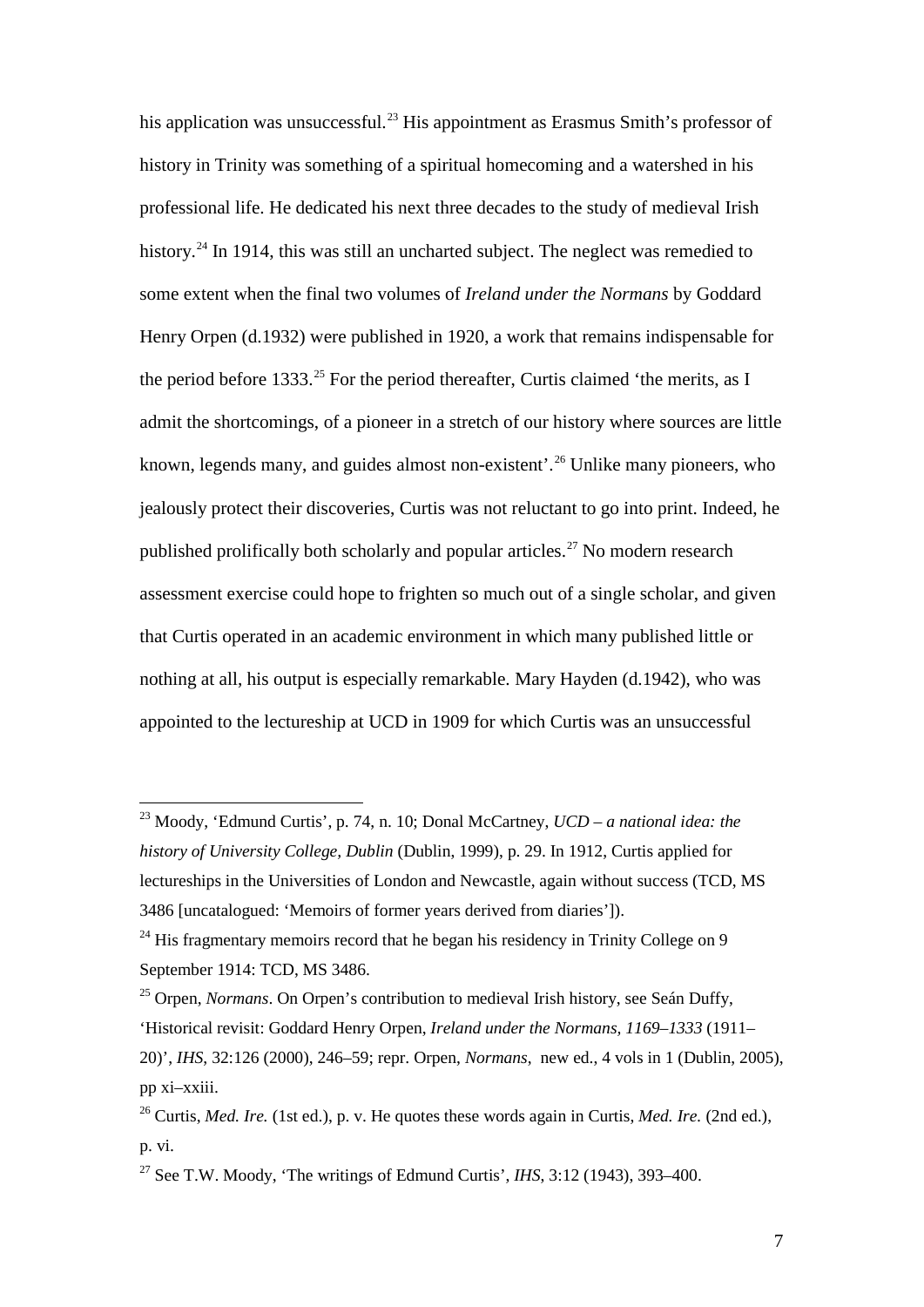candidate, published just eight articles between 1913 and 1943 (the last posthumously); in the same period, Curtis published thirty-six.<sup>[28](#page-7-0)</sup>

This effusion of work began some years before Curtis landed in Trinity. In 1907, while still at Sheffield, he began a correspondence with Orpen. In the decades that followed, the two men – despite their different politics – developed a deep mutual understanding and respect.<sup>[29](#page-7-1)</sup> It was Reginald Lane Poole (d.1939), the Oxford don and founding editor of the *English Historical Review*, [30](#page-7-2) who first suggested that Curtis should write to Orpen for advice about a piece on the Hiberno-Norse community in post-invasion Ireland that he was hoping to have accepted by the *Review*. [31](#page-7-3) A number of daring articles by Orpen exploring the history of motes in Ireland had recently

<span id="page-7-0"></span><sup>28</sup> David Dickson, 'Historical journals in Ireland: the last hundred years' in Barbara Hayley and Enda McKay (eds), *Three hundred years of Irish periodicals* (Mullingar, 1987), pp 89– 92; Lee, *Ireland, 1912–1985*, p. 588. A brief necrological note on Hayden in *IHS* politely states that, after her appointment by UCD, 'she [Hayden] concentrated mainly on the teaching of her subect during the following thirty years' (*IHS*, 3:12 (1943), 401–2). A more positive assessment of Hayden's historiographical contribution – which takes into account the popular success of her *Short history of the Irish people from the earliest times to 1920* (Dublin, 1921) – is provided in Mary O'Dowd, 'From Morgan to MacCurtain: women historians in Ireland from the 1790s to the 1990s' in Maryann Gialanella Valiulis and Mary O'Dowd (eds), *Women and Irish history: essays in honour of Margaret MacCurtain* (Dublin, 1997), pp 51–2. On other aspects of Hayden's career, particularly her role as a founder-member of the Irish Association of Women Graduates and Candidate Graduates, see McCartney, *UCD – a national idea*, esp. pp 79–80.

<span id="page-7-1"></span> $29$  Their growing friendship can be traced in Orpen's letters to Curtis, which are preserved in TCD, MS 2452. The earliest, from 1907 (ibid., no. 1), begins 'Dear Mr Curtis'; by 1921, this had become 'My dear Curtis' (ibid., no. 4).

<span id="page-7-2"></span><sup>&</sup>lt;sup>30</sup> On Poole's career and his involvement with the *English Historical Review*, see G.N. Clark, 'Reginald Lane Poole', *EHR*, 55:217 (1940), 1–7; Doris S. Goldstein, 'The origins and early years of the *English Historical Review*', *EHR*, 101:398. (1986), 6–19.

<span id="page-7-3"></span><sup>&</sup>lt;sup>31</sup> It appeared as Curtis, 'The English and Ostmen in Ireland', *EHR*, 23:90 (1908), 209–19; repr. below, ch. 17.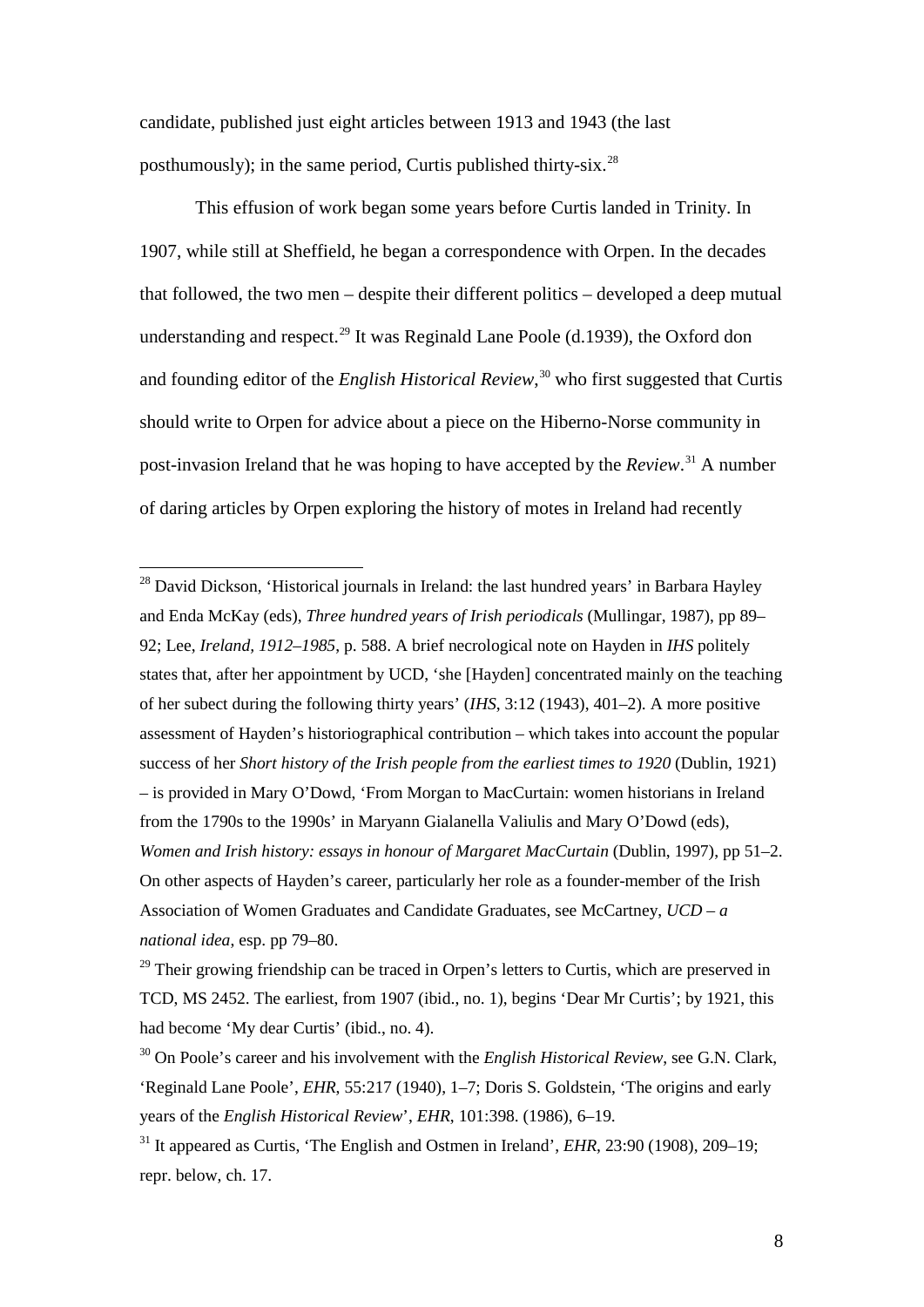appeared in the pages of *EHR*, [32](#page-8-0) and Poole gave Curtis the impression that Orpen was now at work on the Ostmen. Orpen assured the young lecturer from Sheffield that Poole was mistaken,<sup>[33](#page-8-1)</sup> and, after answering some trivial queries about the Ostmen, he closed the letter with a generous offer of assistance: 'If I can be of any further use to you please let me know. You have an interesting field of investigation almost to yourself (since Haliday)<sup>[34](#page-8-2)</sup> so far as I know.'

Curtis was to take up that offer many times. Indeed, it was rare for him to commit any major piece of work to print without consulting Orpen, whose responses were invariably courteous and exhaustively detailed.<sup>[35](#page-8-3)</sup> In 1923, Orpen provided support of a different kind when he wrote a reference for Curtis testifying to the value of the latter's *History of Mediaeval Ireland*, which was nearing completion.<sup>[36](#page-8-4)</sup> In his

<span id="page-8-0"></span> <sup>32</sup> Goddard H. Orpen, 'Mote and bretesche building in Ireland', *EHR*, 21:83 (1906), 417–44; idem, 'Motes and Norman castles in Ireland', *EHR*, 22:86 (1907), 228–54; ibid., 22:87 (1907), 440–67. In his letter to Curtis, Orpen mentions these articles and remarks that their conclusions are 'deemed in Ireland at least, rank heresy!' He further comments wryly that 'there are signs however that the … old gods are about to be renounced' (TCD, MS 2452, no. 1 (Goddard H. Orpen [G.H.O.], Monksgrange, Enniscorthy, to Edmund Curtis [E.C.], 12 Aug. 1907).

<span id="page-8-1"></span><sup>&</sup>lt;sup>33</sup> Poole may have been thinking of Orpen's masterpiece, the first two volumes of which were then in gestation (Orpen, *Normans*).

<span id="page-8-2"></span><sup>34</sup> A reference to Charles Haliday (d. 1866), author of *The Scandinavian kingdom of Dublin* (Dublin, 1881; 2nd ed., 1884).

<span id="page-8-3"></span> $35$  In addition to works by Curtis discussed in the text, Orpen's comments on the following articles by Curtis are extant: 'The viceroyalty of Lionel, duke of Clarence, in Ireland 1361– 1367 [*sic*]', *JRSAI*, 47 (1917), 165–81; ibid., 48 (1918), 65–73; 'The FitzRerys, Welsh lords of Cloghran, Co. Dublin', *JLAHS*, 5:1 (1921), 13–17; 'Murchertach O'Brien, high king of Ireland, and his Norman son-in-law, Arnulf de Montgomery, *circa* 1100', *JRSAI*, 51 (1921), 116–24; 'Unpublished letters from Richard II in Ireland, 1394–5', *PRIA*, 37:C (1927), 276– 303.

<span id="page-8-4"></span><sup>&</sup>lt;sup>36</sup> By *c*.1919, Curtis was already well advanced in his work on the volume, as he wrote to T.F. Tout about the possibility of publishing it with Manchester University Press. Tout's reply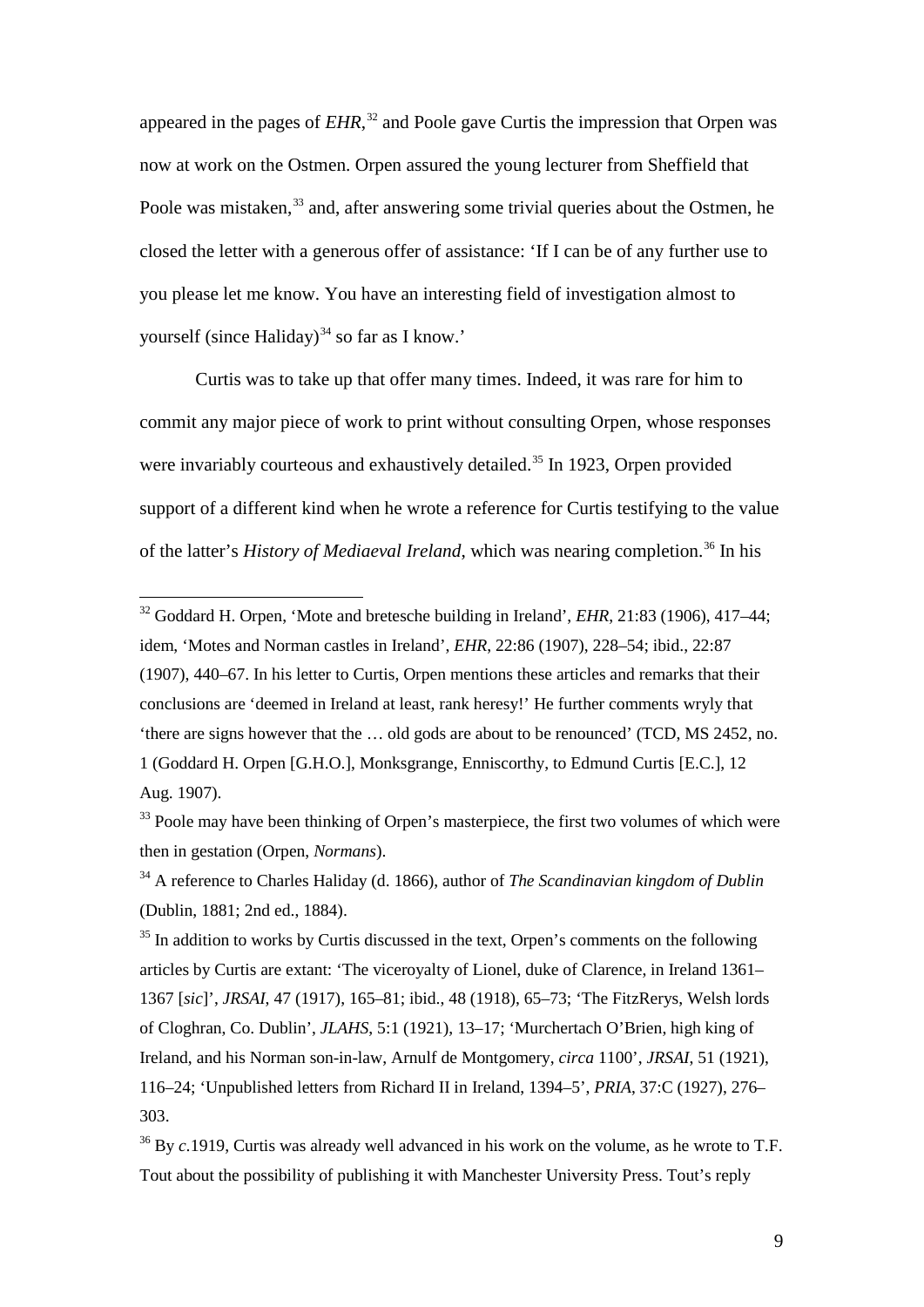testimonial, Orpen felt bound to admit of their considerable differences of interpretation. [37](#page-9-0) This caused the well-meaning senior historian some little anxiety: 'I trust you will not mind my saving clause that, "the facts sometimes make a different appeal to me" … I think I have expressed the difference in our outlook as gently as possible.<sup>[38](#page-9-1)</sup> A few days later, Orpen had finished reading Curtis' proofs and he wrote to Curtis again. This time he was more forthright:<sup>[39](#page-9-2)</sup>

To be quite frank, I do not think you are always fair to the Normans, or give them due credit for the vast improvement produced in the state of Ireland, wherever and so long as their rule was effective. Perhaps I erred, on the other hand, by not displaying more sympathy with the Gaelic element, but I was writing mainly about Norman rule and trying to correct the travesties of history that had too often appeared before I wrote. On the other hand you pass lightly over the dynastic and other conflicts that incessantly broke out among the Irish themselves, and gloss over their raids of plunder and destruction by such terms as the 'Irish Resurgence' – a risorgimento that led not to national unity, but to the chaos and retrogression of the 15th century. Well they have got their 'Great Deliverance' now, and all I can say is Heaven help Ireland!

In letting this southern unionist cat out of the bag, Orpen exposed the political chasm that could separate two firm friends and colleagues, both of whom were – to use the term that Curtis came to prefer – 'Irish Protestants'. [40](#page-9-3) For Orpen, the course of events

survives. It states that 'we would normally be glad to consider such a book, but at present ... we are congested with material': TCD, MS 2452, no. 3 (T.F. Tout, 1 Oak Drive, Fallowfield, Manchester, to E.C., 27 Jan. 1920). Ultimately, Curtis published with Methuen.

 $\overline{a}$ 

<span id="page-9-0"></span> $37$  TCD, MS 2452, no. 9 (G.H.O., Monksgrange, Enniscorthy, to whom it may concern, 16 Mar. 1923).

<span id="page-9-1"></span> $38$  TCD, MS 2452, no. 8 (G.H.O., Monksgrange, Enniscorthy, to E.C., 16 Mar. 1923).

<span id="page-9-2"></span> $39$  TCD, MS 2452, no. 10 (G.H.O., Monksgrange, Enniscorthy, to E.C., 19 Mar. 1923).

<span id="page-9-3"></span><sup>40</sup> '"Anglo-Irish": what does the word mean? Views of Professor Curtis', *Irish Times*, 21 Feb. 1933.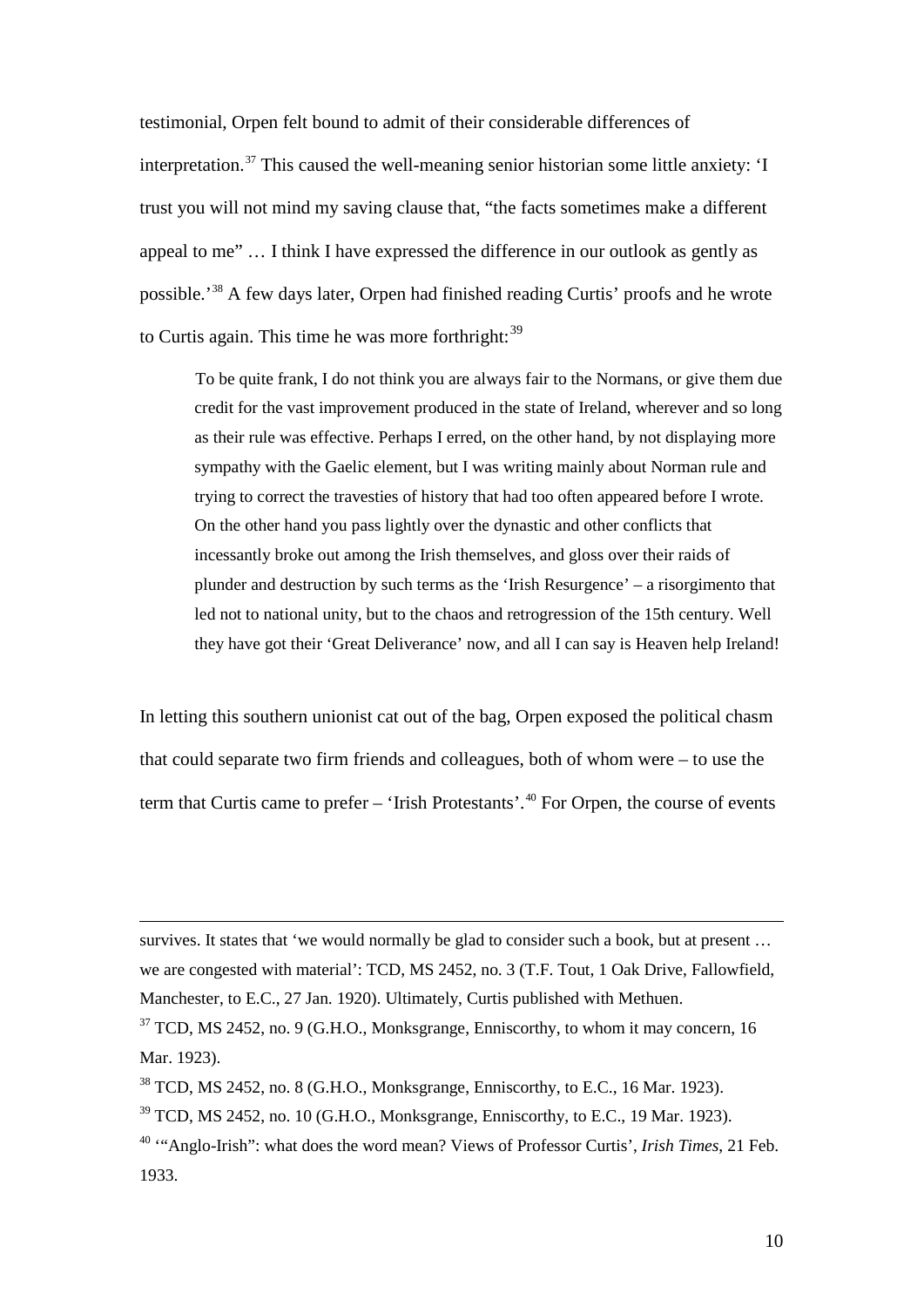since 1916 had been demoralizing.<sup>[41](#page-10-0)</sup> As well as the barbarity (as he saw it) of the war of independence, his own published work had been subjected to public vilification by Eoin MacNeill (d.1945).<sup>[42](#page-10-1)</sup> Orpen's barbed reference to a Gaelic 'risorgimento' was a private – and, one hopes, satisfying – confutation of MacNeill's proposal that the Norman advance in the thirteenth century was greeted by an 'Irish rally',<sup>[43](#page-10-2)</sup> an idea taken up by Curtis in his new history.[44](#page-10-3) The mixture of despondency and indignation evinced by Orpen lies in strong contrast to the mood of Curtis, who was at his most optimistic during these tumultuous years. He was the paragon of what Roy Foster has called that 'odd and little-noted Irish subculture: Trinity College nationalism'. [45](#page-10-4) In 1919, his article on the spoken languages of medieval Ireland appeared. In its way, it is a work of pioneering scholarship, but Gaelic revivalism is a strong subtext in the piece and Curtis' picture of a titanic struggle between the Irish and English languages (Irish naturally emerges triumphant) leads to a certain amount of teleological distortion. [46](#page-10-5) The year after producing this essay, Curtis published an anthology of

<span id="page-10-0"></span><sup>&</sup>lt;sup>41</sup> Goddard Henry Orpen, *The Orpen family, being an account of the life and writings of Richard Orpen of Killowen, Co. Kerry, together with some researches into his forbears in England and brief notices of the various branches of the Orpen family descended from him* (London [private circulation], 1930), pp 189–91.

<span id="page-10-1"></span><sup>42</sup> Eoin MacNeill, *Phases of Irish history* (Dublin, 1919), esp. chs 11 and 12. MacNeill's comments are analyzed in Duffy, 'Historical revisit: Goddard Henry Orpen, *Ireland under the Normans*'.

<span id="page-10-2"></span><sup>43</sup> MacNeill, *Phases of Irish history*, ch. 12.

<span id="page-10-3"></span><sup>44</sup> Curtis, *Med. Ire.* (1st ed.), ch. 6, 'Expansion of the colony, and the first Irish resurgence, 1216–1272'; ch. 9, 'The second Irish resurgence'.

<span id="page-10-4"></span><sup>&</sup>lt;sup>45</sup> R.F. Foster, "Colliding cultures": Leland Lyons and the reinterpretation of Irish history', in idem, *The Irish story: telling tales and making it up in Ireland* (London, 2001), p. 48.

<span id="page-10-5"></span><sup>46</sup> Curtis, 'The spoken languages of medieval Ireland', *Studies: An Irish Quarterly Review*, 8 (1919), 234–54; repr. below, ch. 19. Curtis returned to this theme in 'The decay of English in Ireland', *Irish Statesman*, 14 Sept. 1929 – a review article of St John D. Seymour, *Anglo-Irish*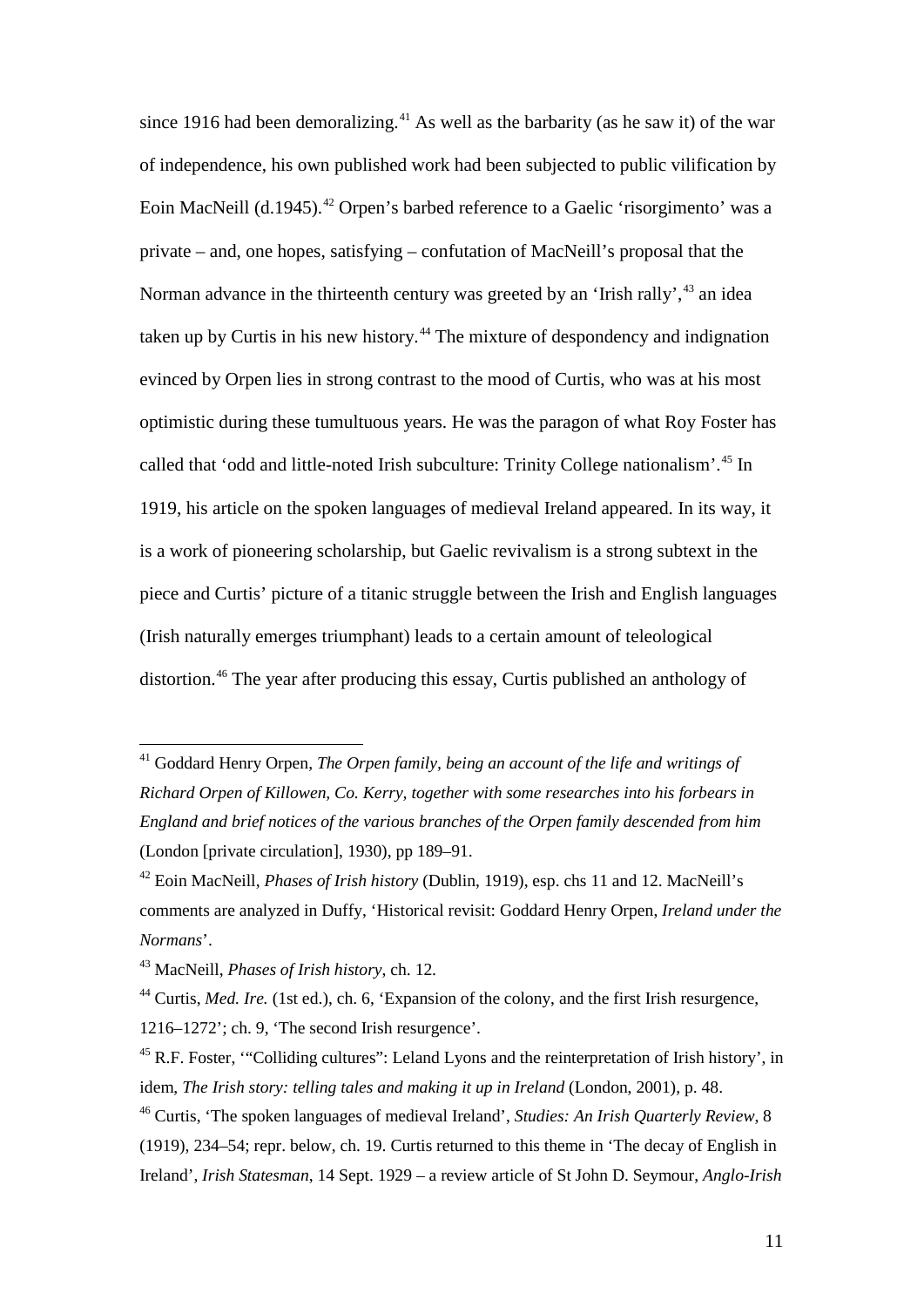contemporary Gaelic verse.<sup>[47](#page-11-0)</sup> It was in these heady days that the first edition of his *History of mediaeval Ireland* appeared, prefaced with a mournful quatrain on Ireland as absentee lordship by the eighteenth-century poet, Aodhagán Ó Rathaile. $^{48}$  $^{48}$  $^{48}$ 

It is significant that, in the second edition of his *History*, this poem was cut.<sup>[49](#page-11-2)</sup> The years since 1923 had been ones of disillusionment and distress: disillusionment with what Curtis saw as the manipulation of history in the new Free State; distress in his personal life. Curtis' marriage broke down during 1924–5 when his wife eloped with the novelist, Liam O'Flaherty  $(d.1984)$ ,<sup>[50](#page-11-3)</sup> and then caused a sensation by publishing a sexually-charged short story under her maiden name in *To-morrow*, a radical new journal supported by W.B. Yeats.<sup>[51](#page-11-4)</sup> The scandal that ensued was deeply embarrassing for Curtis and pushed him to the fringes of college life.<sup>[52](#page-11-5)</sup> It was in the midst of this distressing episode, on 17 February 1925, that Curtis delivered a memorable lecture to the Dublin Literary Society in which he complained of the 'lack of historical perspective' in the history curriculum of the fledgling Irish Free State.<sup>[53](#page-11-6)</sup>

*literature, 1200–1582* (Cambridge, 1929), and Jeremiah J. Hogan, *The English language in Ireland* (1927).

<span id="page-11-0"></span><sup>47</sup> Éamonn Cuirtéis, *Cuisle na hÉigse* (Dublin, 1920).

<span id="page-11-1"></span><sup>48</sup> Curtis, *Med. Ire.* (1st ed.).

 $\overline{a}$ 

<span id="page-11-2"></span><sup>49</sup> Noted in Lydon, 'Historical revisit: Edmund Curtis, *A history of medieval Ireland*', p. 535, n. 1.

<span id="page-11-3"></span><sup>50</sup> On whom, see John Cronin, 'O'Flaherty, Liam (1896–1984), novelist and short-story writer' in *ODNB*, xli, 552–4.

<span id="page-11-4"></span><sup>51</sup> Margaret Barrington, 'Colour', *To-morrow*, 1:1 (Aug. 1924).

<span id="page-11-6"></span><span id="page-11-5"></span><sup>52</sup> For brief discussion, see R.F. Foster, 'The normal and the national' in idem, *The Irish story*, p. 106; R.F. Foster, *W.B. Yeats: a life*, ii: *the arch-poet, 1915–1939* (Oxford, 2003), pp 271–2. <sup>53</sup> On the teaching of history in Ireland at this time, see Francis T. Holohan, 'History teaching in the Irish Free State, 1922–35', *HI*, 2:4 (1994), 53–5; David Fitzpatrick, 'The futility of history: a failed experiment in Irish education' in Ciaran Brady (ed.), *Ideology and the historians. Historical Studies XVII: papers read before the Irish Conference of Historians held at Trinity College, Dublin, 8–10 June 1989* (Dublin, 1991), pp 168–83.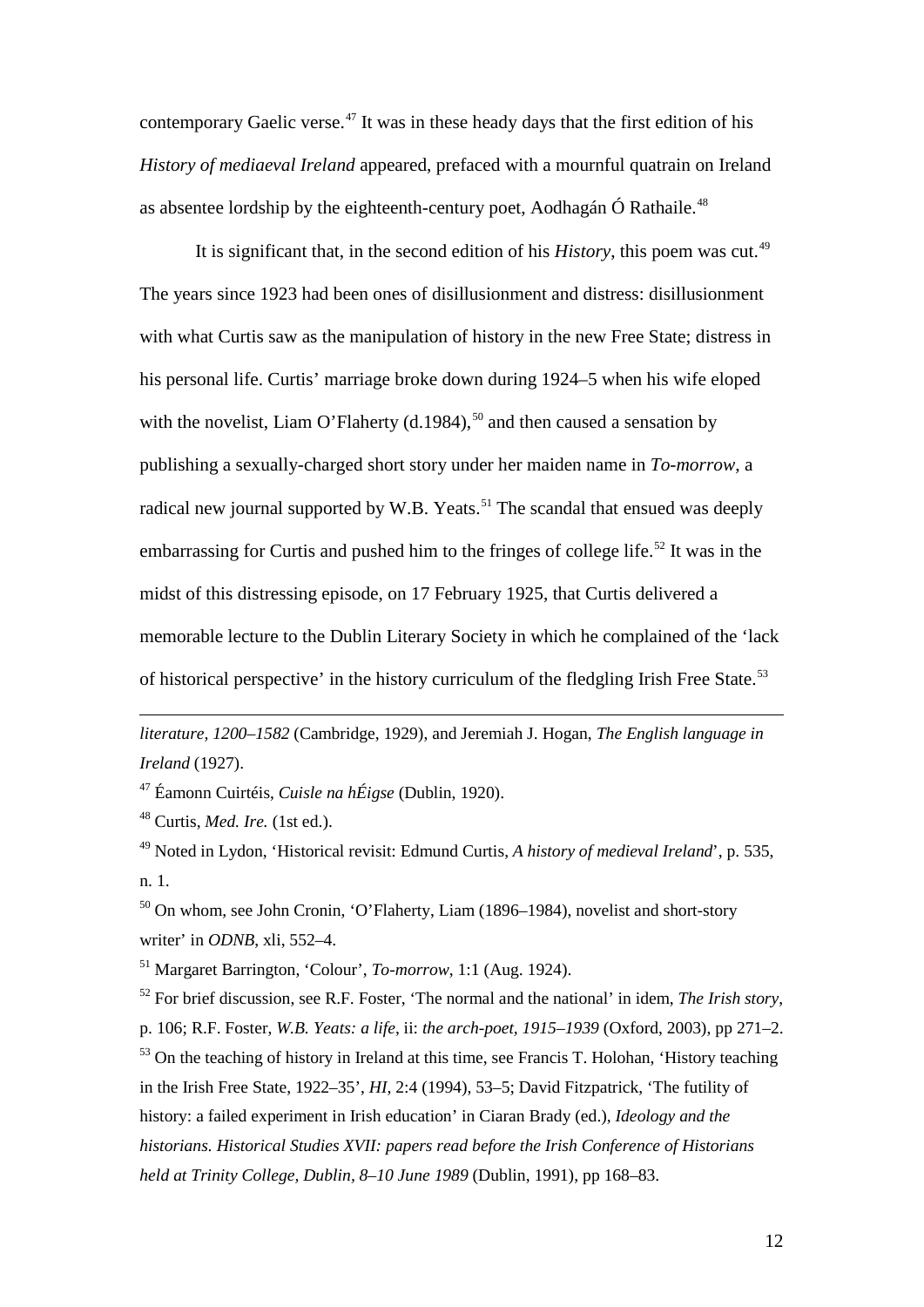Will Irish history be, as it was mainly in the past, a fictitious version of the nation's story, one-sided in putting all the blame on the English and other foreigners, unreal in expecting us to believe in a pious, noble, and patriotic race led by gallant, brilliant, and wise soldiers and statesmen, who, strange to say, lost every time? … Or shall we have what other nations consider 'scientific history', founded on fact and judicial research, putting us in our place as members of the European family  $\ldots$ ?<sup>[54](#page-12-0)</sup>

There was nothing original about Curtis' call for 'scientific' history, especially for a historian who received his training before the devastation of the Great War. [55](#page-12-1) His scientific pretensions recall those of John Bagnell Bury (d. 1927) – after Lecky, perhaps Trinity's greatest historian – who enjoined the audience at his Cambridge inaugural in 1903 to remember that 'though [history] may supply material for literary art or philosophical speculation, she is herself simply a science, no less and no more'.[56](#page-12-2) In the Ireland of 1925, however, Curtis' proposition was explosive, and he followed it with a rapid review of the pantheon of Irish heroes and an unceremonious debunking of their associated myths. From his closing remarks, it is clear that Curtis anticipated controversy: 'That this paper will offend many good people, and provoke some bitter people to attack my views and me, is inevitable.' Still, he can hardly have

<span id="page-12-2"></span><span id="page-12-1"></span><sup>55</sup> Peter H. Slee, *Learning and a liberal education: the study of modern history in the universities of Oxford, Cambridge and Manchester, 1800–1914* (Manchester, 1986), pp 122– 52; John Kenyon, *The history men: the historical profession in England since the Renaissance* (2nd ed., London, 1993), pp 181–2. For the impact of the Great War, see Christopher Parker, *The English historical tradition since 1850* (Edinburgh, 1990), ch. 5. <sup>56</sup> J.B. Bury, 'The science of history', *An inaugural lecture delivered in the Divinity School, Cambridge, on January 26, 1903* (Cambridge, 1903), p. 42. At the time of Curtis' appointment to the Lecky chair in 1939, the *Irish Times* noted that Curtis' editorial projects were 'part of the remarkable advance in the scientific writing of Irish history within the past forty years' (*Irish Times*, 17 July 1939). Similar opinions were expressed at the publication of the first volume of *Ormond deeds* (*Irish Times*, 8 Apr. 1933).

<span id="page-12-0"></span> <sup>54</sup> Curtis, 'Irish history and its popular versions', *The Irish Rosary*, 29:5 (1925), 321–9; repr. below, 'Prologue'.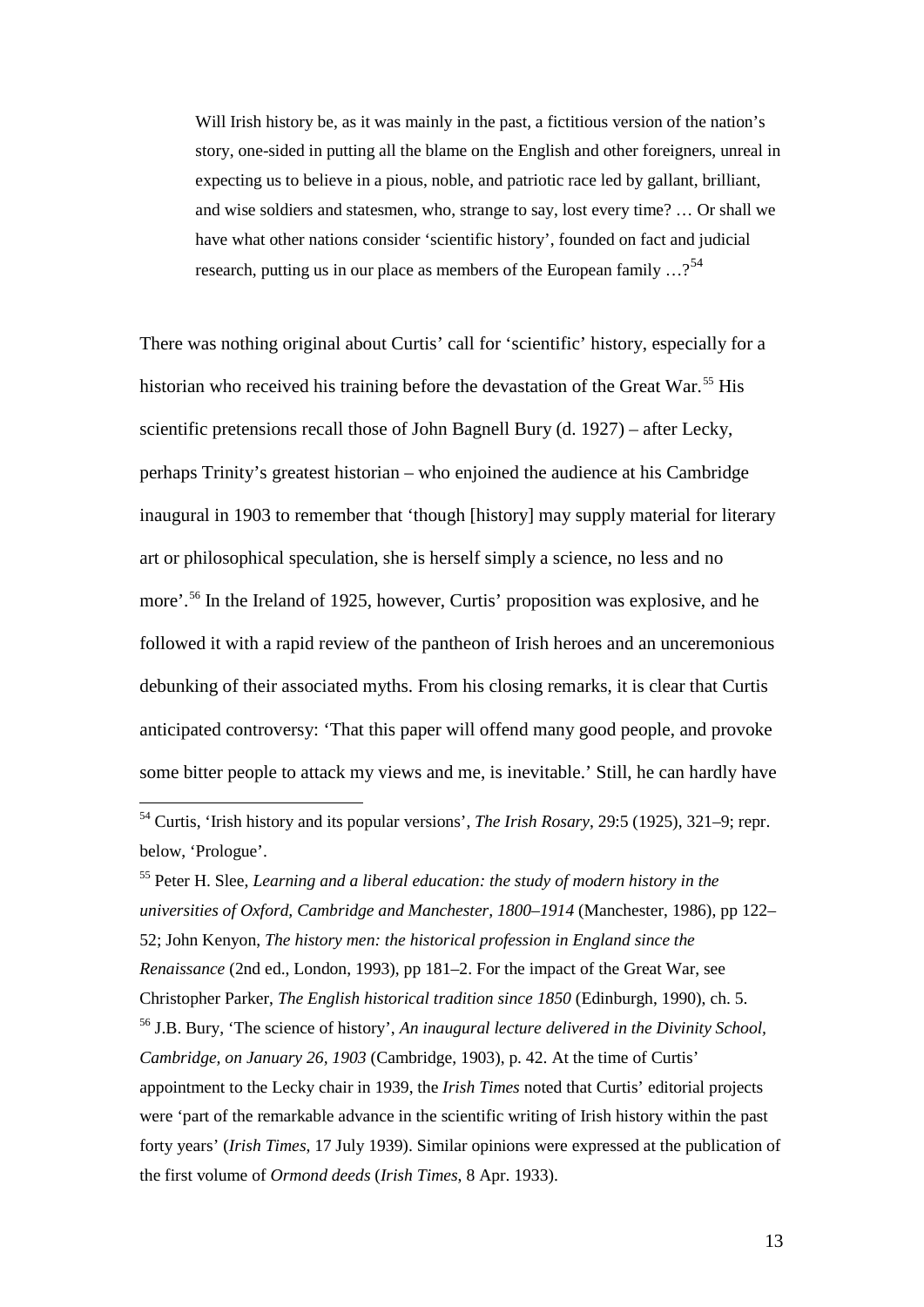foretold the 'cat-calls' and 'parrot-cries' with which his address was greeted, nor the extent to which the animosity was predicated solely on the fact that Curtis was a professor in that bastion of Irish Protestantism, Trinity College. The editors of the *Irish Rosary* were moved to mount a robust defence. They described Curtis as one of 'that group of scholarly and liberal-minded Irish Protestants', including Osborn Bergin and Douglas Hyde, 'whose talents and accomplishments would shed lustre upon any country'.<sup>[57](#page-13-0)</sup> As for Curtis' detractors, the editors stated that:

There can be no excuse for the unjust and scurrilous attacks that have been made upon Prof. Curtis on the score of his lecture. His anonymous assailants seemed to be incapable of understanding any part of the lecture from start to finish … The chief libeller, whose knowledge was on a level with his manners, admitted that he knew nothing about Prof. Curtis except that he was a professor in Trinity College.

In light of this episode, it is difficult to accept without significant qualification the assertion recently made by Steven Ellis that Curtis was 'appropriating the past for the Irish Free State'.[58](#page-13-1) By the same token, Brendan Bradshaw does Curtis a cruel disservice by associating him with Herbert Butterfield's argument for 'purposeful

<span id="page-13-0"></span> <sup>57</sup> 'Professor Curtis and his critics', *The Irish Rosary*, 29: 5 (1925), 388–9. For Protestant involvement in the Gaelic cultural revival, see esp. David Greene, 'The Irish language movement' in Michael Hurley (ed.), *Irish Anglicanism, 1869–1969: essays on the role of Anglicanism in Irish life presented to the Church of Ireland on the occasion of the centenary of its disestablishment by a group of Methodist, Presbyterian, Quaker and Roman Catholic scholars* (Dublin, 1970), pp 110–9.

<span id="page-13-1"></span><sup>&</sup>lt;sup>58</sup> Steven G. Ellis, 'The empire strikes back: the historiographies of Britain and Ireland' in idem (ed.), *Empires and states in European perspective* (Pisa, 2002), p. 108. This is the most recent and most explicit statement of a familiar refrain, dating back to an important article: Steven Ellis, 'Nationalist historiography and the English and Gaelic worlds in the late Middle Ages' in Brady, *Revisionism*, pp 162–80; 1st pr. *IHS*, 25:97 (1986), 1–18.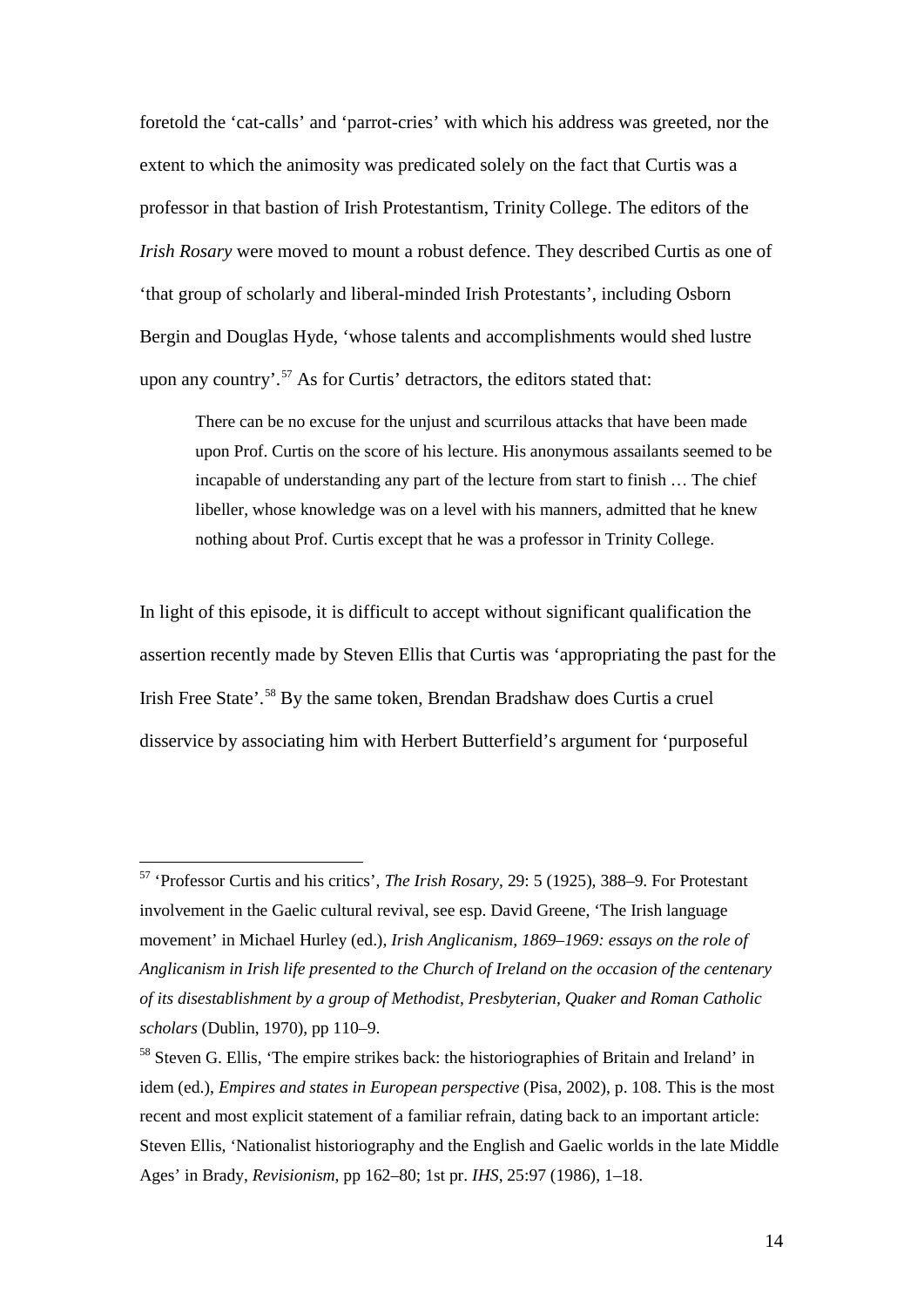unhistoricity'.<sup>[59](#page-14-0)</sup> The idea of propagating a 'received version of Irish history ... its wrongness notwithstanding'<sup>[60](#page-14-1)</sup> would have been anathema to Curtis – 'green' as he was. During the 1920s, Æ's journal, the *Irish Statesman*, provided him with a soapbox from which to explode historical myths wherever he saw them.<sup> $61$ </sup> In doing so, he was decades ahead of more famous warriors against national pieties and historical mythology.<sup>[62](#page-14-3)</sup>

The mid-1920s, then, saw Curtis intellectually isolated – embraced neither by the Trinity establishment nor by nationalist Ireland. By the 1930s, his situation seems to have become happier. Two things are likely to have made this so. One was the death in 1927 of Provost John Henry Bernard, who had made strenous objections to the 'indecent' literary endeavours of Mrs Curtis. The new provost was Edward John Gwynn (d.1941),<sup>[63](#page-14-4)</sup> a distinguished Celticist and brother of Curtis' friend and walkingcompanion, Brian Gwynn. [64](#page-14-5) Although no radical, Gwynn may have eased Curtis' path within college. Curtis never became a fellow – F.S.L. Lyons describes him drifting

<span id="page-14-3"></span><sup>62</sup> See, e.g., T.W. Moody, 'Irish history and Irish mythology' in Brady, *Revisionism*, pp 71–86 (1st pr. *Hermathena*, 124 (1978), 7–24); Roy Foster, 'We are all revionists now', *The Irish Review*, 1 (1986), 1–5. Foster's closing remarks (at p. 5) are close to Curtis': 'In a country that has come of age, history need no longer be a matter of guarding sacred mysteries. And to say "revisionist" should just be another way of saying "historian"'. Cf. Lydon's comment that 'history is by its nature revisionist' in Duffy, '"A real Irish historian"', *HI*, 3:1 (1995), 13.

<span id="page-14-4"></span><sup>63</sup> McDowell and Webb, *TCD*, pp 439–40.

<span id="page-14-5"></span> $<sup>64</sup>$  Katharine Simms, pers. comm. (2008).</sup>

<span id="page-14-0"></span> $59$  Bradshaw, 'Nationalism and historical scholarship in modern Ireland' in Brady,

*Revisionism*, pp 213, 216. See also Bradshaw's interview with Tommy Graham, 'A man with a mission', *HI*, 1:1 (1993), 52–3.

<span id="page-14-1"></span><sup>60</sup> Bradshaw, 'Nationalism and historical scholarship' in Brady, *Revisionism*, p. 212.

<span id="page-14-2"></span> $<sup>61</sup>$  His interests as critic were wide-ranging. See, for instance, his sending up of a 'new kind of</sup> hero-worship, that of the plain man of humble origin, whose path to greatness lies between the Log Cabin and the White House' (Curtis, 'Abraham Lincoln and the cult of the log cabin', *Irish Statesman*, 16 Jan. 1926).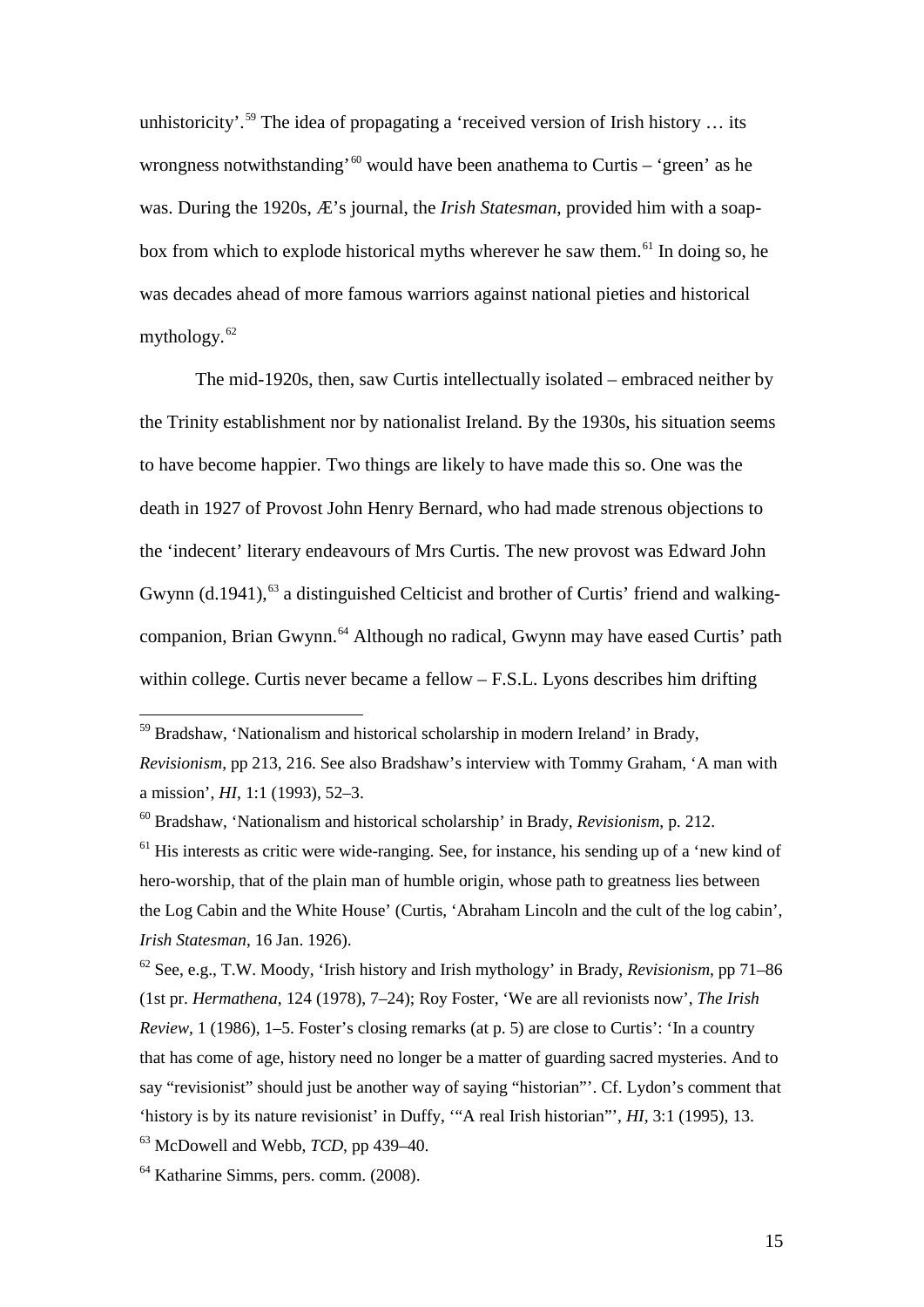'helplessly in the cross-currents of academic life'<sup>[65](#page-15-0)</sup> – but he was awarded the degree of doctor in letters in 1931 in recognition of his published work. [66](#page-15-1) Curtis' rehabilitation may also have been aided by his embarkation on a new project in 1930. This was a monumental calendar of the medieval deeds pertaining to the Butler lordship in Ireland, then in private possession and stored in the muniment room of Kilkenny castle. After the Four Courts blaze of 1922, this was, as Curtis put it, 'the largest single collection of mediaeval deeds and records now extant in Ireland'.<sup>[67](#page-15-2)</sup> From the moment the first volume appeared in 1932, it was clear that the calendar of Ormond deeds – which eventually extended to six volumes plus ancillary publications – would win Curtis and Trinity a good deal of fame.<sup>[68](#page-15-3)</sup> The reception in the British press is particularly noteworthy. The *Times Literary Supplement* still apparently conceived of Ireland as circling in an imperial orbit:<sup>[69](#page-15-4)</sup>

Macauley might think it strange that every schoolboy should know of Montezuma and Atahualpa, while so little interest should be taken in the events that led up to the conquest of India. But it is probable that the average Englishman (and Irishman for that matter) at this date knows more of the beginnings of the English association with India that he does of the mutual history of the two sister islands, of the beginnings of that uneasy partnership that has lasted nearly 800 years to our own day. And it is well to be reminded of those far-off events by the publication of this first Calendar of Ormond Deeds, which takes us back to the very first years of that pregnant adventure.

<span id="page-15-0"></span> <sup>65</sup> F.S.L. Lyons, 'T.W.M.' in idem and R.A.J. Hawkins (eds), *Ireland under the union: varieties of tension. Essays in honour of T.W. Moody* (Oxford, 1980), p. 8.

<span id="page-15-1"></span><sup>66</sup> *DUC 1932–3*, p. 567.

<span id="page-15-2"></span><sup>67</sup> *COD*, i, p. v.

<span id="page-15-3"></span><sup>68</sup> See, e.g., favourable reviews by Maude V. Clarke of *COD*, i, in *EHR*, 49:194 (1934), 329– 32; and *COD*, ii, in *EHR*, 51:203 (1936), 518–20.

<span id="page-15-4"></span><sup>69</sup> 'Strongow's Ireland', *The Times Literary Supplement*, 21 Sept. 1933.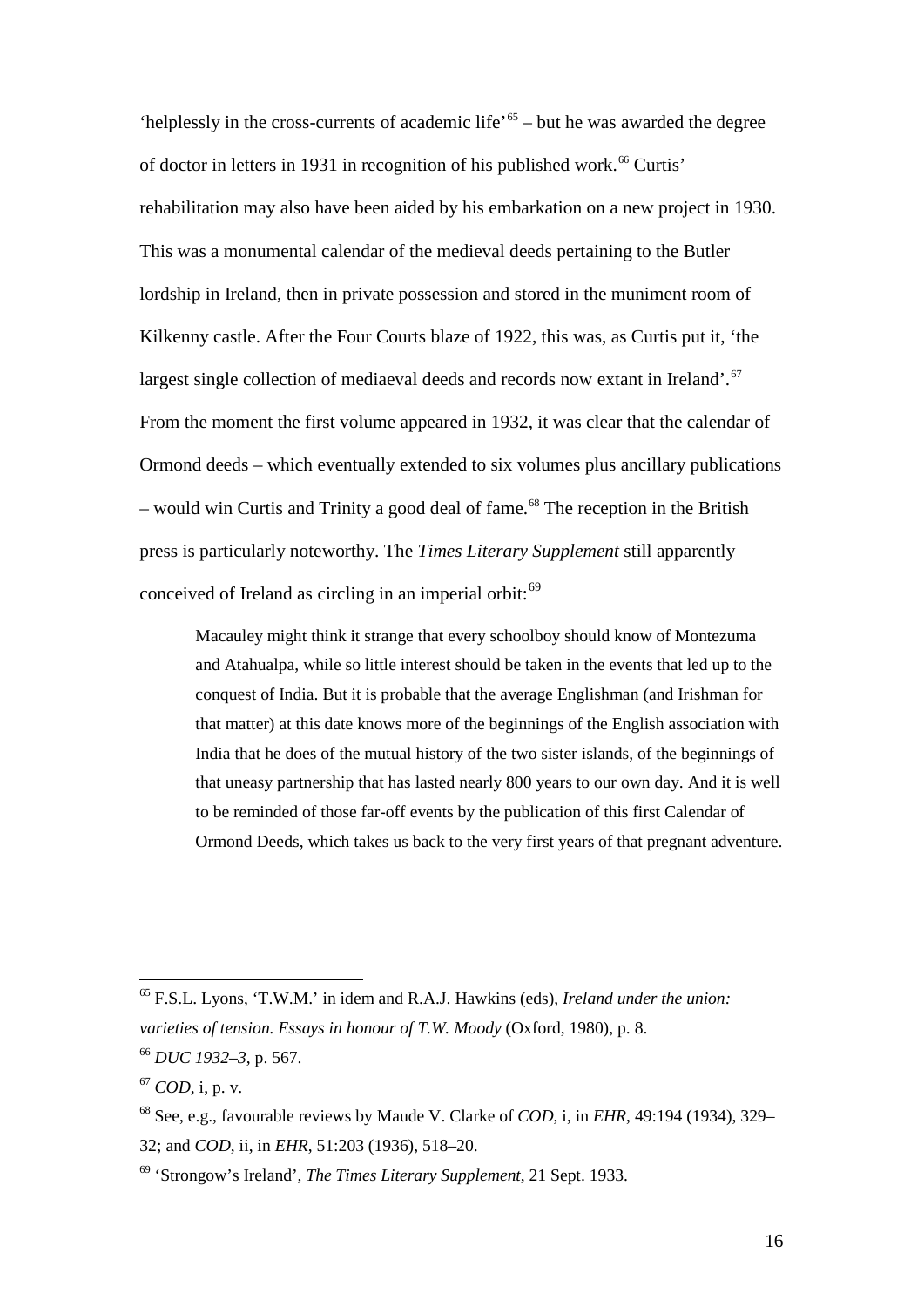For the readers of the *TLS*, as for the fellows of Trinity College, the calendaring of the Ormond deeds was a thoroughly respectable enterprise. Specialists in Ireland were more prickly.<sup>[70](#page-16-0)</sup> Charles McNeill (d.1958), the distinguished antiquarian and elder brother of Eoin MacNeill,<sup>[71](#page-16-1)</sup> was particularly quick to tax Curtis privately for his editorial blunders. In reply to his critic, Curtis was restrained and self-effacing: $^{72}$  $^{72}$  $^{72}$ 

I need hardly repeat how gladly I welcome any corrections, suggestions or criticisms of my work especially from a fellow worker like yourself. This is all a question of scholarship and the true scholar tho' he may be saddened by his slips and mistakes must not take criticism in a personal way ... I do not claim to be anything but an amateur in this business doing it entirely in the spirit of 'noblesse oblige' … I shall be only too glad if you will in any review you write of my book point out all those errors slips or misreadings (in your view) so that scholars may the less be led astray. I am completely without vanity in this matter for I am but an amateur  $\&$  a man with other work to do & in a properly constituted country would not be serving my days at work which a Record Office should be doing.

Such lack of vanity is extraordinary, but of little avail to scholars today who must pick their way gingerly through the gaps and gaffes in Curtis' calendar. [73](#page-16-3) The time

<span id="page-16-0"></span><sup>&</sup>lt;sup>70</sup> The most insightful review is that of D.B. Quinn in *IHS*, 1:1 (1938), 81–5. One comment therein (at p. 83) has a distinctly 'modern' ring to it: 'The vigorous and elaborate development of feudal organisation on a particularist basis can now be treated by historians of the later medieval period in sufficient detail to balance the older over-emphasis on the decay of English rule and on the phenomenon of the Anglo-Normans becoming "more Irish than the Irish themselves"'.

<span id="page-16-1"></span> $71$  For a biographical sketch of his life and work, see Aubrey Gwynn, 'Obituary: Dr Charles McNeill', *JRSAI*, 88 (1958), 185–7. See also *Irish Times*, 15 Feb. 1946

<span id="page-16-2"></span><sup>&</sup>lt;sup>72</sup> TCD, MS 7962 (E.C. to Charles McNeill, 10 May 1933). Curtis included Charles

McNeill's comments in his introduction to the second volume of *COD* (pp viii–x).

<span id="page-16-3"></span><sup>&</sup>lt;sup>73</sup> For some comments and information supplementary to *COD*, especially on the postmedieval deeds, see C.A. Empey, 'Ormond deeds in National Library of Ireland', *Journal of the Butler Society*, 7 (1977), 519–21; Kenneth Nicholls, 'Further notes on Ormond material in National Library', ibid., 7 (1977), 522–6.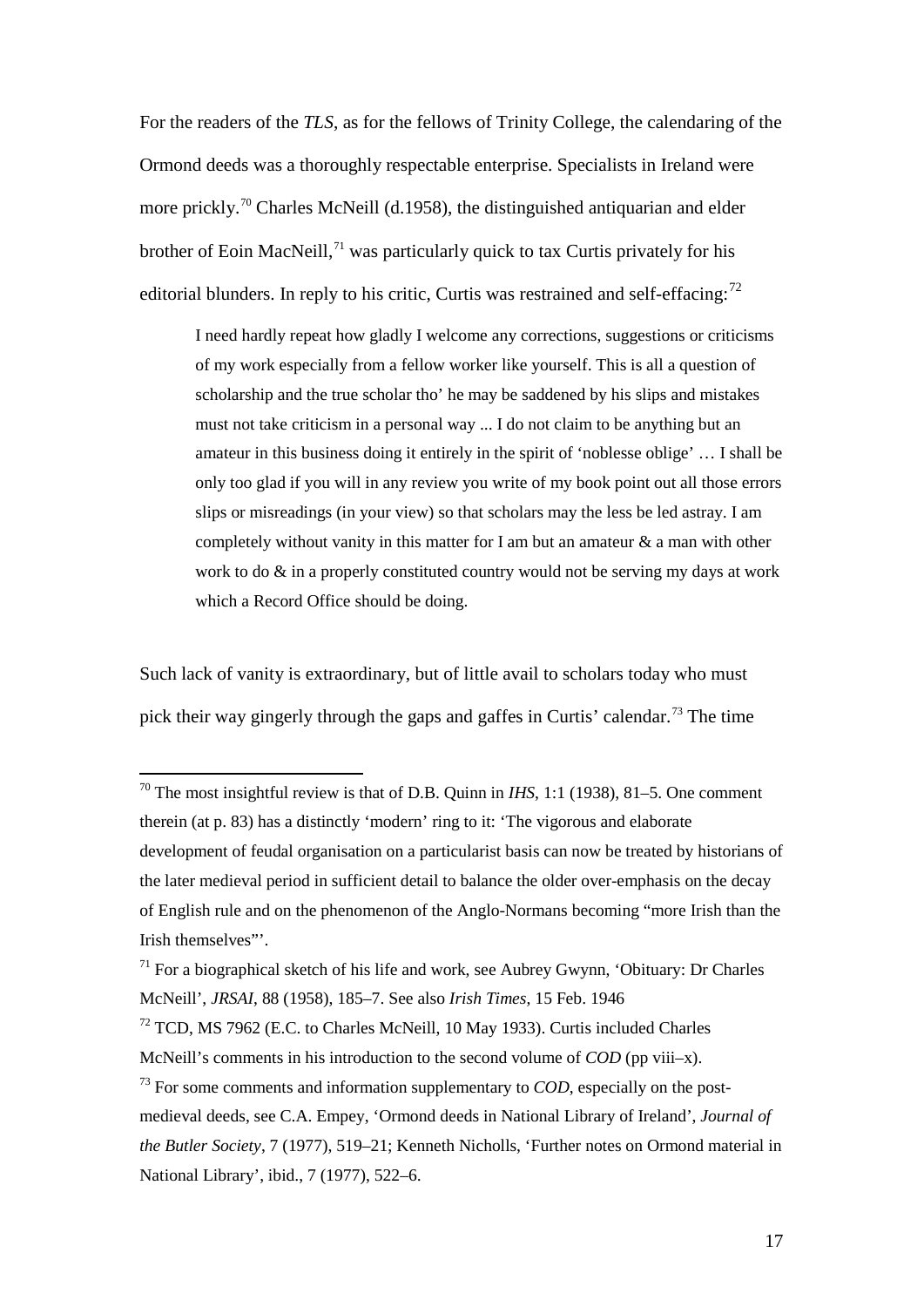has certainly come for the Irish Manuscripts Commission to set in train a new diplomatic edition of the deeds, although even with the benefit of Curtis' spadework it will require a small batallion of editors and a large pot of research-funding simply to match the existing English calendar, which Curtis completed with the utmost economy and expedition. How then should we assess the work of Curtis as editor? A line is suggested by David Knowles, who chose as the theme of his presidential lectures to the Royal Historical Society, 'great historical enterprises'. When it came to the deeply-flawed 'Rolls Series', [74](#page-17-0) Knowles challenged his audience: 'Who, among English medievalists of the past seventy years, could have done without it or would have wished it away?<sup>[75](#page-17-1)</sup> Substitute 'Irish' for 'English' and Knowles' judgment could stand as an honest appraisal of Curtis' calendar – undoubtedly one of the great historical enterprises of twentieth-century Irish medievalism – and the use to which Irish historians have put the Ormond deeds in the seven decades since the first of the six volumes was published.

Curtis' most substantial piece of historical writing – the second edition of his *History of medieval Ireland* – was published in 1938, which was coincidentally also the centenary of Lecky's birth. The anniversary was marked by a lecture delivered by the incumbent Lecky professor, Walter Alison Phillips.<sup>[76](#page-17-2)</sup> Phillips retired at the end of the same academic year, returning home to England, where he died in Surrey just over

<span id="page-17-0"></span> <sup>74</sup> *The chronicles and memorials of Great Britain and Ireland during the Middle Ages, published under the direction of the Master of the Rolls* ('Rolls Series'), 99 vols (London, 1858–96).

<span id="page-17-1"></span><sup>75</sup> M.D. Knowles, 'Presidential address. Great historical enterprises, IV: the Rolls Series', *TRHS*, 5th ser., 11 (1961), 159.

<span id="page-17-2"></span><sup>76</sup> W. Alison Phillips, *Lecky: a lecture in celebration of the centenary of Lecky's birth, delivered in the Graduates' Memorial Hall, Trinity College, Dublin, on 29 November, 1938* (Dublin, 1939). See also, *Irish Times*, 30 Nov. 1938.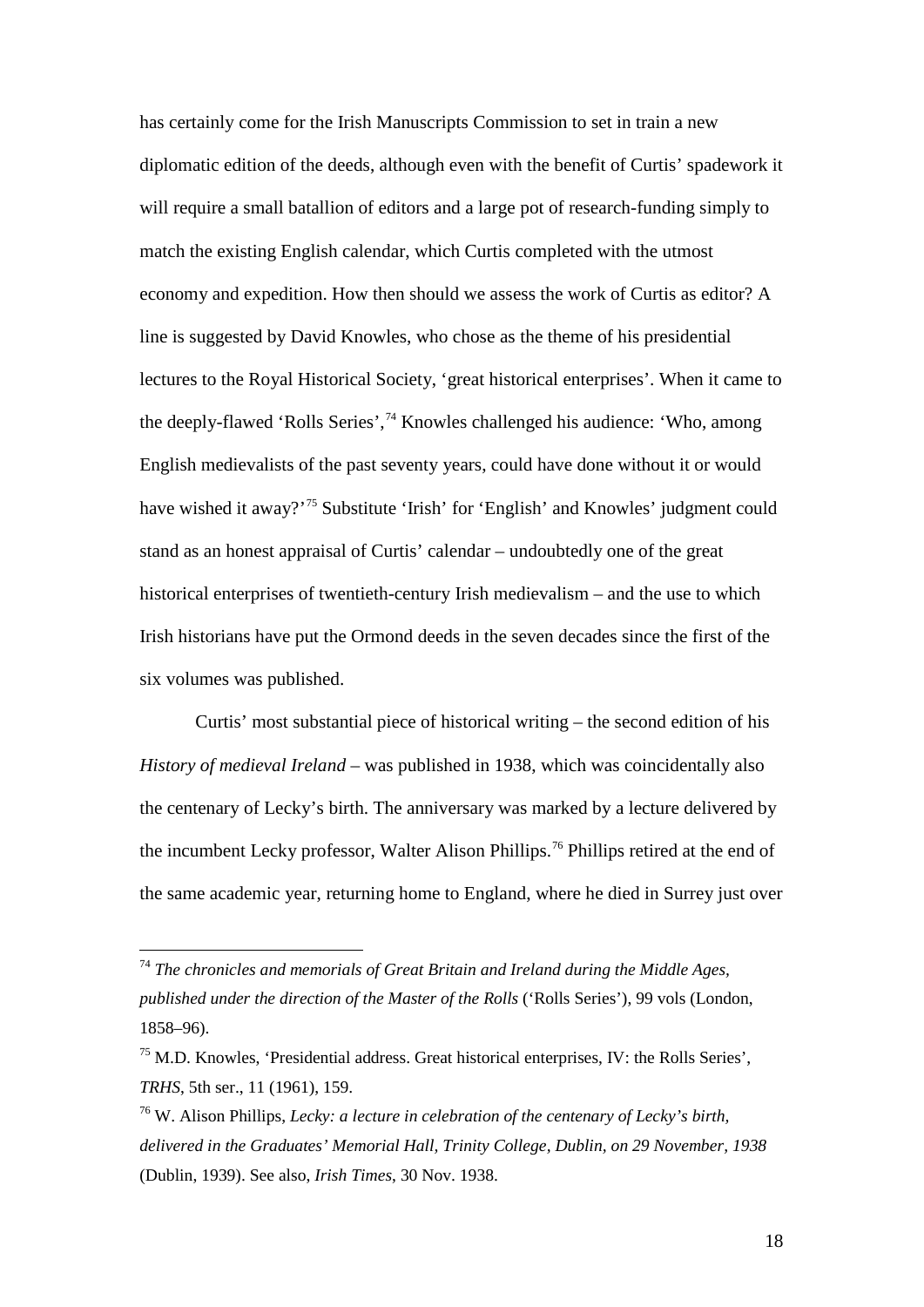a decade later.[77](#page-18-0) A game of musical chairs ensued, as Curtis vacated the Erasmus Smith's chair and became Lecky professor of modern history on 1 October 1939.<sup>[78](#page-18-1)</sup> The same summer, a young T.W. Moody arrived in Trinity from Queen's and was soon installed as Erasmus Smith's professor of history. More than one scholar has asserted that Curtis was by now 'past his prime' and 'if not a dying man, at any rate a spent force'.<sup>[79](#page-18-2)</sup> A similar sentiment was expressed some decades later by Otway-Ruthven, who described the appearance of the second edition of Curtis' *Medieval Ireland* in 1938 as the end of an era: 'Curtis had been the principal figure among Irish medievalists since the second decade of the [twentieth] century, and … his work was almost done.' [80](#page-18-3) In retrospect, it doubtless seemed that way. But, in fact, Curtis' working life did not draw to a natural close. It was cut short tragically in 1943. In no sense did Curtis make way for Moody, nor, in accepting the Lecky chair, was the older scholar being put out to grass. $81$  On the contrary, the perception in 1939 was that Curtis' election to the Lecky professorship was a promotion,  $82$  made in recognition of

<span id="page-18-0"></span> <sup>77</sup> Otte, 'Phillips, Walter Alison' in *ODNB*, xliv, 155.

<span id="page-18-1"></span><sup>78</sup> *DUC 1939–40*, p. 28.

<span id="page-18-2"></span> $79$  The quotations are taken respectively from Helen F. Mulvey, 'Theodore William Moody (1907–84): an appreciation', *IHS*, 24:94 (1984), 125; and Lyons, 'T.W.M.' in idem and Hawkins (eds), *Ire. under the union*, p. 9. Lyons arrived at Trinity 1941, so he would have witnessed first-hand Curtis' deterioration in the winter 1942–3. I suspect this coloured his view of Curtis' position three years before. For Lyons' student career at Trinity, see R.F. Foster, 'Francis Stewart Leland Lyons, 1923–1983', *PBA*, 70 (1984), 464–5.

<span id="page-18-3"></span> $80$  A.J. Otway-Ruthven, 'Thirty years' work in Irish history (I): medieval Ireland (1169– 1485)', *IHS*, 15:60 (1967), 359.

<span id="page-18-4"></span> $81$  Indeed, in 1951, Moody applied for the Lecky professorship, but was beaten to the post by Jocelyn Otway-Ruthven (Sterling, 'Professor Otway-Ruthven, FTCD' in *A danger to the men?*, p. 265).

<span id="page-18-5"></span><sup>82</sup> See, for instance, *Irish Times*, 17 Jul. 1939. The annual salary attached to the Erasmus Smith's professorship in 1939 was only £100 (Lyons, 'T.W.M.' in idem and Hawkins (eds), *Ire. under the union*, p. 8, n. 1)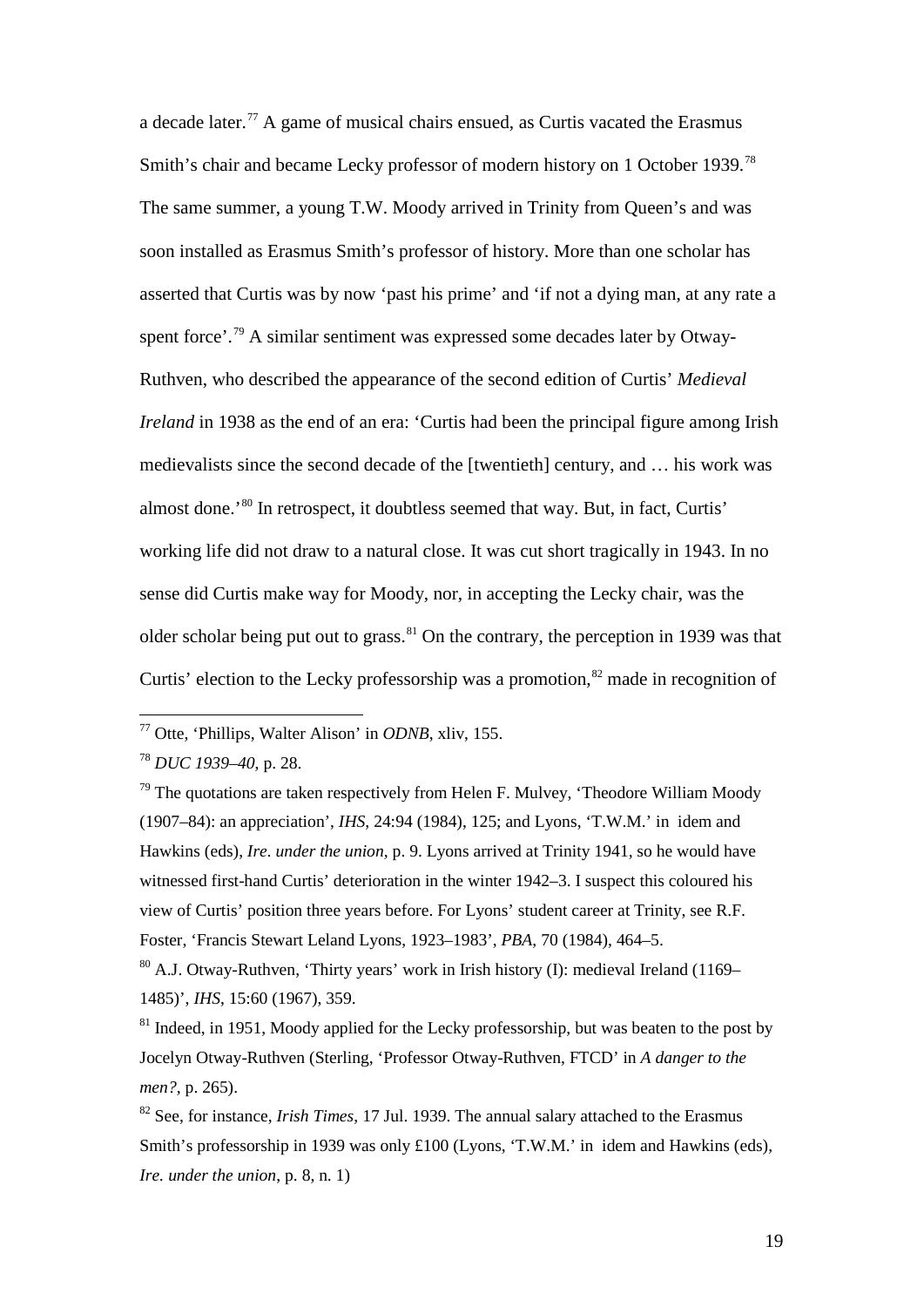his tireless work on the calendar of Ormond deeds, as well as the enormous popular success of his general *History of Ireland* (1936) and the second edition of *Medieval Ireland* (1938).<sup>[83](#page-19-0)</sup> The pace of Curtis' work continued unabated until his final six months when his health deteriorated with terrible swiftness. In the autumn of 1942, he was overtaken by pernicious anaemia and entered a nursing home. Although he still gave lectures in Hilary term of 1943, his health was now beyond recovery and he died on his sixty-second birthday – 25 March 1943. Fortunately, by the time Curtis died, his most brilliant student, Jocelyn Otway-Ruthven, had joined the staff at Trinity.<sup>[84](#page-19-1)</sup>

## 'THE OT'

If Curtis' greatest attribute was his ability to reach out to more than one Irish tradition, Otway-Ruthven's contribution was her unparalleled scholarly rigour. Rigour was the 'first and lasting impression' that the formidable Otway-Ruthven made on F.S.L. Lyons when he and his fellow freshmen 'tremblingly presented [themselves] in

<span id="page-19-1"></span><span id="page-19-0"></span> <sup>83</sup> Curtis, *A history of Ireland from the earliest times to 1922*; Curtis, *Med. Ire.* (2nd ed.). <sup>84</sup> *DUC 1938–9*, p. 28. After Otway-Ruthven's arrival at TCD, she and Curtis began to work together. The fruits of their collaboration survive. See, e.g., TCD, MS 2429: a calendar in preparation entitled, 'Mortimer charters of the earldom of Ulster and lordship of Connacht' (BL, Add. MS 6041). Curtis prepared a typed introduction to the calendar describing the manuscript and its contents, as well as providing an outline history of the earldom of Ulster. There follow two appendices in manuscript booklets written in the hand of Otway-Ruthven, whom Curtis thanks in his introduction for her 'valuable assistance' and 'careful work'. Otway-Ruthven's work on place-names remains of great value. Curtis published the French epitomes of the 'Connacia' portion in his 'Feudal charters of the de Burgo lordship of Connacht, 1237–1325' in John Ryan (ed.), *Féil-sgríbhinn Eóin Mhic Néill: essays and studies presented to Professor Eoin MacNeill* (Dublin, 1940; repr. 1995), pp 286–95; a note on the 'Ultonia' section appears in the *Report of the deputy keeper of the records, Northern Ireland* (1928), pp 15–16.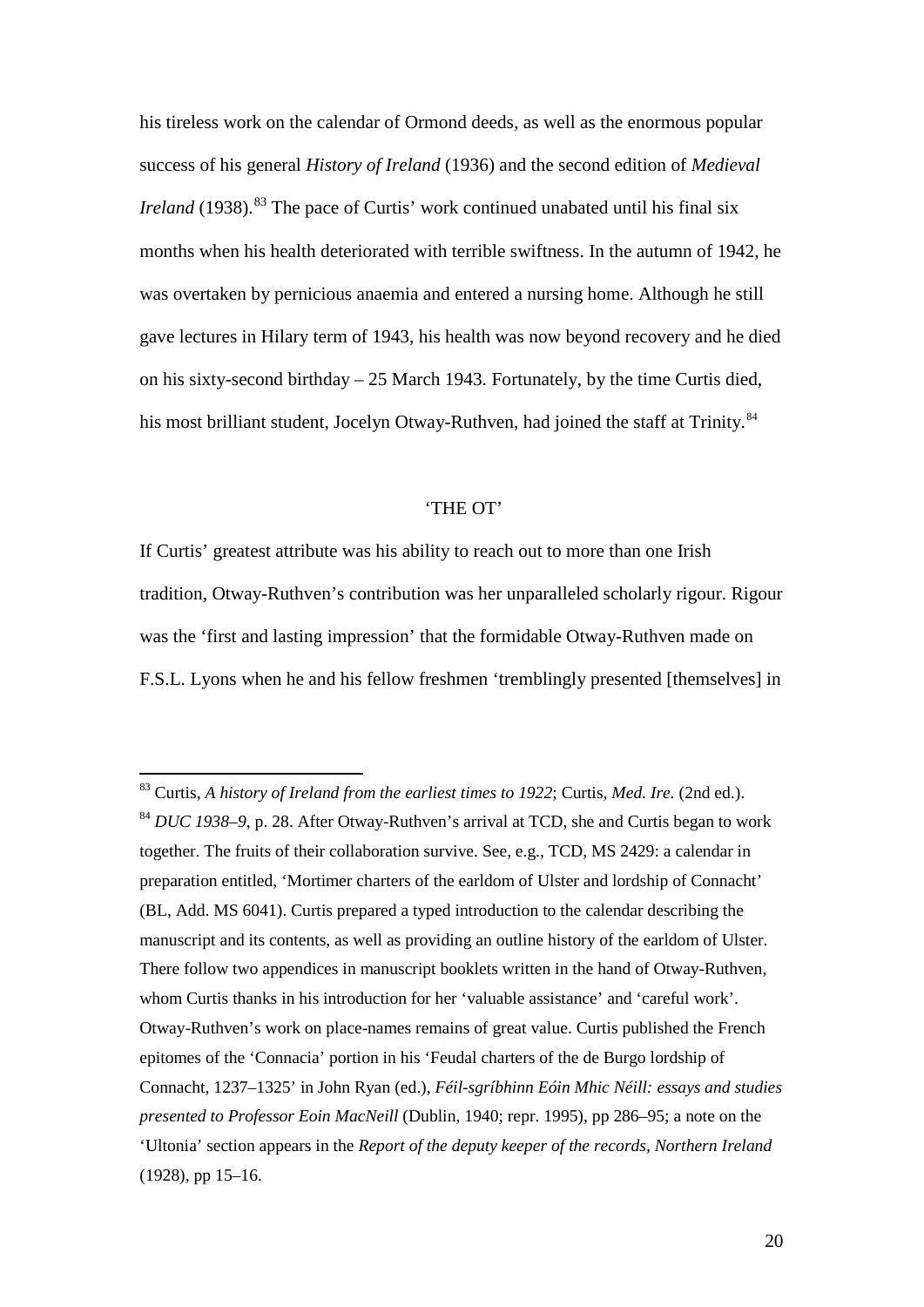her lecture-room'.<sup>[85](#page-20-0)</sup> Today's freshmen encounter 'the Ot' – as the 'Boadicea of the History School' is still affectionately known<sup>[86](#page-20-1)</sup> – through her equally formidable *History of medieval Ireland* (1968). Their first and lasting impression is often one of *rigor mortis*. But anyone conducting research on Irish history between 1171 and 1496 will turn, at some point, to Otway-Ruthven for guidance. Curtis had called for a 'scientific' approach to Irish history. It was Otway-Ruthven who did most to make of it a 'science'. As has been remarked of the prose of another 'scientific' historian: 'The biscuit is certainly exceedingly dry; but at any rate there are no weevils in it.<sup>[87](#page-20-2)</sup>

Annette Jocelyn Otway-Ruthven was born in Dublin in 1909 to Robert Mervyn Otway-Ruthven of Castle Otway, Co. Tipperary, and Margaret, daughter of Julius Casement of Co. Wicklow.<sup>[88](#page-20-3)</sup> Her career in history arose – in the most literal way – from the ashes of Civil War. On the morning of 3 August 1922, Castle Otway was burned to the ground.<sup>[89](#page-20-4)</sup> Jocelyn's father had died in 1919 from injuries sustained during the Great War and, with the family now in straightened circumstances,

<span id="page-20-0"></span> <sup>85</sup> F.S.L. Lyons, 'Foreword' in Lydon, *Eng. & Ire.*, p. xi.

<span id="page-20-1"></span><sup>86</sup> The phrase is that of William Trevor, 'Alma Mater' in idem, *Excursions in the real world* (London, 1993), p. 66. The passage is popularly supposed to refer to Otway-Ruthven, although it is possible that the author intended Constantia Maxwell. In either case, the description captures the Ot very well.

<span id="page-20-2"></span><sup>87</sup> Lytton Strachey, *Biographical essays* (London, 1948), p. 274, quoted in Robert Brentano, 'The sound of Stubbs', *Journal of British Studies*, 6:2 (1967), 1.

<span id="page-20-4"></span><span id="page-20-3"></span><sup>88</sup> *Burke's Irish family records* (London, 1976), pp 217, 998. The Dublin census of 1911 includes a record for the young Jocelyn, in which her punctilious father gives her age as  $1<sup>5</sup>/<sub>12</sub>$ and records that she cannot read or write. The family was then living in Donnybrook, Co. Dublin (see [http://www.census.nationalarchives.ie/search/,](http://www.census.nationalarchives.ie/search/) s.n. 'Otway-Ruthven' [accessed, 23 April 2008]). My thanks to Prof. Robin Frame for bringing this to my attention. <sup>89</sup> *Irish Times*, 5 Aug. 1922.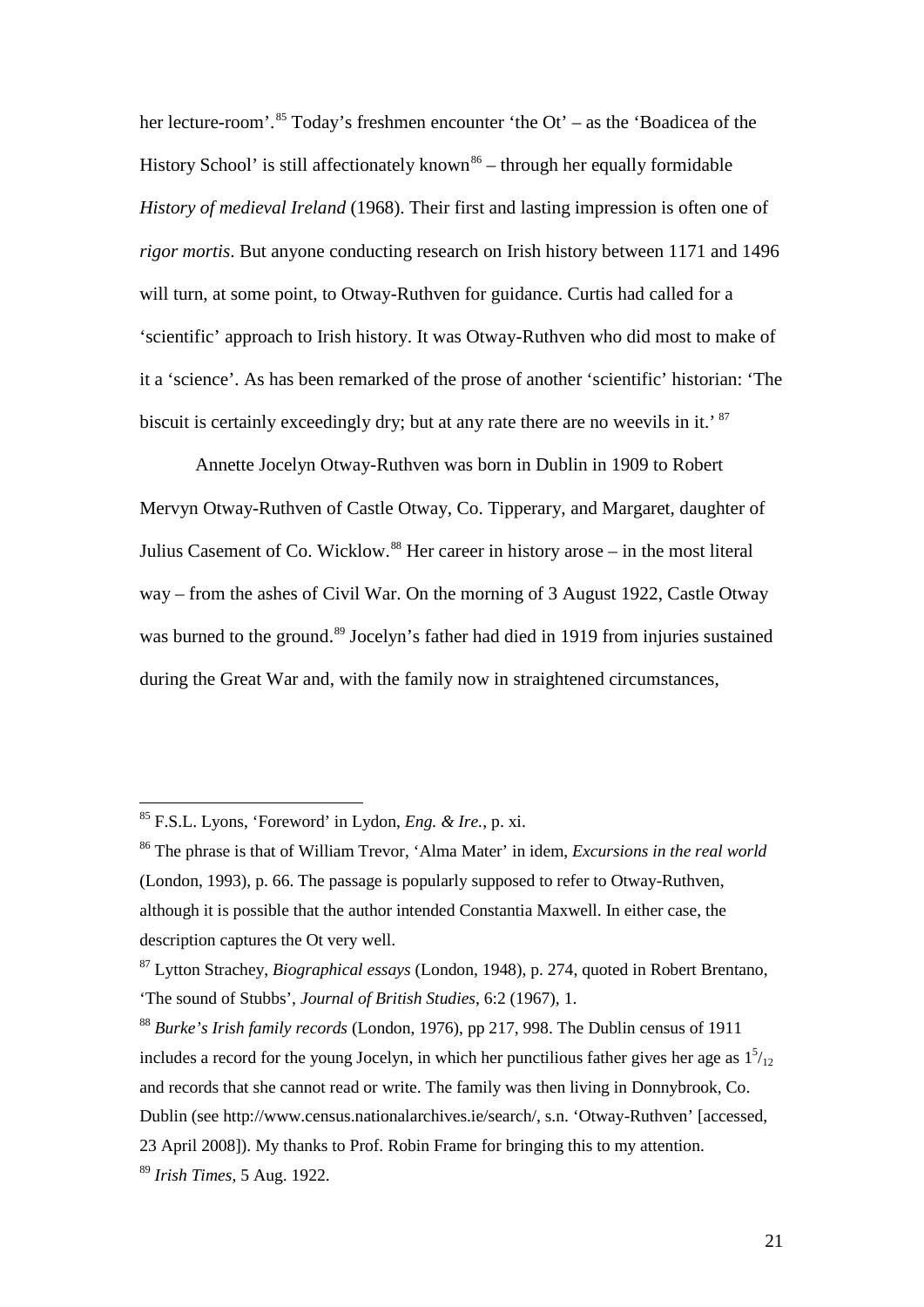Jocelyn's mother married for a second time and moved with her family to Dublin.<sup>[90](#page-21-0)</sup> Academia provided the young Jocelyn with a means of advancement and escape, as well as satiating the 'sheer damned curiosity' that was the motor behind her historical research.<sup>[91](#page-21-1)</sup> In 1927, Jocelyn won an entrance exhibition to Trinity College where she read history and political science. From the moment she entered Trinity, her gifts as a researcher were apparent. She was elected as a non-foundation scholar in 1929 and graduated in 1931 with first class honours and a large gold medal.<sup>[92](#page-21-2)</sup> By the time she retired as Trinity's Lecky professor half a century later, it was apparent that the overarching theme of that research was her tireless reconstruction of the record sources for medieval Ireland that had been destroyed by the catastrophic fire in the Four Courts of June 1922.<sup>[93](#page-21-3)</sup>

As an undergraduate at Trinity, Jocelyn encountered Edmund Curtis in his prime. His teaching had a profound impact on her. Years later she dedicated her *magnum opus* to his 'honoured memory' and expresed the hope that her own pupils would remember her 'with as much gratitude and affection as I do him'.<sup>[94](#page-21-4)</sup> After a glittering undergraduate career, she engaged in a brief stint of research with Alison Phillips before winning a Gardiner scholarship to Girton College, Cambridge, in 1932. The Cambridge phase of Jocelyn's student career brought her into proximity

<span id="page-21-0"></span><sup>&</sup>lt;sup>90</sup> The foregoing details are drawn from Salters Sterling, 'In retrospect: Annette Jocelyn Otway-Ruthven', *Search*, 24:1 (2001), p. 61.

<span id="page-21-1"></span> $91$  This was her reply to a foreign student at Cambridge who asked Miss Otway-Ruthven why she studied history and was surprised not to receive a philosophical answer: Robin Frame, pers. comm. (2008).

<span id="page-21-2"></span><sup>92</sup> *DUC 1934–5*, p. 584.

<span id="page-21-3"></span><sup>93</sup> In her interview with the *Irish Times*, 8 Feb. 1968, Otway-Ruthven notes that her *Med. Ire.* is compiled mostly from records from the seventeenth to the nineteenth centuries, as most of the original documentation was lost in 1922.

<span id="page-21-4"></span><sup>94</sup> Otway-Ruthven, *Med. Ire.* (1st ed.), 'Foreword', p. v.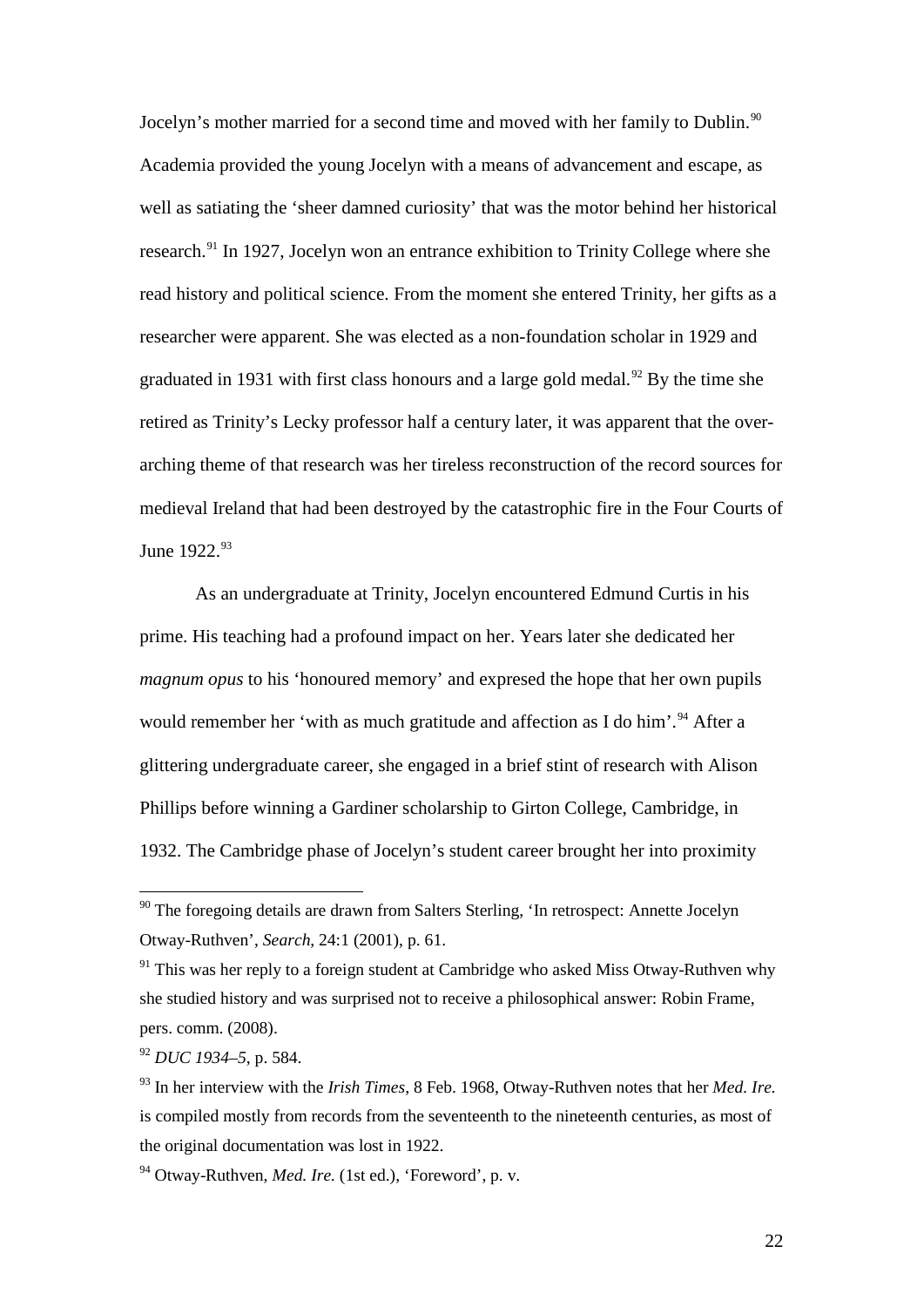with Helen Maud Cam (d.1968), one of the most redoubtable minds of her generation of English medievalists.[95](#page-22-0) Cam had a powerful personality and, aside from her historical investigations, she was an active socialist and a champion of women's rights. Jocelyn flourished under her supervision: she was awarded her doctorate in 1936 along with the Thirlwall prize, which, for the first time, went to a woman. 'What luck you are having', wrote Cam from faraway Rangoon on hearing of this run of success,<sup>[96](#page-22-1)</sup> before pithily setting out what she hoped would be the future trajectory of Jocelyn's career: '(a) PhD; (b) Prize Essay; (c) job?['97](#page-22-2)

The new Dr Otway-Ruthven remained in contact with Cam after graduation, <sup>[98](#page-22-3)</sup> and the pair became lifelong friends and correspondents.<sup>[99](#page-22-4)</sup> When Cam died in 1968, Otway-Ruthven published a concise memoir of her former supervisor. It is largely a

<span id="page-22-1"></span><span id="page-22-0"></span> <sup>95</sup> Kathleen Major (rev.), 'Cam, Helen Maud (1885–1968), historian' in *ODNB*, ix, 595–7. <sup>96</sup> In 1936–7, Cam was on leave of absence from Girton and toured India, Burma and the Middle East: see Euan Taylor and Gina Weaver, 'Helen Cam (1885–1968): charting the evolution of medieval institutions' in Jane Chance (ed.), *Women medievalists and the academy* (Madison, WN, 2005), pp 255–72, esp. p. 266.

<span id="page-22-2"></span><sup>&</sup>lt;sup>97</sup> Helen Cam to Jocelyn Otway-Ruthven, c/o Mrs Casement, Clonagh House, Ashford, Co. Wicklow, 15 Oct. 1936. The letter survives among Otway-Ruthven's uncatalogued correspondence in the library of the Medieval History Research Centre, TCD (box labelled, 'Letters to the Ot'). The core of this invaluable research library is made up of Otway-Ruthven's personal collection. The letters have been retrieved from between the pages of the books.

<span id="page-22-3"></span><sup>98</sup> Helen Cam's 'Dear Jocelyn' of 1936 becomes 'My dear Jossie, You are an angel' within a few short years (Medieval History Research Centre, TCD , 'Letters to the Ot').

<span id="page-22-4"></span><sup>99</sup> Otway-Ruthven expresses her thanks to Cam in the foreword to A.J. Otway-Ruthven, *The king's secretary and the signet office in the XVth century* (Cambridge, 1939). Helen Cam acknowledges academic debts to Otway-Ruthven in Cam, 'The evolution of the medieval English franchise' in eadem, *Law-finders and law-makers in medieval England: collected studies in legal and constitutional history* (London, 1962), p. 22, note 1; eadem, 'The quality of English feudalism' in eadem, *Law-finders & law-makers*, p. 54.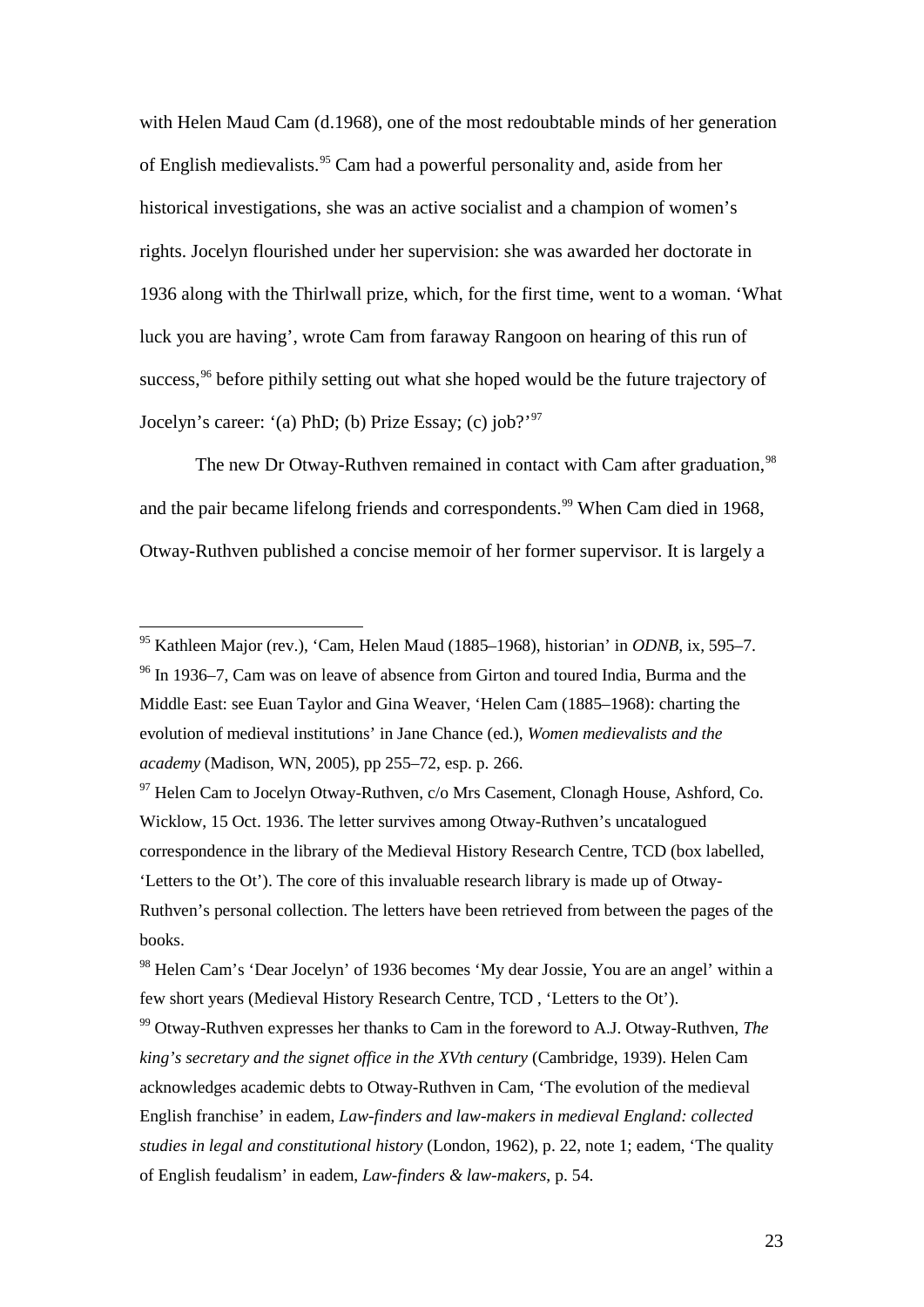bland recital of Cam's career and achievements, but it closes with an uncharacteristically emotional salute, albeit one executed with customary precision:

She [Cam] was a convinced Socialist, much interested in local government in the present as in the past. She was at all times a lively and stimulating companion and a devoted friend; as a teacher she was superb, instilling her own exacting standards of scholarship and her own passion for enquiry, and she was always ready to help the humblest scholar. Her work on English constitutional history will long hold an unchallenged place, and at her death she was unquestionably the greatest of living English medievalists.<sup>[100](#page-23-0)</sup>

Many of these attributes Otway-Ruthven shared with Cam – first among them her remorseless precision of mind, but also her passion for gardening and especially Alpine plants;<sup>[101](#page-23-1)</sup> her advocacy of 'parity of esteem' for women academics; and surprisingly (at first glance, at least) her ardent trade unionism.<sup>[102](#page-23-2)</sup>

With Cam, too, Otway-Ruthven shared an abiding interest in administrative history, specifically the history of local government and franchisal institutions. In pursuing these subjects in an Irish context, she was filling a major gap in Curtis'

<span id="page-23-1"></span> $101$  Her writings on the subject of Alpine plants are noted in P.W.A. Asplin, 'The writings of Professor A.J. Otway-Ruthven to 1980' in Lydon, *Eng. & Ire.*, p. 255. Her correspondence ('Letters to the Ot', Medieval History Research Centre, TCD) includes a letter thanking her for her subscription to 'The Cyclamen Society' (Gay Nightingale, 'The Cyclamen Society', Lavendar house, 47 Lechmere Ave., Chigwell, Essex, 3 Jan. 1978). In the course of the letter, the secretary apologizes for 'a number of printing slips [in the society's newsletter], such as capital letters for species names. I do hope we shall have no more of these in future'. Clearly, the Ot's ability to inspire punctiliousness extended beyond the walls of Trinity!

<span id="page-23-0"></span> <sup>100</sup> Helen M. Cam, *Historical novels*, Historical Association, general ser., no. 48 (London, 1961; repr. with memoir by A.J. Otway-Ruthven, 1968), p. 4. Among Otway-Ruthven's papers in the Medieval History Research Centre, TCD, there is a memorial photograph of Cam from her funeral service in Girton College chapel.

<span id="page-23-2"></span><sup>&</sup>lt;sup>102</sup> Sterling, 'In retrospect: Annette Jocelyn Otway-Ruthven'; idem, 'Professor Otway-Ruthven, FTCD' in *A danger to the men?*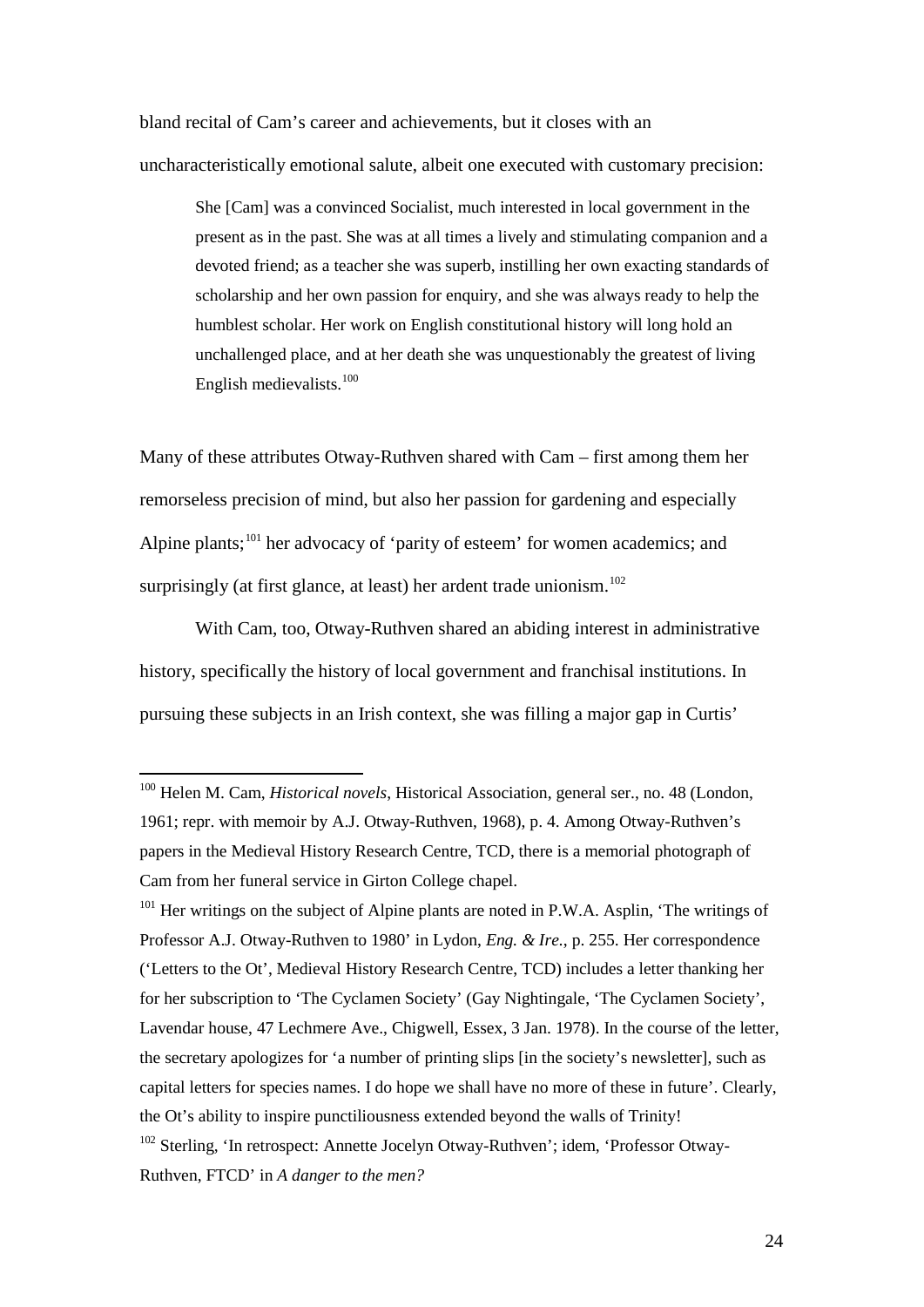treatment of Anglo-Ireland. In 1938, Henry Gerald Richardson (d.1974) devoted a typically searching review article to the question of English institutions in medieval Ireland, a subject that Richardson considered to be glaringly absent from the second edition of Curtis' *Medieval Ireland*: [103](#page-24-0)

I cannot but feel that Dr. Curtis would have learnt much, and his readers would have learnt more, if he had collected such material as is readily accessible on the central and local institutions of government in the area under the control of the English king, and had told a story of each. $104$ 

In a single sentence, Richardson presented Irish medievalists with a research agenda that would dominate the following decades. Much of the work was done by Richardson himself with his collaborator, George Osborne Sayles (d.1994);<sup>[105](#page-24-2)</sup> but among Irish medievalists, it was Otway-Ruthven who answered the call.<sup>[106](#page-24-3)</sup>

<span id="page-24-1"></span><sup>104</sup> Richardson, 'English institutions in medieval Ireland', p. 383. The 'agenda setting' is more explicit in H.G. Richardson, 'Agenda for Irish history, I: Norman Ireland', *IHS*, 4:15 (1945), 254–8.

<span id="page-24-3"></span><span id="page-24-2"></span><sup>105</sup> The key works are Richardson and Sayles, *Ir. parl.*; idem, *Admin. Ire.*; and idem, 'Ir. revenue'. Their contribution is noted in Otway-Ruthven, 'Thirty years' work in Irish history (I): medieval Ireland (1169–1485)', p. 363. A stimulating discussion of Sayles is David N. Dumville, *The mediaeval foundations of England?*, The G.O. Sayles Memorial Lecture, 2005 (Aberdeen, 2006). I am grateful to Prof. Robin Frame who sent me his unpublished lecture, 'G.O. Sayles and Ireland', delivered at a symposium on Sayles held at Aberdeen in 2005. <sup>106</sup> See, e.g., Otway-Ruthven, 'The native Irish and English law in medieval Ireland', *IHS*, 7:25 (1950), 1–16 (repr. below, ch. 6), which expands upon arguments presented by Richardson in 'English institutions'. Richardson was already acquainted with Otway-Ruthven from her Cambridge days (Cam to Otway-Ruthven, 15 Oct. 1936). Before 1941, Otway-

<span id="page-24-0"></span> <sup>103</sup> H.G. Richardson, 'English institutions in medieval Ireland', *IHS*, 1:4 (1939), 382–92. Curtis and Richardson, however, still respected each other greatly. In the early 1940s, they were in correspondence on the matter of a compendium of Irish constitutional documents: TCD, MS 2452, no. 36 (H.G. Richardson, High Barn, 14, Sheridan Road, Merton, SW19, to E.C., 28 Aug. 1941). The volume (*IHD*), which Curtis edited jointly with R.B. McDowell, appeared in 1943.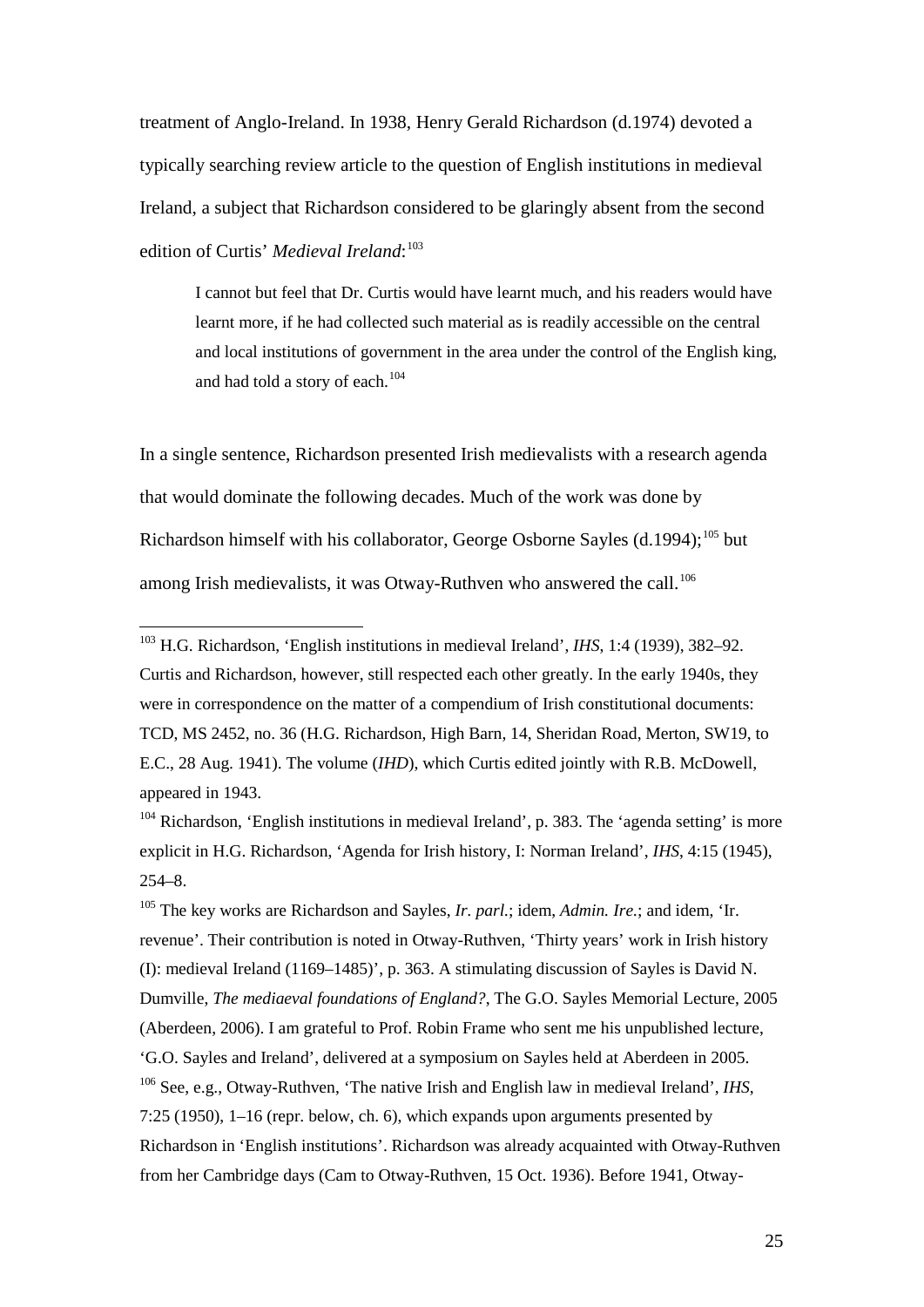Investigation of medieval civil institutions in Ireland was gravely hampered by the destruction of the records of central government during the Civil War; but it was precisely this calamity that made Otway-Ruthven so superbly equipped to tackle the subject.<sup>[107](#page-25-0)</sup> Her doctoral thesis at Girton took as its subject the office of the king's secretary in the fifteenth century.<sup>[108](#page-25-1)</sup> Hitherto, research on this topic had faced the seemingly insuperable obstacle that the records of the department over which the king's secretary presided – the signet office – were not extant. Indeed, the general consensus was that the signet records did not survive because they had never existed. Otway-Ruthven provided ample evidence that this was so much nonsense. As she noted in her address to the Royal Historical Society in January 1936, the absence of a class of signet records could 'be explained without supposing that they never existed, for a letter of 15 January, 1618/19 states that "the banqueting house at Whitehall was on Tuesday night set on fire ... All the records of the signet and privy seal offices are burnt"'.[109](#page-25-2) To compensate for this disaster, Otway-Ruthven undertook an exhaustive trawl of the PRO and other archives for substitute materials from which the records of

 $\overline{a}$ 

Ruthven had been recruited by Richardson to work on a volume of documents illustrative of the history of the Irish parliament in the fifteenth century (TCD, MS 2452, no. 36), which was to serve as the counterpart to Richardson and Sayles, *Parls & councils*, the title page of which reads 'volume 1'. The second volume never appeared.

<span id="page-25-0"></span><sup>107</sup> See Herbert Wood, 'The public records of Ireland before and after 1922', *TRHS*, 4th ser., 13 (1930), 17–49; Philomena Connolly, 'The destruction of the Public Record Office of Ireland in 1922: disaster and recovery', *Archivum*, 43 (1996), 135–46. For a highly romanticized account of the PROI fire – one that would doubtless have enraged Otway-Ruthven – see Ernie O'Malley, *The singing flame* (Dublin, 1978), esp. pp. 114–5. <sup>108</sup> A.J. Otway-Ruthven, 'The king's secretary in the fifteenth century', *TRHS*, 4th ser., 19 (1936), 81–100; Otway-Ruthven, *King's secretary and the signet office*.

<span id="page-25-2"></span><span id="page-25-1"></span><sup>109</sup> Otway-Ruthven, 'King's secretary', *TRHS*, 4th ser., 19 (1936), 83.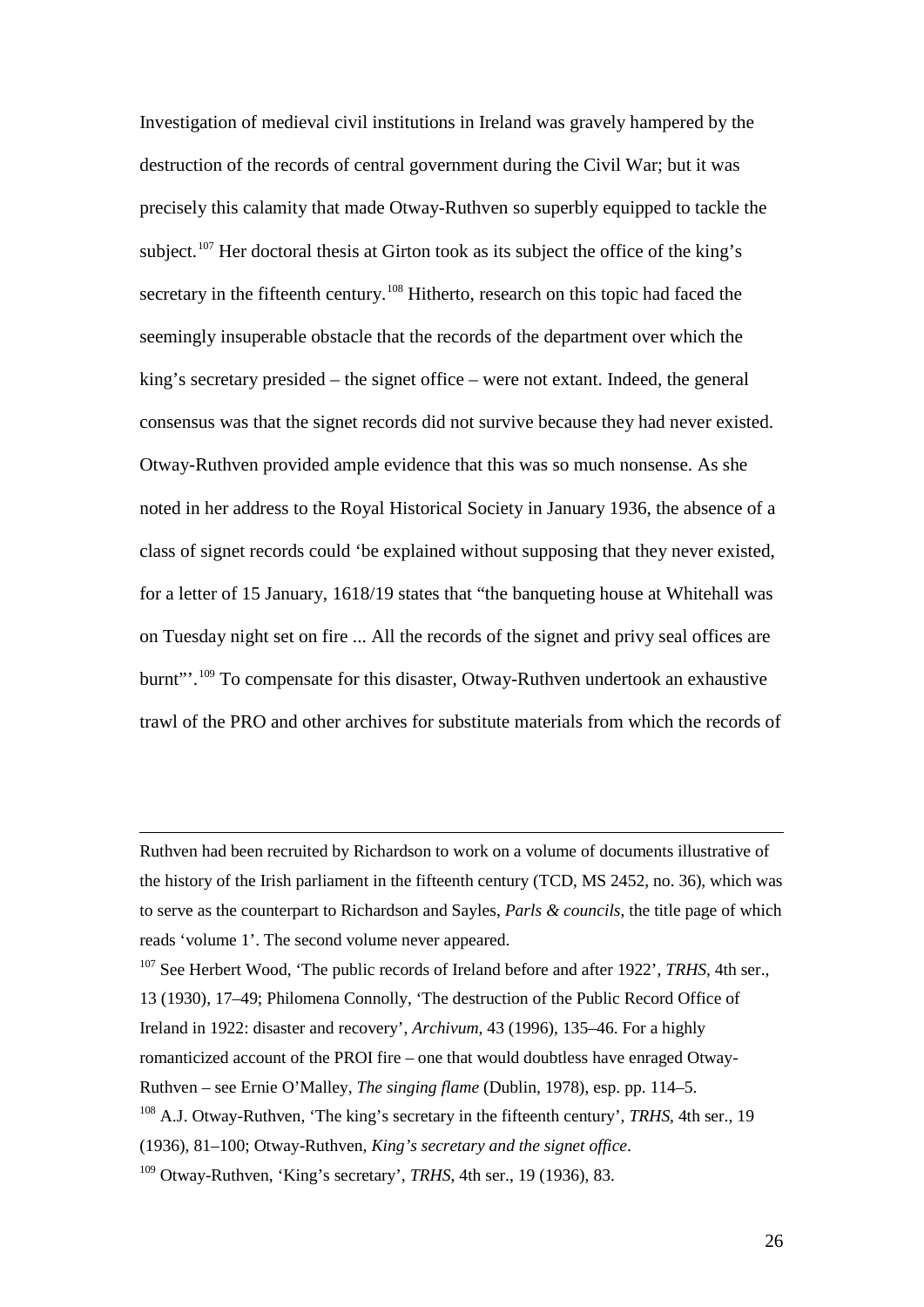the signet office might be reconstructed.<sup>[110](#page-26-0)</sup> Historical inquiry of this sort requires, in Flaubert's indecorous formula, 'drinking an ocean and pissing a cupful'.<sup>[111](#page-26-1)</sup> The cupful proved that Otway-Ruthven was peerless in her terrier-like pursuit of record evidence. It was this that gave her a reputation as a second Tout.<sup>[112](#page-26-2)</sup> As one reviewer mischievously put it: 'Miss Otway-Ruthven's book rivals the reconstruction of the Java man. From imperfect fragments she has re-created that masterful Tudor exemplification of *homo sapiens*, the king's secretary.'<sup>[113](#page-26-3)</sup>

No training could have better prepared Otway-Ruthven for a second career working on medieval Irish institutional history mostly using substitute source material. There is thus a gratifying symmetry in the fact that her contribution to a Festschrift for Helen Cam dealt with the royal chancery of medieval Ireland.<sup>[114](#page-26-4)</sup> Despite the arduousness of the work, her publication rate was impressive, culminating with her magisterial synthesis, *A history of medieval Ireland*, which appeared in 1968, precisely three decades after Curtis' work of the same title. 'Thirty years', was the

<span id="page-26-0"></span><sup>&</sup>lt;sup>110</sup> Otway-Ruthven's notes are extant and in the possession of the Medieval History Research Centre, TCD. The range of substitute material can be assessed from J.L. Kirby (ed.), *Calendar of signet letters of Henry IV and Henry V (1399–1422)* (London, 1978).

<span id="page-26-1"></span><sup>111</sup> John Pemble, *Venice rediscovered* (Oxford, 1995), p. 82, quoted in Richard J. Evans, *In defence of history* (London, 1997), p. 23. The quotation is attributed to Flaubert and occurs in Pemble's discussion of the great Ranke, who seemed to be 'doing the opposite'.

<span id="page-26-2"></span><sup>&</sup>lt;sup>112</sup> Dr Salters Sterling, pers. comm (2008). The reference is, of course, to T.F. Tout (d.1929), author of *Chapters in the administrative history of mediaeval England*, 6 vols (Manchester, 1920–33).

<span id="page-26-3"></span><sup>113</sup> H.L. Gray, review of Otway-Ruthven, *King's secretary and the signet office in the XV century*, *AHR*, 45:3 (1940), 621. Gray notes the similarity between Otway-Ruthven and Tout (ibid., p. 622).

<span id="page-26-4"></span><sup>114</sup> A.J. Otway-Ruthven, 'The mediaeval Irish chancery' in *Album Helen Maud Cam*, 2 vols (Studies presented to the International Commission for the History of Representative and Parliamentary Institutions, nos. 23–4: Louvain-Paris, 1960–1), ii, 119–38; repr. below, ch. 4.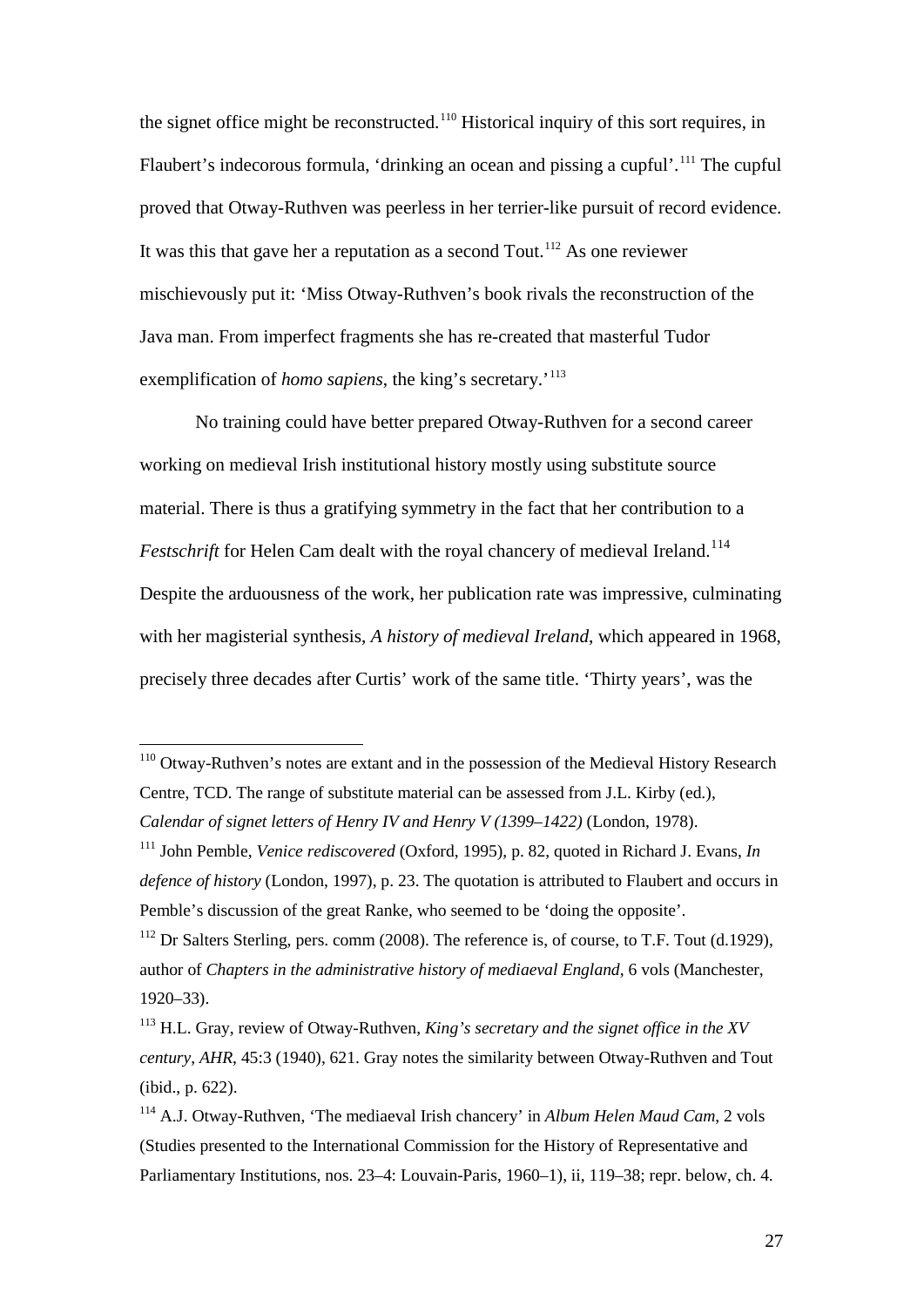Ot's dry response to the correspondent who dared ask how long she had laboured over it.<sup>[115](#page-27-0)</sup> Little wonder, then, that as the work entered its final stages, the Ot began to safeguard against fresh calamities. In the academic year of 1965–6, she was crossing the threshold of the fifteenth century. When spring came, boxes containing thousands of index cards on which she compiled her meticulous notes were taken carefully from her college rooms and deposited in her home in Brighton Road lest something bad happened to Trinity at Easter 1966. Her students found this highly amusing – until Nelson's Pillar was blown up!<sup>[116](#page-27-1)</sup>

That Otway-Ruthven's approach to medieval institutions owes much to Helen Cam and the school of English administrative history founded by Tout is a conspicuous fact. Less obvious, perhaps, are differences in the character and texture of their histories. Helen Cam was an engaging and imaginative historian. Her medieval institutions are alive and dynamic. A neat illustration of her human orientation on a potentially dry-as-dust subject comes from her discussion of the development of England's legal personality: 'who made the rule of the road?', she asked rhetorically.<sup>[117](#page-27-2)</sup> Tout, too, occasionally took vacations from the king's wardrobe to explore the cultural by-products of medieval administrators and what he described as the 'human side' of medieval records.<sup>[118](#page-27-3)</sup> By contrast, Otway-Ruthven's institutions are rarefied and austere, even static. This may explain why so few of her students

<span id="page-27-0"></span> <sup>115</sup> *Irish Times*, 8 Feb. 1968.

<span id="page-27-2"></span><span id="page-27-1"></span> $116$  Robin Frame, pers. comm. (2008), who took Otway-Ruthven's special subject in 1965–6. <sup>117</sup> Helen M. Cam, 'Introduction: the rule of law in English history' in eadem, *Law-finders and law-makers*, p. 21.

<span id="page-27-3"></span><sup>118</sup> T.F. Tout, 'The English civil service in the fourteenth century', *BJRL*, 3 (1917), 185–214; idem, 'The human side of medieval records', *TRHS*, 4th ser., 11 (1928), 1–16; idem, 'Literature and learning in the medieval civil service', *Speculum*, 4:4 (1929), 365–89.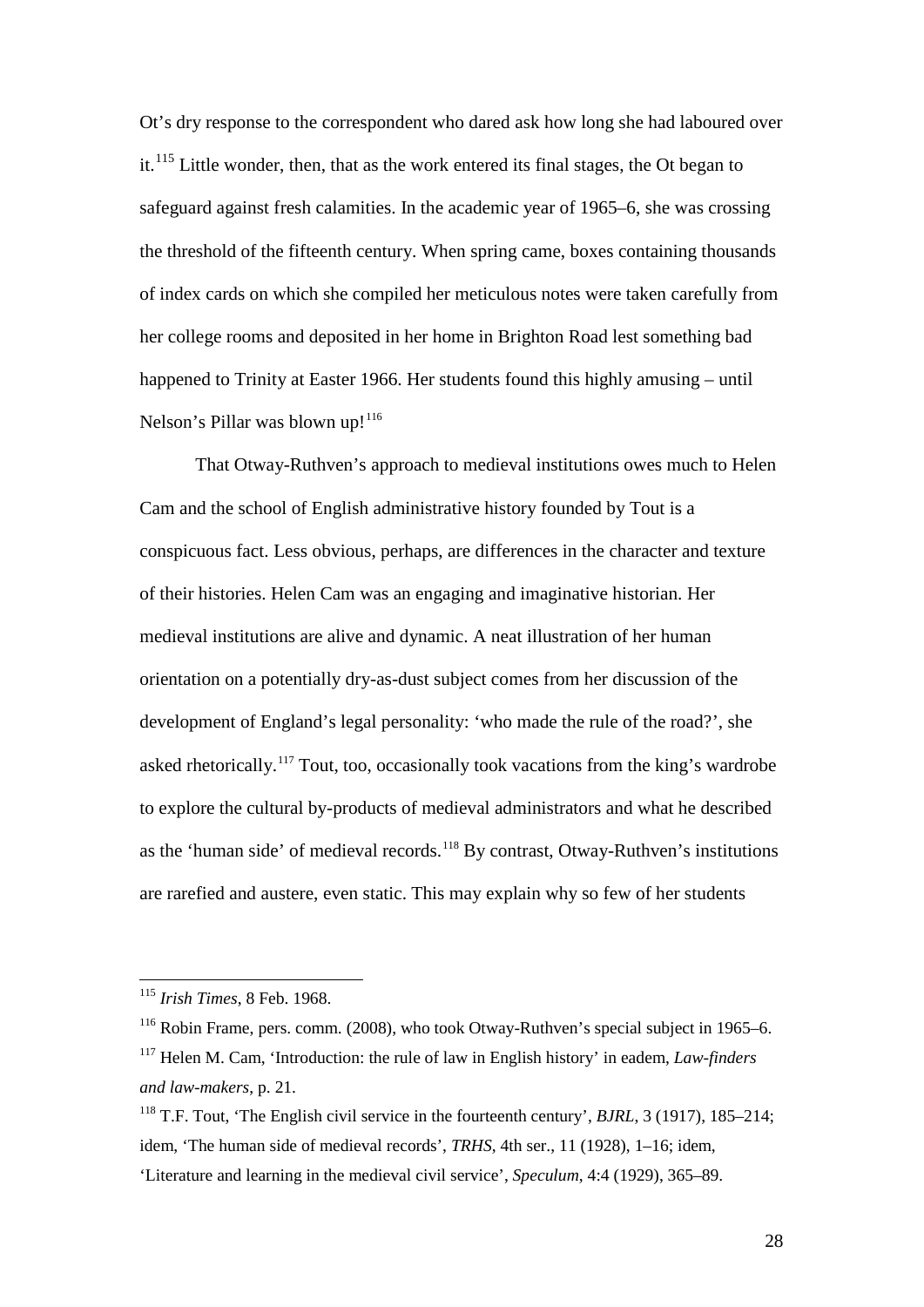became devotees of institutional history.<sup>[119](#page-28-0)</sup> Her research interests were not, however, restricted to what she termed the 'government of the Norman-Irish state'.<sup>[120](#page-28-1)</sup> She was also deeply interested in topography, maps and historical geography.[121](#page-28-2) From early in her career, she was employing onomastic evidence in a compelling way.<sup>[122](#page-28-3)</sup> Likewise, her use of field patterns was extremely original, reminiscent of the 'retrogressive' methods of the *Annalistes*, [123](#page-28-4) although her exemplar was almost certainly not Marc Bloch, but F.W. Maitland – an iconic figure in the Cambridge of her day,  $124$  who espoused working 'from the modern to the ancient, from the clear to the vague, from

<span id="page-28-0"></span><sup>&</sup>lt;sup>119</sup> As noted by Provost Lyons: 'Medieval constitutional history is perhaps too much of an acquired taste ever to attract a large following in this age of declining Latinity, and Miss Otway-Ruthven had less opportunity to found a school than did her own teacher, Edmund Curtis' (F.S.L. Lyons, 'Foreword' in Lydon, *Eng. & Ire.*, p. x). Likewise, K.W. Nicholls commented of her *Festschrift* that there was 'little to cavil at, unless it be the absence … of any essay on a theme which Professor Otway-Ruthven particularly concerned herself with, institutional history' (review of Lydon*, Eng. & Ire.*, in *Peritia*, 3 (1984), 579).

<span id="page-28-1"></span><sup>120</sup> Otway-Ruthven, *Med. Ire.*, ch. 5.

<span id="page-28-2"></span><sup>&</sup>lt;sup>121</sup> For samples of Otway-Ruthven's cartographical work, see the maps that accompany the following works: 'The medieval county of Kildare', *IHS*, 11:43 (1959), 181–99; *Dowdall deeds*; 'Knights' fees in Kildare, Leix and Offaly', *JRSAI*, 91 (1961), 163–81; 'The mediaeval church lands of Co. Dublin' in J.A. Watt, J.B. Morrall and F.X. Martin (eds), *Medieval studies presented to Aubrey Gwynn, S.J.* (Dublin, 1961), pp 54–73; eadem, 'Parochial development in the rural deanery of Skreen', *JRSAI*, 94 (1963), 111–22; eadem, 'The partition of the de Verdon lands in 1332', *PRIA*, 66:C5 (1968), 401–55.

<span id="page-28-3"></span><sup>122</sup> Otway-Ruthven, 'Place-names in Ireland', *Irish Geography*, 2:2 (1950), 45–51. For a discussion of the study of Irish place-names in the past two centuries, see Nollaig Ó Muraíle, 'Some thoughts on matters onomastic', *JGAHS*, 53 (2001), 23–46.

<span id="page-28-4"></span><sup>123</sup> Peter Burke, *The French historical revolution: the* Annales *school, 1929–89* (Oxford, 1990), pp 23–4.

<span id="page-28-5"></span> $124$  G. Kitson Clark, 'A hundred years of the teaching of history at Cambridge, 1873–1973', *The Historical Journal*, 16:3 (1973), 535–53, esp. p. 546. Helen Cam states that she loves Maitland 'this side [of] idolatry' in Cam, 'Stubbs seventy years after', *Cambridge Historical Journal*, 9:2 (1948), 129.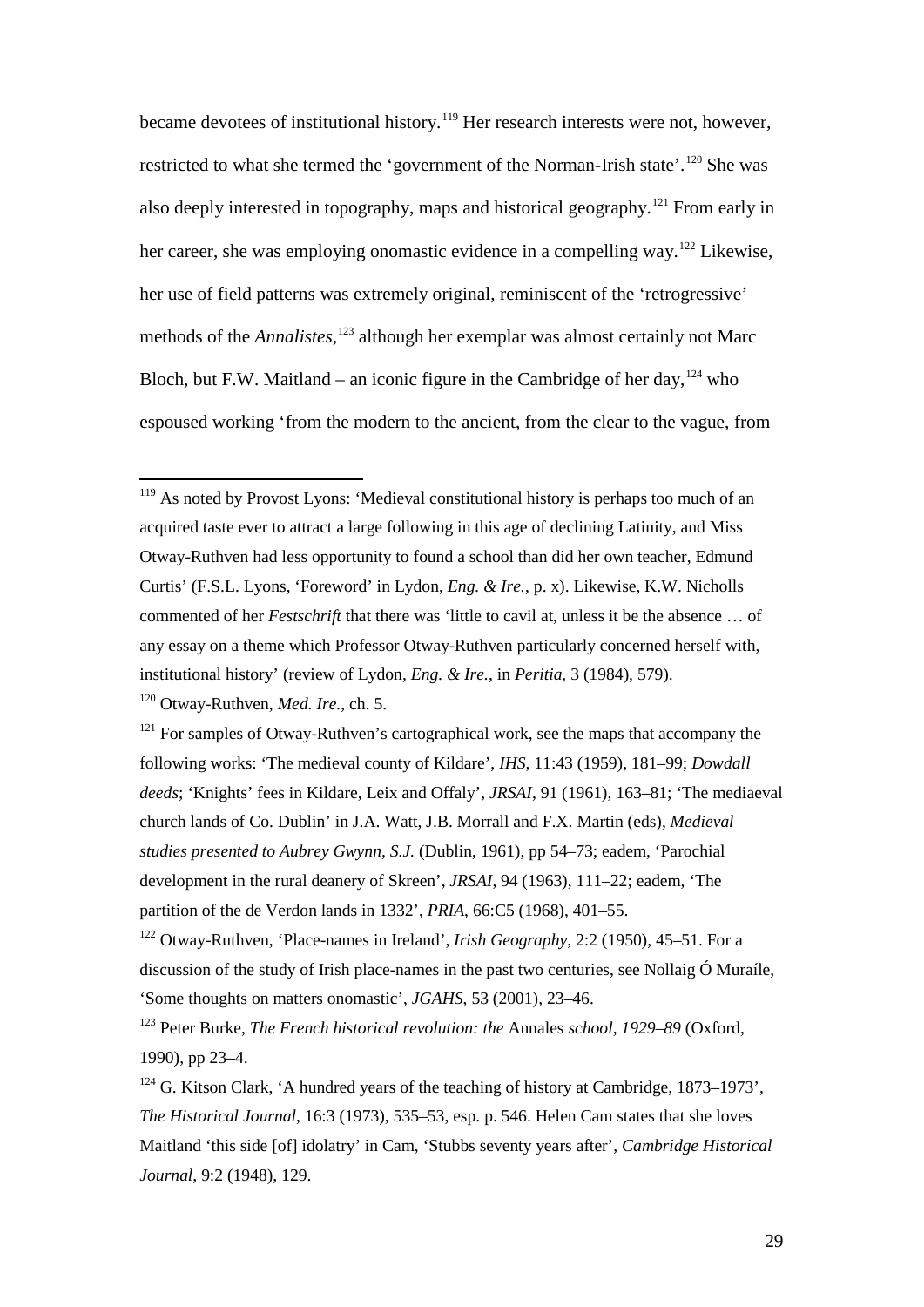the known to the unknown'.<sup>[125](#page-29-0)</sup> These studies proved seminal and her approach has been embraced not just by records-historians, but also by archaeologists and historical geographers. Consequently, if Otway-Ruthven may be said to have founded a 'school', it is a school for the study of medieval settlement in Ireland.<sup>[126](#page-29-1)</sup>

Otway-Ruthven's *History of medieval Ireland* was published in 1968 to favourable notices in Irish learned journals, although she was occasionally chided for her neglect of Gaelic Ireland.<sup>[127](#page-29-2)</sup> An incisive comment of a different kind came from a young Joseph J. Lee. He saw Otway-Ruthven's monolithic digest as marking the 'end rather than the beginning of an era' – an era that had been characterized by the 'tyranny of the diplomatic method'. [128](#page-29-3) After two centuries of Irish historical scholarship in which evidence lagged behind interpretation, now for the first time, Lee claimed, 'interpretation lags behind evidence'.<sup>[129](#page-29-4)</sup> Similar, but more carping, was

<span id="page-29-1"></span><span id="page-29-0"></span> 125 G.R. Elton, *F.W. Maitland* (London, 1985), p. 22 (quotation). See F.W. Maitland, *Domesday book and beyond: three essays in the early history of England* (Cambridge, 1897), cited in Otway-Ruthven, 'Character of Norman settlement in Ireland', below, ch. 17, n. 21. <sup>126</sup> Robin Frame, *Colonial Ireland, 1169–1369* (Dublin, 1981), ch. 4, summarizes research on settlement at the time of Otway-Ruthven's retirement. John Gillingham assesses her contribution in the wider context of Europe-wide colonization in 'A second tidal wave? The historiography of English colonization of Ireland, Scotland and Wales in the twelfth and thirteenth centuries' in Jan M. Piskorski (ed.), *Historiographical approaches to medieval colonization of east central Europe: a comparative analysis against the background of other European inter-ethnic colonization processes in the Middle Ages* (New York, 2002), pp 303– 27, esp. pp 306–7.

<span id="page-29-2"></span><sup>127</sup> F.X. Martin, review of Otway-Ruthven, *Med. Ire.*, *Studia Hibernica*, 14 (1974), 143–60; J.F. Lydon, *IHS*, 17:65 (1970), 123–8. Other reviews are listed in Asplin, 'Writings of Professor A.J. Otway-Ruthven to 1980' in Lydon, *Eng. & Ire.*, p. 261.

<span id="page-29-3"></span> $128$  Joseph Lee, 'Some aspects of modern Irish historiography' in Ernst Schulin (ed.), *Gedenkschrift Martin Göhring: Studien zur Europäischen Geschichte mit einem Geleitwort von Jacques Droz* (Wiesbaden, 1968), p. 440.

<span id="page-29-4"></span> $129$  Ibid., p. 441.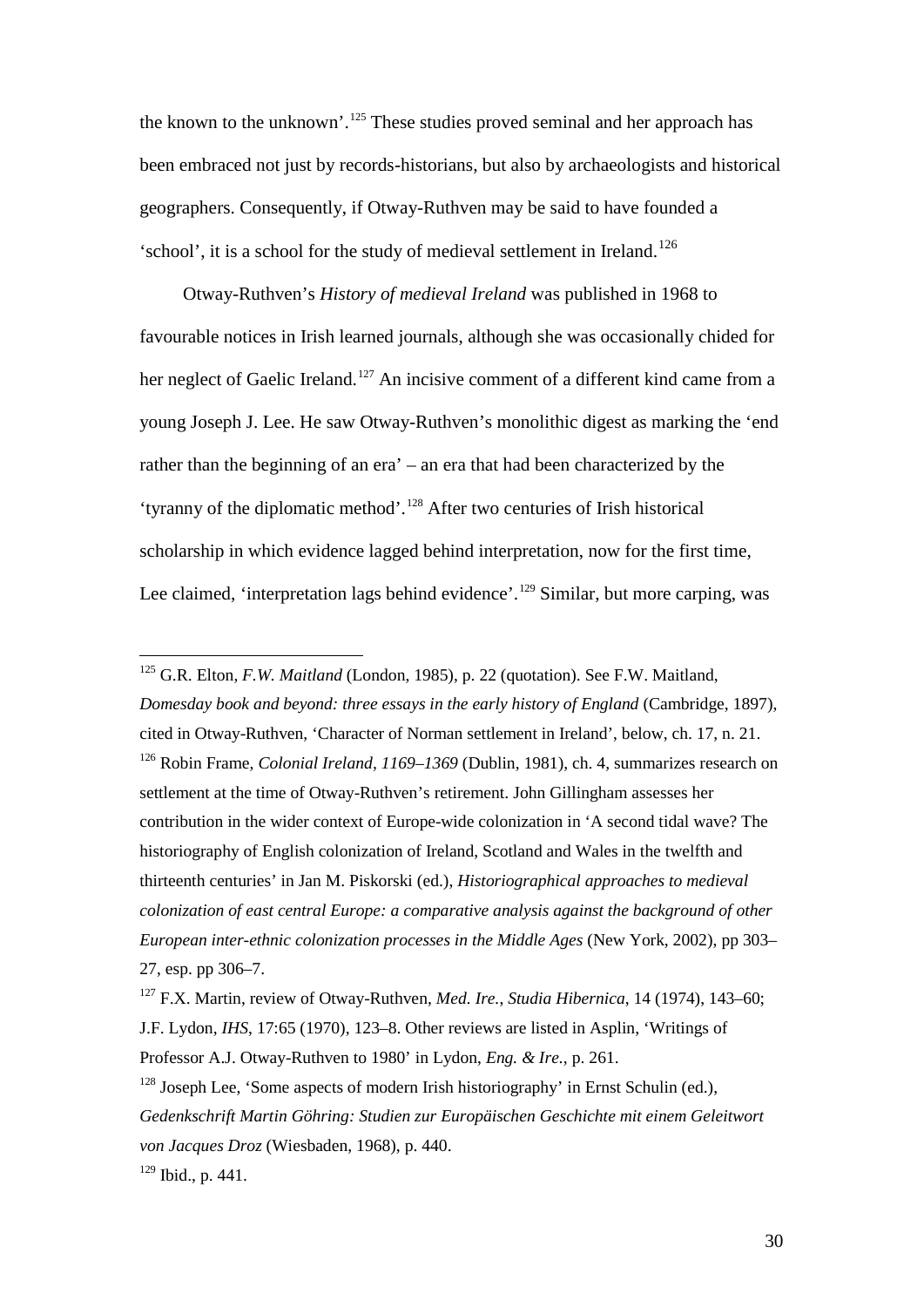the criticism of Brendan Bradshaw, who, in 1989, described Otway-Ruthven's *Medieval Ireland* as 'an extreme example of "extrusion [of national sentiment] by stealth" for the medieval period'.<sup>[130](#page-30-0)</sup> The comment is misdirected. There was nothing stealthy about Otway-Ruthven's approach: 'to any historian surveying the writing of the last thirty years', she asseverated in 1967, 'there could be no more hopeful sign than the gradual disappearance of the old crude nationalism.' [131](#page-30-1) This could hardly be more unequivocal. Nor is her overt extrusion to be understood as anti-nationalist. It is merely a manifestation of the no-nonsense attitude that prevailed among adminstrative historians of her generation who had rubbished Stubbsian whiggery (though not Stubbs' scholarship)<sup>[132](#page-30-2)</sup> – an attitude that Tout's disciples shared with the alternative band of medievalists that followed Bruce McFarlane down the garden path of Namierism.[133](#page-30-3) It is only relatively recently that 'political culture' has returned to the agenda of the new constitutional historians in England.<sup>[134](#page-30-4)</sup> In Ireland, a remedy for

<span id="page-30-3"></span><sup>133</sup> On McFarlane, see Karl Leyser, 'Kenneth Bruce McFarlane, 1903–1966', *Proceedings of the British Academy*, 62 (1976), 485–506. For Sir Lewis Namier's influence, see K.B. McFarlane, 'Parliament and "bastard feudalism"' in idem, *England in the fifteenth century: collected essays with an introduction by G.L. Harriss* (London, 1981), p. 19; Steven Gunn,

<span id="page-30-0"></span><sup>&</sup>lt;sup>130</sup> Bradshaw, 'Nationalism and historical scholarship in modern Ireland' in Brady, *Revisionism*, p. 208

<span id="page-30-1"></span><sup>&</sup>lt;sup>131</sup> Otway-Ruthven, 'Thirty years' work in Irish history (I): medieval Ireland (1169–1485', *IHS*, 15:60 (1967), 360.

<span id="page-30-2"></span><sup>&</sup>lt;sup>132</sup> Helen Cam is laudatory in 'Stubbs seventy years after', pp 129–47. H.G. Richardson and G.O. Sayles are decidedly critical in *The governance of mediaeval England from the Conquest to Magna Carta* (Edinburgh, 1963), esp. pp v–vii, 1–21, though they praise Stubbs' work as an editor for the 'rolls series'.

<sup>&#</sup>x27;The structures of politics in early Tudor England', *TRHS*, 5th ser., 5 (1995), 62–3.

<span id="page-30-4"></span> $134$  C. Carpenter, 'Introduction: political culture, politics and cultural history' in L. Clarke and C. Carpenter (ed.), *The fifteenth century IV: political culture in late medieval Britain*

<sup>(</sup>Woodbridge, 2004), pp 1–20. See also E. Powell, 'After "After McFarlane": the poverty of patronage and the case for constitutional history' in D.J. Clayton, R.G. Davies and P.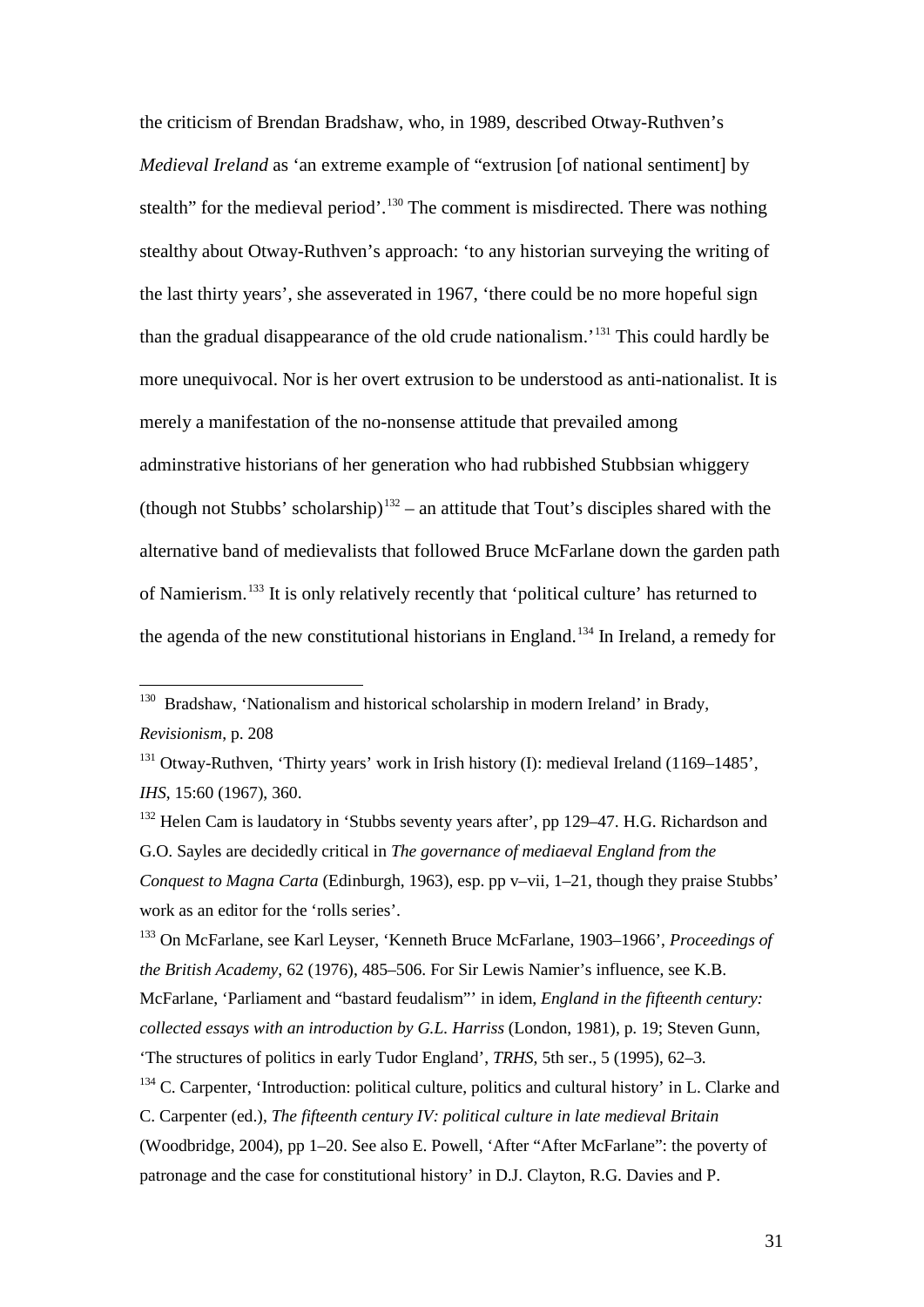the deficit of interpretation identified by Lee and Bradshaw was provided long before in the person of James F. Lydon, who had joined the staff at Trinity in  $1959$ <sup>[135](#page-31-0)</sup>

## 'J.F.L.'

James Francis Michael Lydon was born in 1928 into a Catholic family from Galway, the tenth of eleven children.<sup>[136](#page-31-1)</sup> His father was a baker who hailed ultimately from Connemara; his mother was a native Irish speaker. The family held a firm conviction in the value of education and all the children were sent to secondary school and on to third level. Lydon took his first degree at University College, Galway, where he studied English and history. English (specifically Anglo-Saxon) at first took

McNiven (eds), *Trade, devotion and governance: papers in later medieval history* (Stroud, 1994), pp 1–16; G.L. Harriss, 'The dimensions of politics' and C. Carpenter, 'Political and constitutional history: before and after McFarlane', both in R.H. Britnell and A.J. Pollard (eds), *The McFarlane legacy: studies in late medieval politics and society* (Stroud, 1995), pp 1–20, 175–206.

 $\overline{a}$ 

<span id="page-31-0"></span><sup>135</sup> It is interesting, and important, to note that Lydon's own review of Otway-Ruthven, *Med. Ire.*, is not a world away from Bradshaw in its comment that: '[I]f it is true, as the author [Otway-Ruthven] suggests, that we must be careful not to read the attitudes of ninteenth and twentieth-century nationalism back into the medieval Irish church, it is equally true, I think, that we must be careful not therefore to underestimate the pernicious influence of such racial feelings as did undoubtedly exist and which manifested themselves regularly, on every level, to the end of the middle ages. Racialism and national feeling were sometimes real forces, and not just among the Gaelic Irish' (*IHS*, 17:65 (1970), p. 126).

<span id="page-31-1"></span> $136$  With James Lydon, we move from the recorded past towards a period of 'living history'. Consequently, some of the biographical details in what follows are drawn from personal knowledge and the recollections of students of Prof. Lydon. For sketches of his career, see Sheelagh Harbison, 'James Lydon: an appreciation' in *Colony and frontier*, pp xi–xiii; *Irish Times*, 15 June 1965; *Irish Times*, 24 Sept. 1998. I am grateful to Seán Duffy who gave me access to a tape recording of an interview he conducted with Lydon in 1994. The text was published in part as '"A real Irish historian"', *HI*, 3:1 (1995), 11–14, but the full interview contains much valuable information that remains unpublished. It will be cited hereafter as 'Lydon–Duffy interview (1994)'.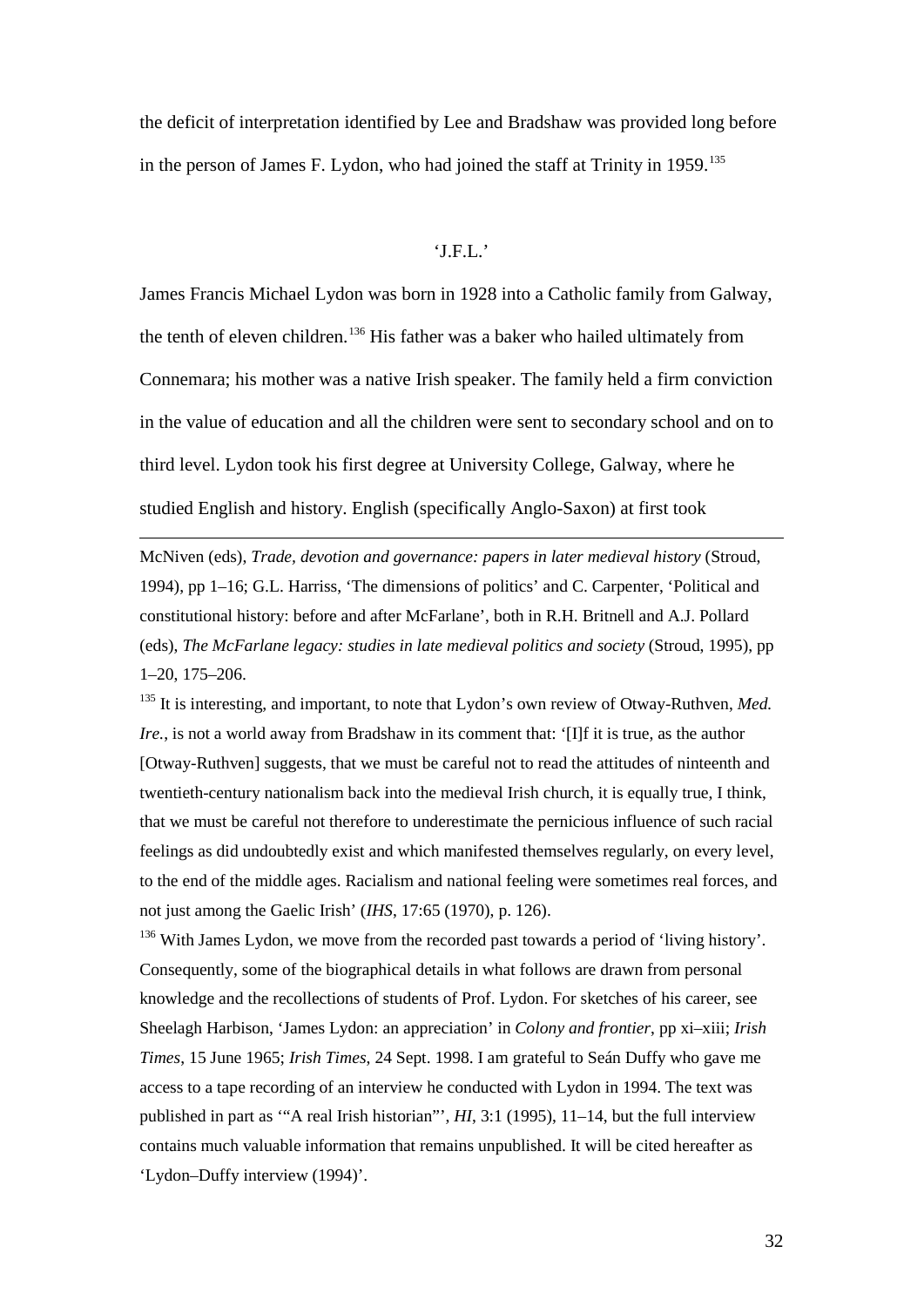precedence and he claims to have 'damn-near failed history in the Leaving Certificate'.<sup>[137](#page-32-0)</sup> The leading light in the history department at UCG was Mary Donovan O'Sullivan (d.1966), a respected economic historian who published a fine book on *Old Galway* in 1942, shortly before Lydon entered UCG.<sup>[138](#page-32-1)</sup> O'Sullivan left a deep imprint on the young Lydon. She placed a premium on research, even at undergraduate level, and emphasized the importance of style and literary expression. After Lydon graduated with first class honours in 1950, he stayed on to undertake research for a master's degree. It was Mrs O'Sullivan who suggested that Ireland's contribution to the military activities of the English crown in the thirteenth century might be a subject that would repay investigation – a topic recommended by her work on Italian merchant bankers in thirteenth-century Ireland.<sup>[139](#page-32-2)</sup>

Lydon's master's took him overseas to London, where his research was funded partly by a Travelling Fellowship in the National University of Ireland and partly 'self-financed' with night work as a railway porter in St Pancras. During the daylight hours, he toiled in Chancery Lane and London's other libraries, including the

<span id="page-32-2"></span><sup>139</sup> O'Sullivan, *Old Galway*, pp 27–9; eadem, 'Italian merchant bankers and the collection of papal revenues in Ireland in the thirteenth century', *JGAHS*, 22 (1947), 132–63; eadem, 'Some Italian merchant bankers in Ireland in the later thirteenth century', *JRSAI*, 79 (1949), 10–19. Her work on this subject later grew into a short but well-crafted monograph: M.D. O'Sullivan, *Italian merchant bankers in Ireland in the thirteenth century: a study in the social and economic history of medieval Ireland* (Dublin, 1962). The preface to this volume makes special reference to Lydon.

<span id="page-32-0"></span> $137$  Lydon–Duffy interview (1994).

<span id="page-32-1"></span><sup>138</sup> M.D. O'Sullivan, *Old Galway: the history of a Norman colony in Ireland* (Cambridge, 1942). For a sketch of O'Sullivan's career, see the facsimile reprint of *Old Galway* with an introduction by William J. Hogan (Galway, 1983). Her role among women historians in Ireland is contextualized in O'Dowd, 'From Morgan to MacCurtain: women historians in Ireland from the 1790s to the 1990s' in Valiulis and O'Dowd (eds), *Women and Irish history*, p. 53.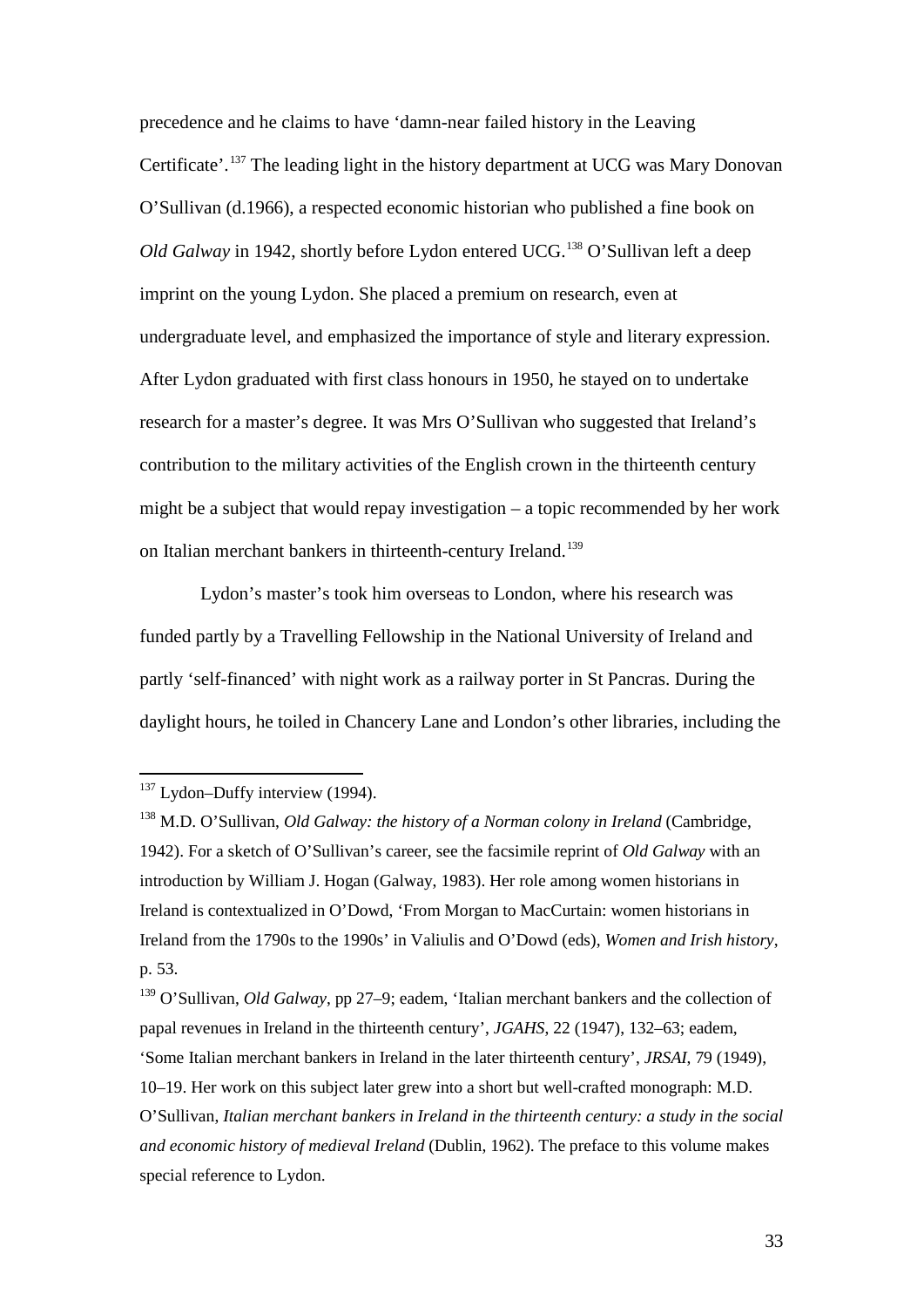Institute of Historical Research. It was in the convivial atmosphere of the IHR, where students and professors mingle freely away from the dusty tomes, that a memorable encounter took place. When the secretary of the IHR discovered that Lydon was from Ireland, he arranged for him to meet the director, the great Welsh historian, John Goronwy Edwards (d.1976).<sup>[140](#page-33-0)</sup> Lydon and Edwards got on 'like a bomb' and their meeting led directly to the next phase in Lydon's career. After returning to Galway to finish his master's in 1952, Lydon was astonished to receive a letter from the IHR inviting him to apply for a research fellowship.<sup>[141](#page-33-1)</sup> In the subsequent competition, a senior Tudor specialist asked the young Irish student the subject he proposed to research for his doctorate. When Lydon replied that he wanted to continue his work on Irish participation in the king's enterprises in the Middle Ages, he was informed that he would be wasting his time. J.G. Edwards was also on the interview panel. Ever courteous, but not one to suffer fools gladly, the director asked his colleague to stop talking nonsense and awarded the research fellowship to Lydon.<sup>[142](#page-33-2)</sup> The episode brings out rather nicely the sea-change that has overtaken the historiography since the early 1950s. Such insularity is now scarcely imaginable. A large measure of the credit for opening up medieval Ireland to the academic world outside must go to Lydon and his students.

Lydon used his three years at the IHR to extend his research to the closing years of the reign of Edward II (1307–27). His doctorate was an exercise in military history, though not the history of battles and tactics but rather that specialized branch of the discipline, military logistics – the organization of war, the problems of transport

34

<span id="page-33-0"></span> <sup>140</sup> J.F.A. Mason, 'Edwards, Sir (John) Goronwy (1891–1976), historian' in *ODNB*, xvii, 927–8.

<span id="page-33-1"></span><sup>&</sup>lt;sup>141</sup> Duffy–Lydon interview (1994).

<span id="page-33-2"></span> $142$  J.F.L. pers. comm. (2008).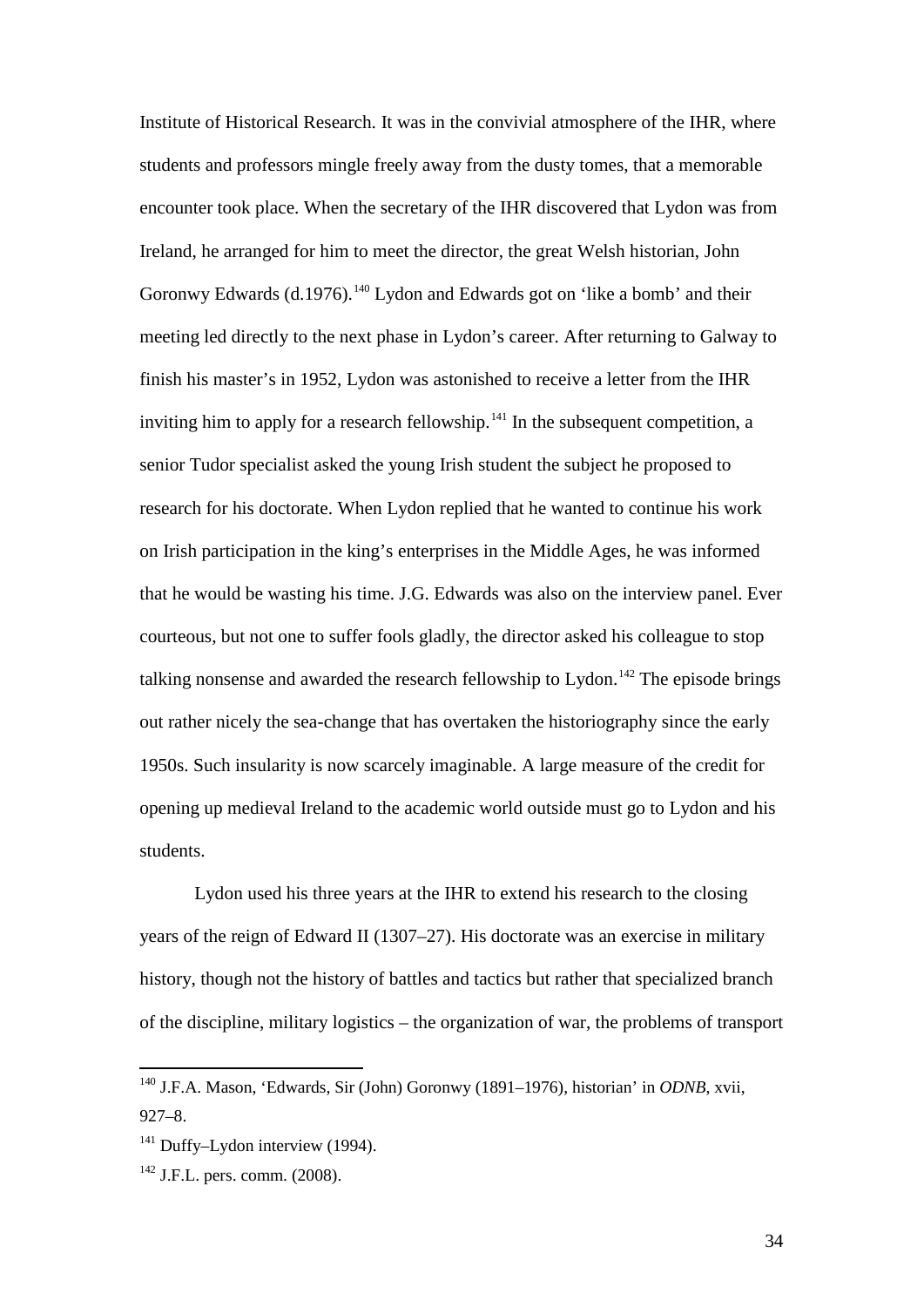and supply, finance and purveyance, and the repercussions of the war effort on domestic law and order.<sup>[143](#page-34-0)</sup> His research on these topics was facilitated by the 'bellyfull' of training in administrative history, along with advanced palaeography and diplomatics, that he received at the Institute. 'J.G.' supervised Lydon's doctorate, but valuable mentoring of a different kind came from the eminent Oxford historian, Sir Maurice Powicke (d.1963).<sup>[144](#page-34-1)</sup> When Lydon completed his thesis in 1955, he still had a year left to run on a Travelling Fellowship in the National University of Ireland that he had won after the expiry of his research fellowship from the Institute. Powicke advised Lydon to use the residue of the funding to travel on the continent, issuing him with strict instructions to stay clear of archives. Instead, he was to read, visit galleries, listen to music, meet people and generally lift his eyes beyond the confines of the Record Office in Chancery Lane. So the young Lydon was packed off to Rome in the autumn of 1955, with Powicke promising to write letters to the National University testifying that he was working hard and his research was progressing well. Lydon found his 'grand tour' invigorating and it added something extra to his impressive array of gifts. From his boyhood proximity to rural Ireland, he had gained an enduring love of the countryside and the Irish language; the intensive seminar regimen of the IHR made him an authority on English record sources; now the Italian experience had

<span id="page-34-0"></span><sup>&</sup>lt;sup>143</sup> James Lydon, 'Ireland's participation in the military activities of English kings in the thirteenth and fourteenth centuries' (PhD, University of London, 1955). See below, chapters  $9 - 12.$ 

<span id="page-34-1"></span><sup>&</sup>lt;sup>144</sup> R.W. Southern, rev. Alan Harding, 'Powicke, Sir (Frederick) Maurice (1879–1963), historian' in *ODNB*, xlv, 148–50. For a more anecdotal account, see Norman Cantor, *Inventing the Middle Ages: the lives, works, and ideas of the great medievalists of the twentieth century* (New York, 1991), pp 233–44.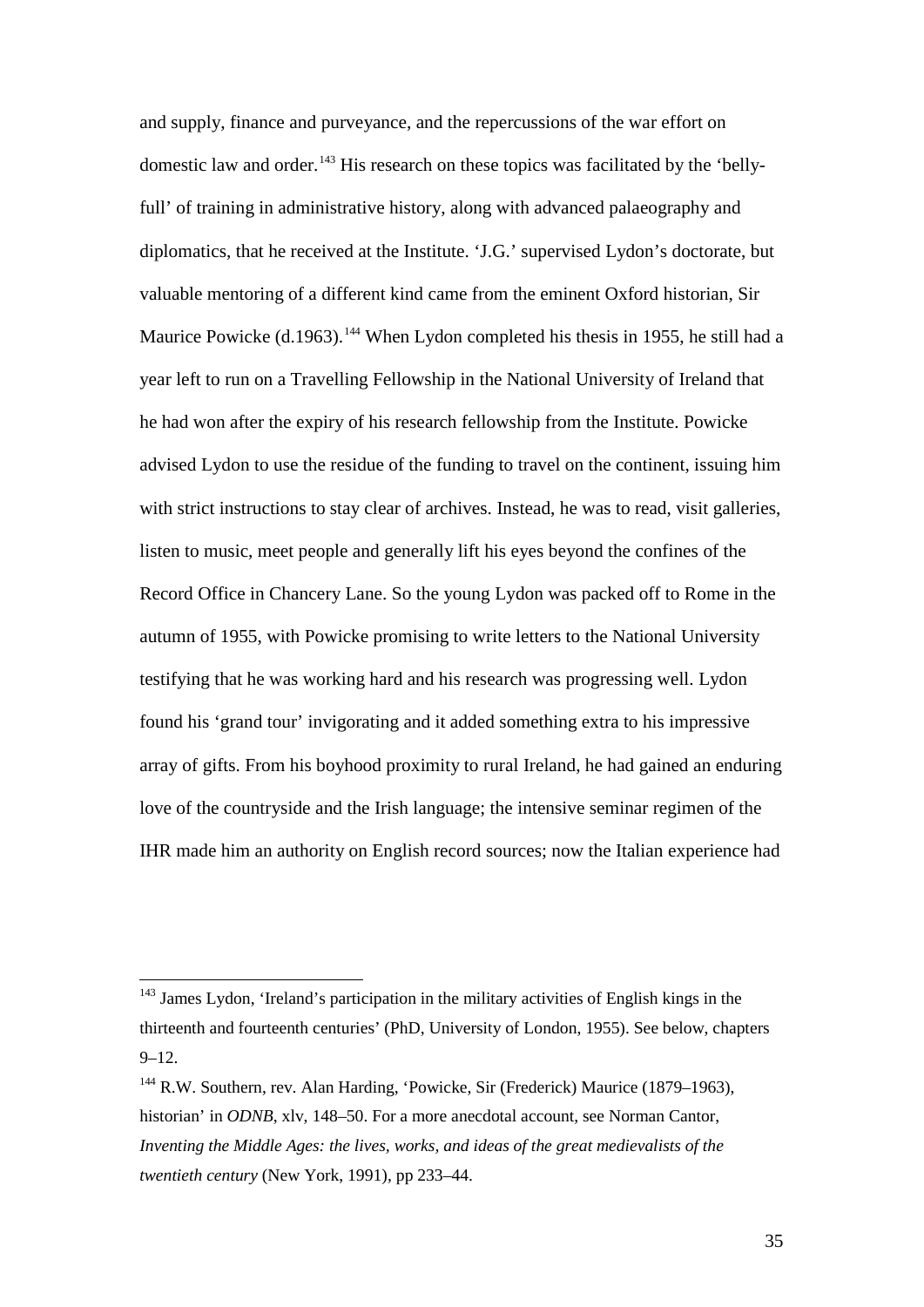given him an appreciation of European 'culture' in its broadest sense.<sup>[145](#page-35-0)</sup> It was this unique blend of the best of Curtis and Otway-Ruthven that was to enable Lydon to bring the historiography of late medieval Ireland to maturity.

With Powicke's encouragement, Lydon returned to UCG in 1956 where he taught in the history department through both English and Irish. Three years later, a lectureship opened up in Trinity. The decision to uproot himself from Galway and move to Dublin was made at the urging of Mrs O'Sullivan, who considered that the facilities and prospects for academic advancement in Trinity were more favourable than in Galway. In fact, staff facilities in the Trinity of 1959 were less than salubrious: Lydon's junior lectureship entitled him to a peg for his gown on the lower level of the 1937 reading room. Soon, however, he was running up the academic ladder: he was made a full lecturer in 1962, elected to fellowship in 1965, became an associate professor in 1967, and eventually succeeded Otway-Ruthven as Lecky professor of history in October 1980.<sup>[146](#page-35-1)</sup>

During these decades, Otway-Ruthven was at the height of her powers as a records-historian. Nonetheless, Lydon's contribution on that level was, if not greater, certainly as important. As a student at Galway, he had travelled to the record office in the Four Courts only to be told by Margaret C. Griffith – then deputy keeper of the public records – that there was nothing there to interest a medieval historian. This view still prevailed in the 1960s, despite earlier advertisements by Richardson and

<span id="page-35-0"></span> $145$  Duffy–Lydon interview (1994). Sometimes this cultural appreciation is clearly in evidence: note how Lydon – a great lover of opera – says of the Perkin Warbeck conspiracy that 'in retrospect it might assume the guise of a comic opera escapade' (Lydon, 'Ireland and the English crown, 1171–1541', *IHS*, 29:115 (1995), 284; repr. below, ch. 1)

<span id="page-35-1"></span><sup>146</sup> Harbison, 'James Lydon: an appreciation' in *Colony and frontier*, p. xi–xii; *DUC 1962–*3, p. 32; *DUC 1968–9*, p. 33; *DUC 1965–6*, p. 521; *DUC 1980–1*, p. 42.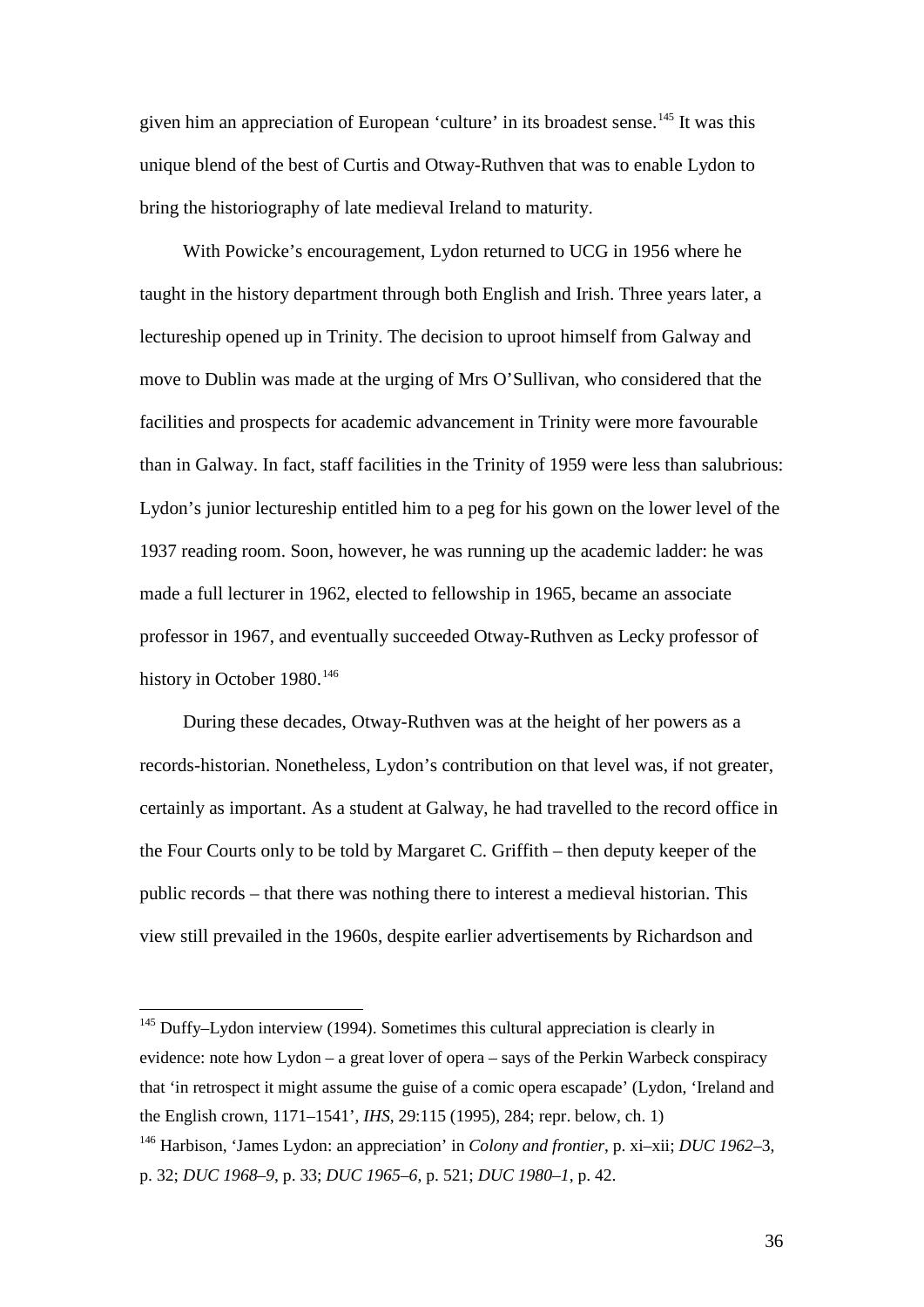Sayles to the contrary.<sup>[147](#page-36-0)</sup> In 1966, Lydon unveiled the riches of the PROI and other archival repositories in Ireland when he published a painstaking survey of the surviving materials for the memoranda rolls of the Irish exchequer.<sup>[148](#page-36-1)</sup> In parallel with this work in Dublin, Lydon's research in the PRO, London, brought another seam of records to notice – this time not substitute materials but original enrolments of audited Irish exchequer accounts. When Lydon first worked on these records, sand fell onto his desk in Chancery Lane: the accounts had never been unrolled – except partially for cataloguing purposes – since the anonymous exchequer clerk filed them away centuries before. They have since become the staple of all histories of the period.<sup>[149](#page-36-2)</sup>

Lydon's background in administrative history inevitably led to a centralist conception of English political society in Ireland. In that sense, his interpretation is of a kind with Otway-Ruthven.[150](#page-36-3) Where Lydon departs from Otway-Ruthven is in his great imaginative power. In this, he is more akin to his idol, Maurice Powicke, who had reacted against the administrative strictures of Tout and declared himself interested in 'the interplay of experience and ideas in the formation of medieval political societies'.[151](#page-36-4) Lydon's effervescence as a teacher is well attested. His acting

<span id="page-36-0"></span> <sup>147</sup> Richardson, 'Agenda for Irish history, I: Norman Ireland', pp 254–8; *Parls & councils*, pt 1, passim.

<span id="page-36-1"></span><sup>148</sup> James F. Lydon, 'Survey of the memoranda rolls of the Irish exchequer, 1294–1509', *AH*, 23 (1966), 49–134. For the range of archives consulted, see ibid., pp 71–3. On the memoranda rolls, see Philomena Connolly, *Medieval record sources* (Dublin, 2002), p. 22.  $149$  Duffy–Lydon interview (1994). Much of this material has since been calendared by the late Philomena Connolly in *IExP*.

<span id="page-36-3"></span><span id="page-36-2"></span> $150$  The influence of English institutional history on Irish historiography is discussed in Peter Crooks, 'Factions, feuds and noble power in the lordship of Ireland, *c.*1356–1496', *IHS*, 35:140 (2007), 431–7.

<span id="page-36-4"></span><sup>151</sup> F.M. Powicke, *Ways of medieval life and thought: thoughts and addresses* (London, 1949), p. 5, quoted in *ODNB*, xlv, 149. For discussion of Powicke's reaction against Tout, see M.T. Clanchy, 'Inventing thirteenth-century England: Stubbs, Tout, Powicke – now what?' in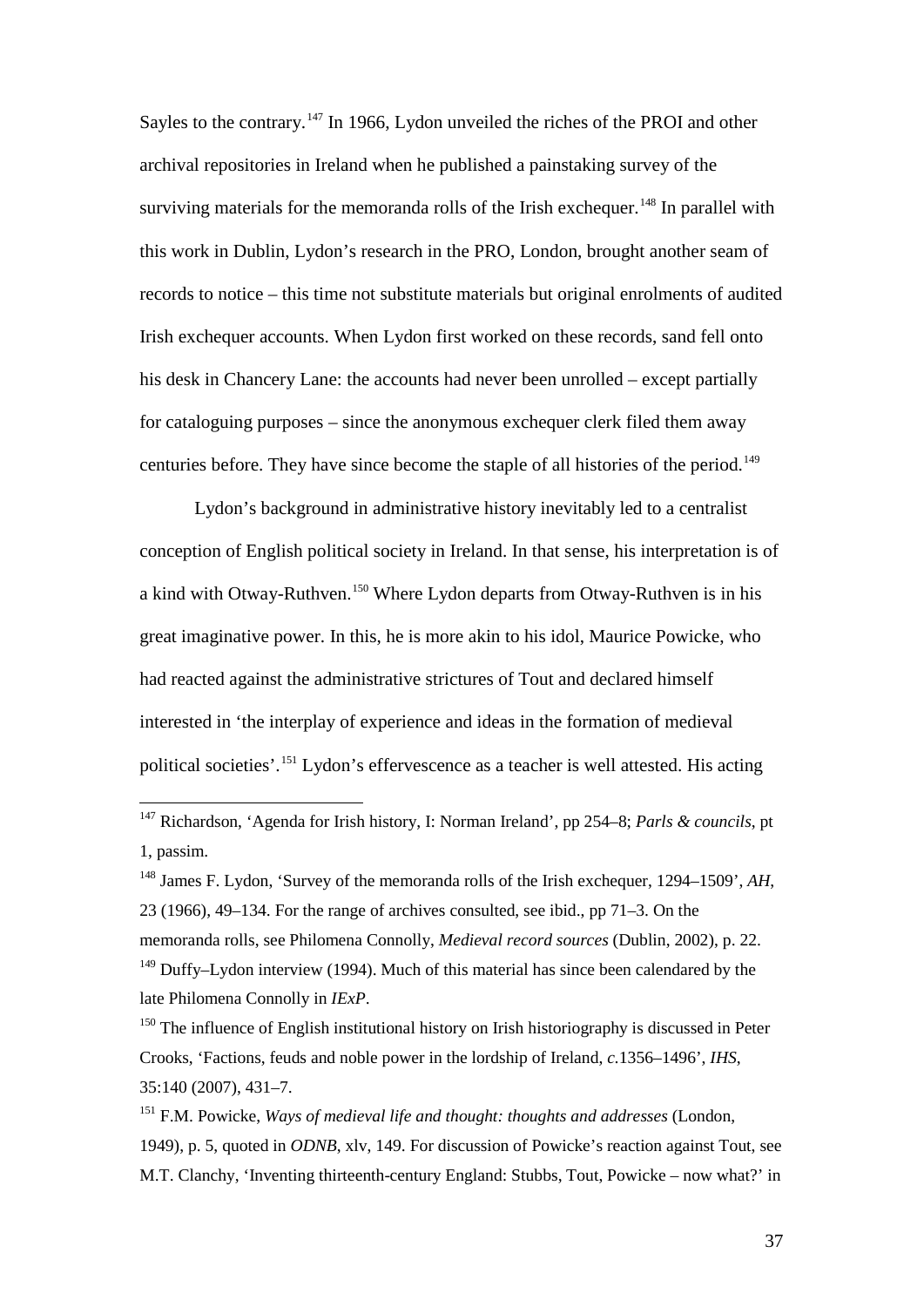experiences as a student in Galway gave him a taste for the dramatic and an enviable ability to capture an audience. Those who heard Lydon lecture recall how he held them spell-bound with abstruse details of medieval administrative procedure and how he sent them from the lecture hall with the impression that they somehow knew the barons and chamberlains who staffed the medieval Irish exchequer.<sup>[152](#page-37-0)</sup> That same enthusiasm is communicated in his compelling prose. Administrative and political history dominate in his work; but Lydon is no arid records-historian and he was combining administrative sources with literary texts – notably bardic poetry (a subject later opened up by his pupil, Katharine Simms)<sup>[153](#page-37-1)</sup> – at a time when the latter were thought to lack gravitas by 'serious' historians. [154](#page-37-2)

Lydon was also active in opening up Trinity to new influences even before demands for liberalization had become commonplace. [155](#page-37-3) Soon after joining the staff in 1959, he became involved in Catholic politics within the college and campaigned to secure the provision of chaplaincy facilities for Catholics on the staff and within the

 $\overline{a}$ 

P.R. Coss and S.D. Lloyd (eds), *Thirteenth Century England V* (Woodbridge, 1995), pp 1–20, esp. p. 5.

<span id="page-37-0"></span><sup>152</sup> I am reminded of Fredric Cheyette's comment upon re-reading Georges Duby's *La société aux XIe et XIIe siècles dans la région mâconnaise* (Paris, 1953): 'Duby's book gave you the uncanny feeling that families you had never heard of, and would never hear of again … were familiar figures, something like distant cousins that people told stories about at family holiday gatherings' (F.L. Cheyette, 'Georges Duby's *Mâconnais* after fifty years: reading it then and now', *Journal of Medieval* History, 28 (2002), 293).

<span id="page-37-1"></span><sup>153</sup> Katharine Simms, 'Bardic poetry as historical source' in T. Dunne (ed.), *The writer as witness: literature as historical evidence. Historical Studies XIV* (Cork, 1987), pp 58–75. <sup>154</sup> See esp. Lydon, 'The problem of the frontier in medieval Ireland', *Topic: A Journal of the Liberal Arts*, 13 (1967), 5–22; repr. below, ch. 20.

<span id="page-37-3"></span><span id="page-37-2"></span><sup>155</sup> For Trinity in this period, see J.V. Luce, *Trinity College Dublin: the first 400 years* (Dublin, 1992), ch. 15.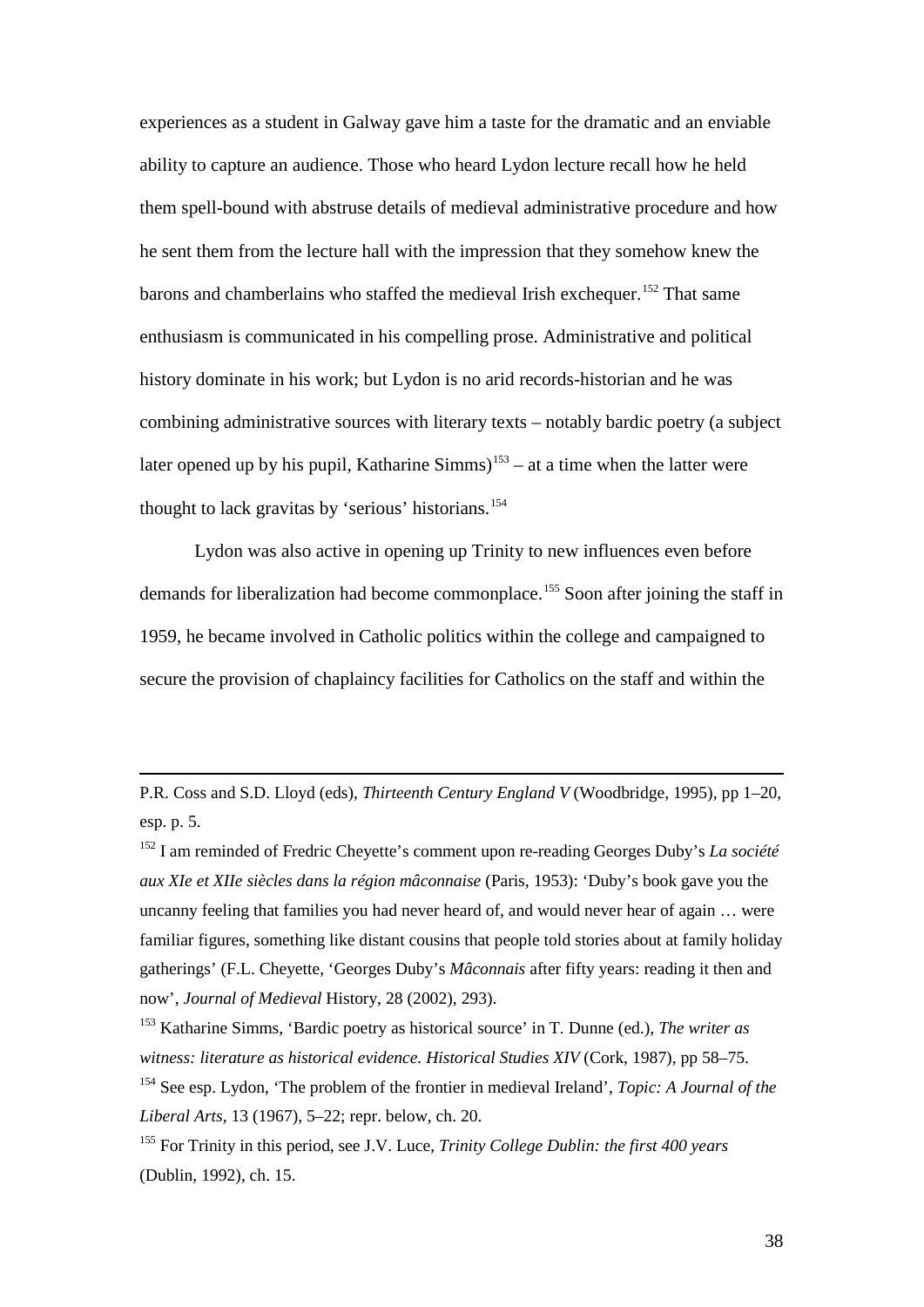student body.[156](#page-38-0) The reiteration of the 'ban' by Archbishop McQuaid in 1967 resulted in Lydon's appearance on the *Late Late Show*, which brought the issue to public attention. To some extent, this broadening of horizons is reflected in the historiography of the period. Historical scholarship in Ireland since 1922 had operated, to a remarkable extent, in noble isolation. [157](#page-38-1) Lydon was instrumental in increasing scholarly engagement across the Irish Sea. A case in point is the joint meeting of the British Academy and Royal Irish Academy held at Dublin in 1982.<sup>[158](#page-38-2)</sup> This colloquium was the occasion for Lydon's 'Middle nation' lecture – perhaps the finest illustration of his craftsmanship as an essayist – which has been enormously influential both in Ireland and further afield.<sup>[159](#page-38-3)</sup> Although a contribution to a self-consciously 'British history' followed, <sup>[160](#page-38-4)</sup> the credit for bringing Ireland into this wider

<span id="page-38-0"></span> <sup>156</sup> James Lydon, 'The silent sister: Trinity College and Catholic Ireland' in C.H. Holland (ed.), *Trinity College Dublin and the idea of a university* (Dublin, 1991), esp. p. 48. See also *Irish Times*, 15 Apr. 1967.

<span id="page-38-1"></span><sup>157</sup> Robin Frame, 'The "failure" of the first English conquest of Ireland' in idem, *Ire. & Brit.*, pp 4–7.

<span id="page-38-3"></span><span id="page-38-2"></span><sup>158</sup> James Lydon (ed.), *The English in medieval Ireland: proceedings of the first joint meeting of the Royal Irish Academy and the British Academy, Dublin, 1982* (RIA, Dublin, 1984). <sup>159</sup> See, e.g., R.R. Davies, *The age of conquest: Wales, 1063–1415* (Oxford, 1991), p. 103; 1st pr. *Conquest, coexistance and change: Wales, 1063–1415* (Oxford, 1987). James Muldoon, *Identity on the medieval Irish frontier: degenerate Englishmen, wild Irishmen, middle nations* (Gainesville, 2003), is less successful in its attempt to translate the concept overseas. The

book's significance for this discussion lies in its demonstration of the extent to which Lydon's ideas have been internalized. Lydon's 'middle nation' essay does not appear in the bibliography!

<span id="page-38-4"></span><sup>&</sup>lt;sup>160</sup> James Lydon, 'Lordship and crown: Llywelyn of Wales and O'Connor of Connacht' in R.R. Davies (ed.), *The British Isles, 1100–1500: comparisons, contrasts, connections* (Edinburgh, 1988), pp 48–63.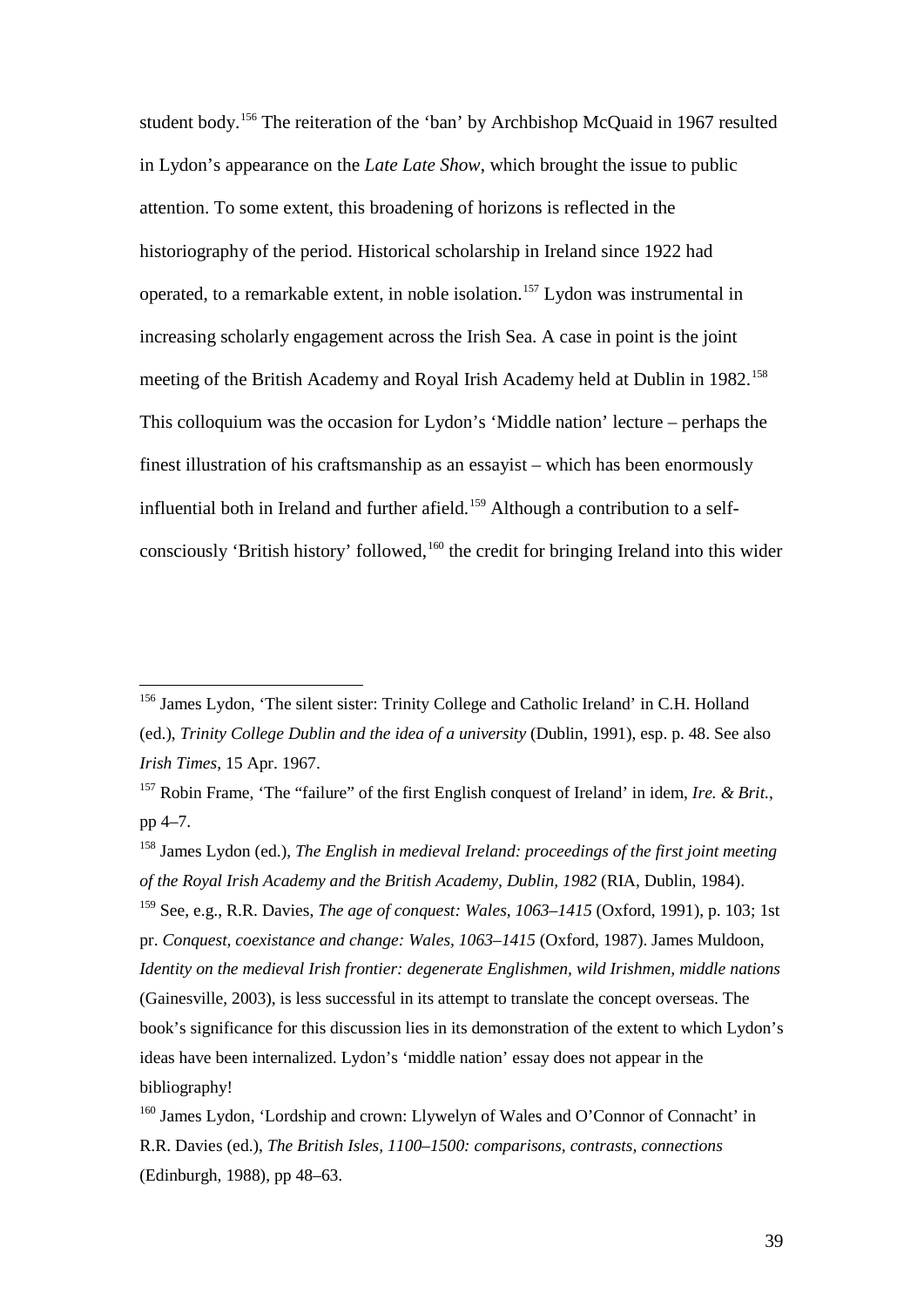framework must go to Lydon's pupils – Robin Frame, above all.<sup>[161](#page-39-0)</sup> Yet the medieval branch of the 'British history' industry would scarcely have been so successful had not Lydon's early research and teaching (albeit unwittingly) laid the groundwork. His doctoral dissertation on Ireland's participation in England's wars of domination knitted Irish and English history together in surprising ways. Later work was comparative as well as integrative. The 'frontier' is now so ingrained in medieval Irish historiography that it is is difficult to remember how novel it was in 1967 to invoke Frederick Jackson Turner and toy with a 'frontier thesis' for medieval Ireland.<sup>[162](#page-39-1)</sup> Such a conceptual leap was a world away from Otway-Ruthven, who always refused to move an inch beyond the evidence. It was also novel by comparison with other historians of his day. In 1967, J.G.A. Pocock's much-vaunted 'plea for British history' was some years off, $163$  while the great exponent of the 'British' approach among medievalists, Rees Davies,<sup>[164](#page-39-3)</sup> had only recently submitted his doctorate and was still firmly entrenched in the March of Wales.<sup>[165](#page-39-4)</sup> It is only relatively

<span id="page-39-1"></span><sup>162</sup> Lydon, 'Problem of the frontier', *Topic*, 13 (1967), 5–22; repr. below, ch. 20. An early treatment of the subject was Archibald R. Lewis, 'The closing of the mediaeval frontier, 1250–1350', *Speculum*, 33:4 (1958), 475–83, whose work on medieval Europe may have suggested some of Lydon's terminology.

<span id="page-39-0"></span> <sup>161</sup> See, esp., Robin Frame, *The political development of the British Isles, 1100–1400* (Oxford, 1990); idem, *Ire. & Brit.*

<span id="page-39-2"></span><sup>163</sup> J.G.A. Pocock, 'British history: a plea for a new subject', *The Journal of Modern History,* 47:4 (1975), 601–21; idem, 'The limits and divisions of British history: in search of the unknown subject', *AHR*, 87:2 (1982), 311–36.

<span id="page-39-3"></span><sup>164</sup> R.R. Davies, 'In praise of British history' in idem (ed.), *British Isles*, pp 1–26.

<span id="page-39-4"></span> $165$  R.R. Davies, 'The Bohun and Lancaster lordships in Wales in the fourteenth and early fifteenth centuries' (DPhil, University of Oxford, 1965). Davies' superb monograph on lordship in the Welsh march appeared in 1978: idem, *Lordship and society in the march of Wales, 1282–1400* (Oxford, 1978). The same year a change of direction was in evidence with his move to Aberystwyth: R.R. Davies, *Historical perceptions: Celts and Saxons. An inaugural lecture delivered at the University of Wales, Aberystwyth on 22nd November 1978*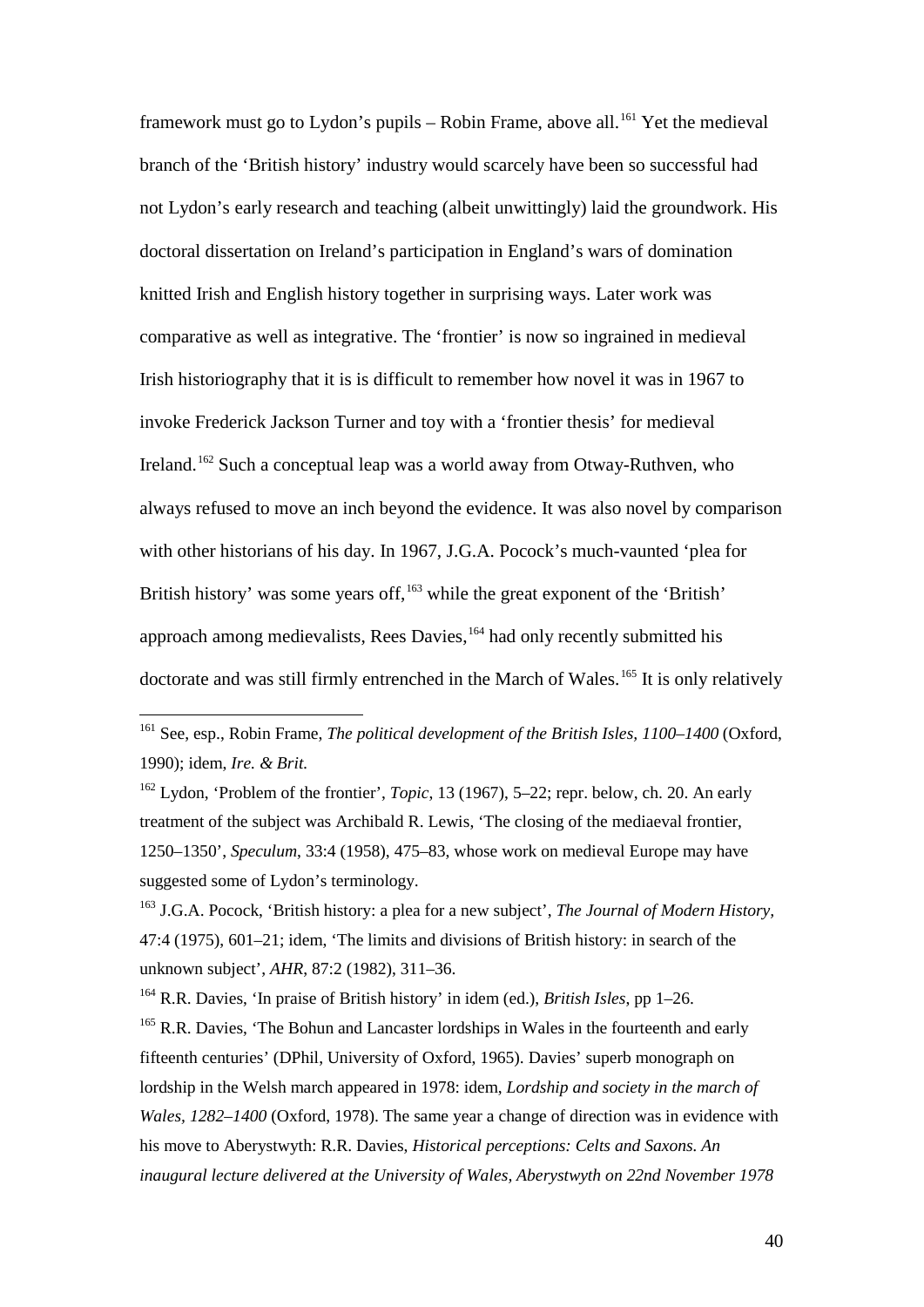recently that exponents of 'British' history for the early modern period – finding the archipelago somewhat crowded – have begun to seek out new comparative frameworks and have invented (or rather re-invented) 'Greater Britain' and the 'Atlantic World'. [166](#page-40-0) Lydon had reached the New World long before. To this day, the potential for cross-fertilization between medieval and modern historiographies has yet to be fully realized.

All is not idolatry (nor should it be). Lydon's portrait of the English colonists of the fifteenth century as 'separatists'<sup>[167](#page-40-1)</sup> – a reincarnation of the 'patriot party' of Edmund Curtis – has been criticized by Steven Ellis in his consideration of the nationalist tradition in twentieth-century Irish historiography.[168](#page-40-2) Lydon does not, however, consider nationalism to be incompatible with good history, and, if anything,

(Cardiff, 1979). Earlier work hinted strongly at the broader approach that was to come, e.g., R.R. Davies, 'Marc Bloch', *History*, 52 (1967), 265–82.

 $\overline{a}$ 

<span id="page-40-0"></span><sup>166</sup> From an ocean of historiography, see esp. David Armitage, 'Greater Britain: a useful category of historical analysis?', *AHR*, 104:2 (1999), 427–45; Jane Ohlmeyer, 'Seventeenthcentury Ireland and the new British and Atlantic histories', ibid., 446–62; J.G.A. Pocock, 'The new British history in Atlantic perspective: an antipodean commentary', ibid., 490–500. See also David Armitage and Michael J. Braddick (eds), *The British Atlantic World, 1500– 1800* (Basingstoke, 2002); David Armitage, *Greater Britain, 1516–1776: essays in Atlantic history* (Aldershot, 2004). The earlier phase of 'Atlantic' historiography is best approached through the *Festschrift* for D.B. Quinn: K.R. Andrews, N.P. Canny and P.E.H. Hair (eds), *The westward enterprise: English activities in Ireland, the Atlantic and America, 1480–1650* (Liverpool, 1978). For dissatisfaction with the inclusion of early modern Ireland within an Atlantic framework, see esp. Hiram Morgan, 'Mid-Atlantic blues', *The Irish Review*, 11 (1991/2), 50–55; and the response by Andrew Hadfield, 'Rocking the boat: a response to Hiram Morgan', *The Irish Review*, 14 (1993), 15–19.

<span id="page-40-1"></span><sup>167</sup> Lydon, *Lordship* (1st ed.), pp 262–6; ibid. (2nd ed.), pp 202–6; idem, *Ireland in the later Middle Ages* (Dublin, 1973), ch. 5.

<span id="page-40-2"></span><sup>168</sup> Ellis, 'Nationalist historiography and the English and Gaelic worlds in the late Middle Ages' in Brady, *Revisionism*, pp 172–3; idem, 'Representations of the past in Ireland: whose past and whose present?', p. 301.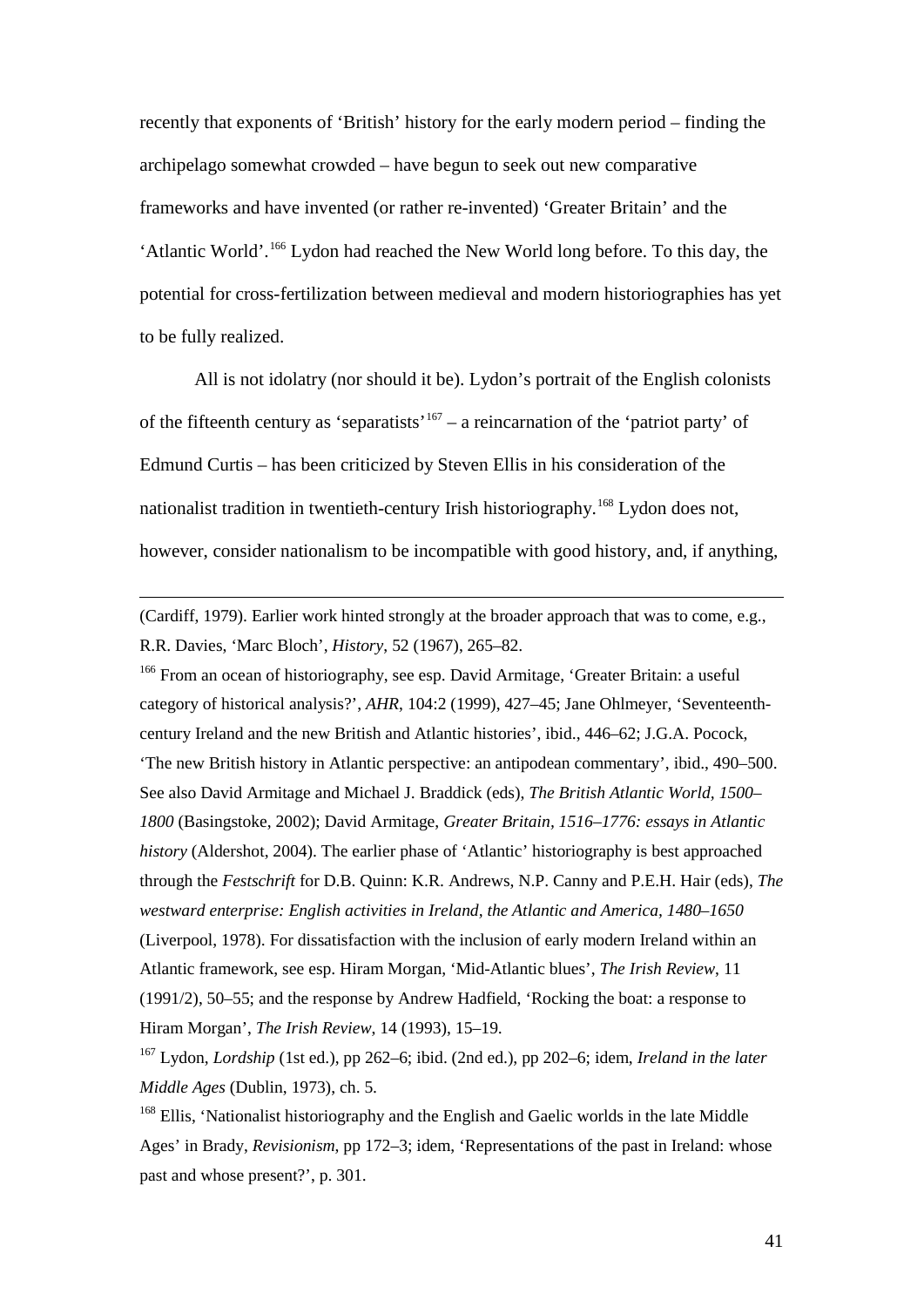his nationalist sentiment has become more apparent in recent years.<sup>[169](#page-41-0)</sup> For other tastes, Lydon's 'refreshing downrightness' can take him a step too far. 'Now and then his very enthusiasm leads him to use exaggerated language … In the end our responses are dulled; we suspect him of crying wolf; and would welcome a splash of cool analysis.'<sup>[170](#page-41-1)</sup> So cavilled Robin Frame in 1974 with some justice and, one suspects, some trepidation too, since he had only recently completed his apprenticeship with the master.<sup>[171](#page-41-2)</sup> And, indeed, the stripling ended on an appreciative note with which few could disagree: 'If at times Professor Lydon is provocative rather than measured, that may be no bad thing. In a sense it is the price we willingly pay for the sheer vigour of his thought and writing.'<sup>[172](#page-41-3)</sup>

\*\*\*

When James Lydon retired in 1993, a former pupil observed that 'it is difficult not to sense the end of an era'.<sup>[173](#page-41-4)</sup> Mrs Harbison was echoing sentiments expressed earlier about both Lydon's predecessors. The extended vacancy of the Lecky chair after 1993 was, however, a constant reminder that the Lydon era had ended without due

<span id="page-41-0"></span> <sup>169</sup> See Lydon interview with Seán Duffy, '"A real Irish historian"', *HI*, 3:1 (1995), 13–14. Lydon reaffirms his 'separatist' interpretation in 'Ireland and the English crown', *IHS*, 29:115 (1995), esp. 289–91; repr. below, ch. 1. Noticeably whig is James Lydon, *The making of Ireland: from ancient times to the present* (London, 1999), a book Lydon was commissioned to write to replace Curtis, *A history of Ireland from the earliest times to 1922*.

<span id="page-41-1"></span><sup>170</sup> Robin Frame, review of James Lydon, *Ireland in the later Middle Ages* (Dublin, 1973) in *Studia Hibernica*, 14 (1974), 162–6, quotation at p. 163.

<span id="page-41-2"></span><sup>&</sup>lt;sup>171</sup> R.F. Frame, 'The Dublin government and Gaelic Ireland,  $1272-1361$ : the making of war and the making of peace in the Irish lordship' (PhD, University of Dublin, 1971).

<span id="page-41-3"></span><sup>172</sup> Frame, review of Lydon, *Ire. in the later Middle Ages*, p. 166.

<span id="page-41-4"></span><sup>173</sup> Harbison, 'James Lydon: an appreciation' in *Colony and frontier*, p. xi.